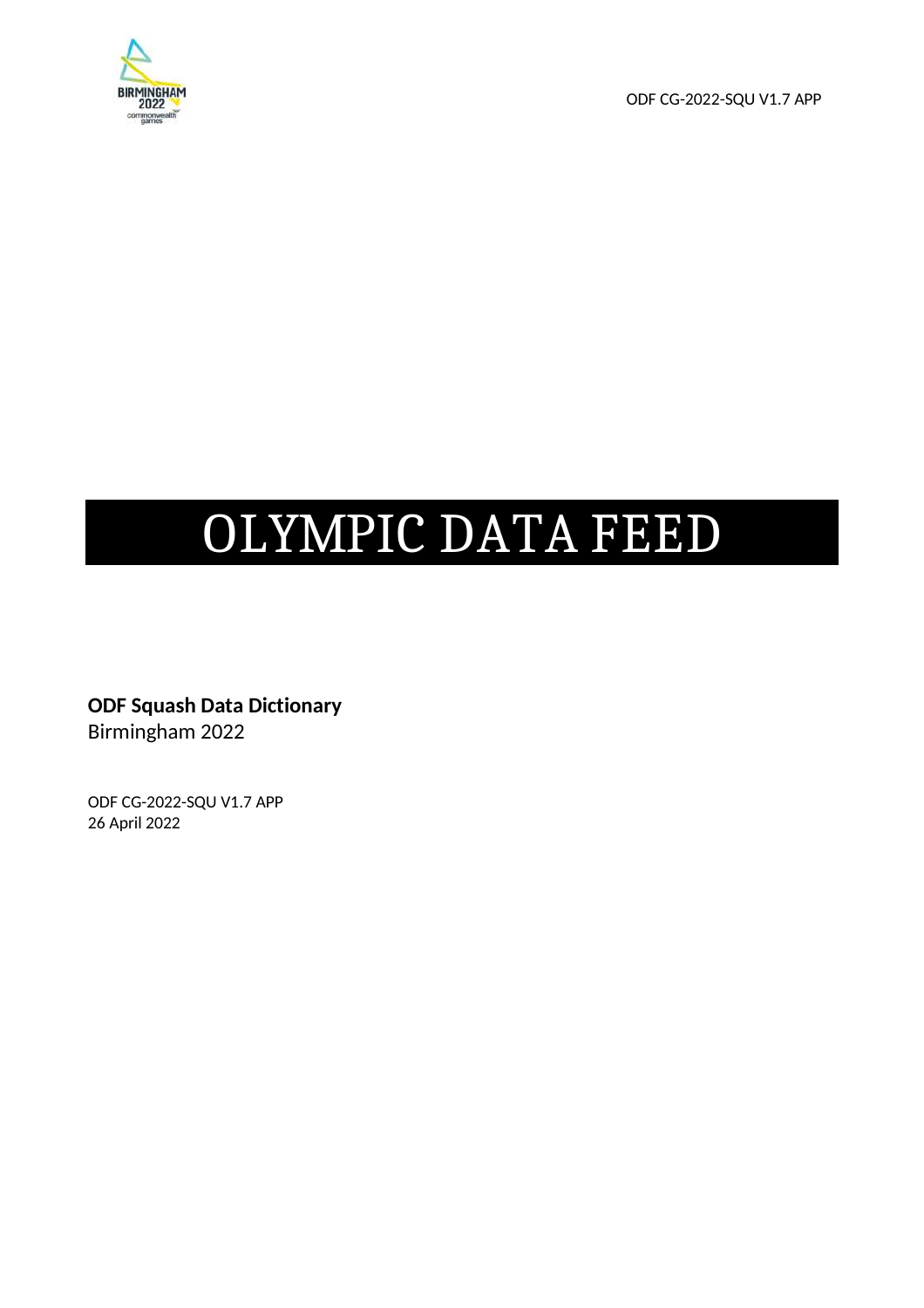

#### **License**

The document accompanying this license and the information contained therein (the Document), whether in a paper or electronic format, is made available to you subject to the terms stated below. By using and/or copying all or part of the Document, you (the licensee) agree that you will comply with the following terms and conditions.

- 1. You may, on a non-exclusive basis, use the Document only on the condition that you abide by the terms of this license. Subject to this condition and other terms and restrictions contained herein, the Document and the information contained therein may be used (i) to further develop the standards described in the Document for use in relation with the Olympic and Paralympic Games and/or (ii) to develop similar standards for other events than the Olympic and Paralympic Games (both (i) and (ii) are hereinafter designated as the Permitted Use, and works further developing these standards for the Olympic and Paralympic Games or developing similar standards for other events are hereinafter referred to as Derivative Works), and copies of the Document or of Derivative Works may be made and distributed for the purpose of the Permitted Use, PROVIDED THAT the COPYRIGHT and references to the IOC appearing in the Document and the TERMS OF THIS LICENSE are included on ALL such COPIES, and further PROVIDED THAT you do not charge any fee or any other monetary compensation for the distribution of the Document to others. The copyright and other intellectual property rights in the Document remain vested in the IOC and the IOC remains entitled to assert his copyright or other intellectual property rights in the Document against any person or entity who does not comply with the terms of this License.
- 2. A copy of any Derivative Work shall be provided to the IOC free of charge. Moreover, the IOC is granted a worldwide, perpetual, unrestricted, royalty-free non-exclusive license to use any Derivative Work for the further development of the standards made by or for the IOC in relation to the Olympic and Paralympic Games (these standards and the documents describing them are hereinafter referred to as Further Standards) and to make or have made all kinds of exploitation of the Further Standards, with the right to grant sub-licenses.
- 3. Except if reproduced in the Document, the use of the name and trademarks of the IOC is strictly prohibited, including, without limitation, for advertising, publicity, or in relation to products or services and their names. Any use of the name or trademarks of the IOC, whether registered or not, shall require the specific written prior permission of the IOC.
- 4. NO WARRANTY, EXPRESSED OR IMPLIED, IS MADE REGARDING THE ACCURACY, ADEQUACY, COMPLETENESS, RELIABILITY OR USEFULNESS OF ANY INFORMATION CONTAINED IN THE DOCUMENT. The Document and the information contained herein are provided on an "as is" basis. THE IOC DISCLAIMS ALL WARRANTIES OF ANY KIND, EXPRESS OR IMPLIED, INCLUDING, BUT NOT LIMITED TO, ANY WARRANTY OF NON-INFRINGEMENT OF PROPRIETARY RIGHTS, MERCHANTABILITY, OR FITNESS FOR A PARTICULAR PURPOSE. IN NO EVENT SHALL THE IOC BE LIABLE TO ANYONE FOR DAMAGES OF ANY KIND ARISING FROM OR RELATING TO YOUR ACQUISITION, USE, DUPLICATION, DISTRIBUTION, OR EXPLOITATION OF THE DOCUMENT OR ANY PORTION THEREOF, INCLUDING BUT NOT LIMITED TO, COMPENSATORY DAMAGES, LOST PROFITS, LOST DATA OR ANY FORM OF SPECIAL, INCIDENTAL, DIRECT, INDIRECT, CONSEQUENTIAL OR PUNITIVE DAMAGES, WHETHER BASED ON BREACH OF CONTRACT OR WARRANTY, TORT OR OTHERWISE. THE IOC FURTHER DISCLAIMS ANY LIABILITY FOR ANY DAMAGE CAUSED WHEN THE DOCUMENT IS USED IN A DERIVATIVE WORK. The IOC further disclaims any liability regarding the existence or inexistence of any intellectual property or other rights that might be claimed by third parties with respect to the implementation or use of the technology or information described in the Document.

The same conditions as those described in this Section shall apply mutatis mutandis to the license granted to the IOC on the Derivative Works in Section 2 above.

- 5. This License is perpetual subject to your conformance to its terms and conditions. The IOC may terminate this License immediately upon your breach of any of its terms and, upon such termination you will cease all use, duplication, distribution, and/or exploitation in any manner of the Document.
- This License is governed by the laws of Switzerland. You agree that any disputes arising from or relating to this License will be resolved in the courts of Lausanne, Switzerland.

IF YOU DO NOT AGREE TO THESE TERMS YOU MUST CEASE ALL USE OF THE DOCUMENT NOW.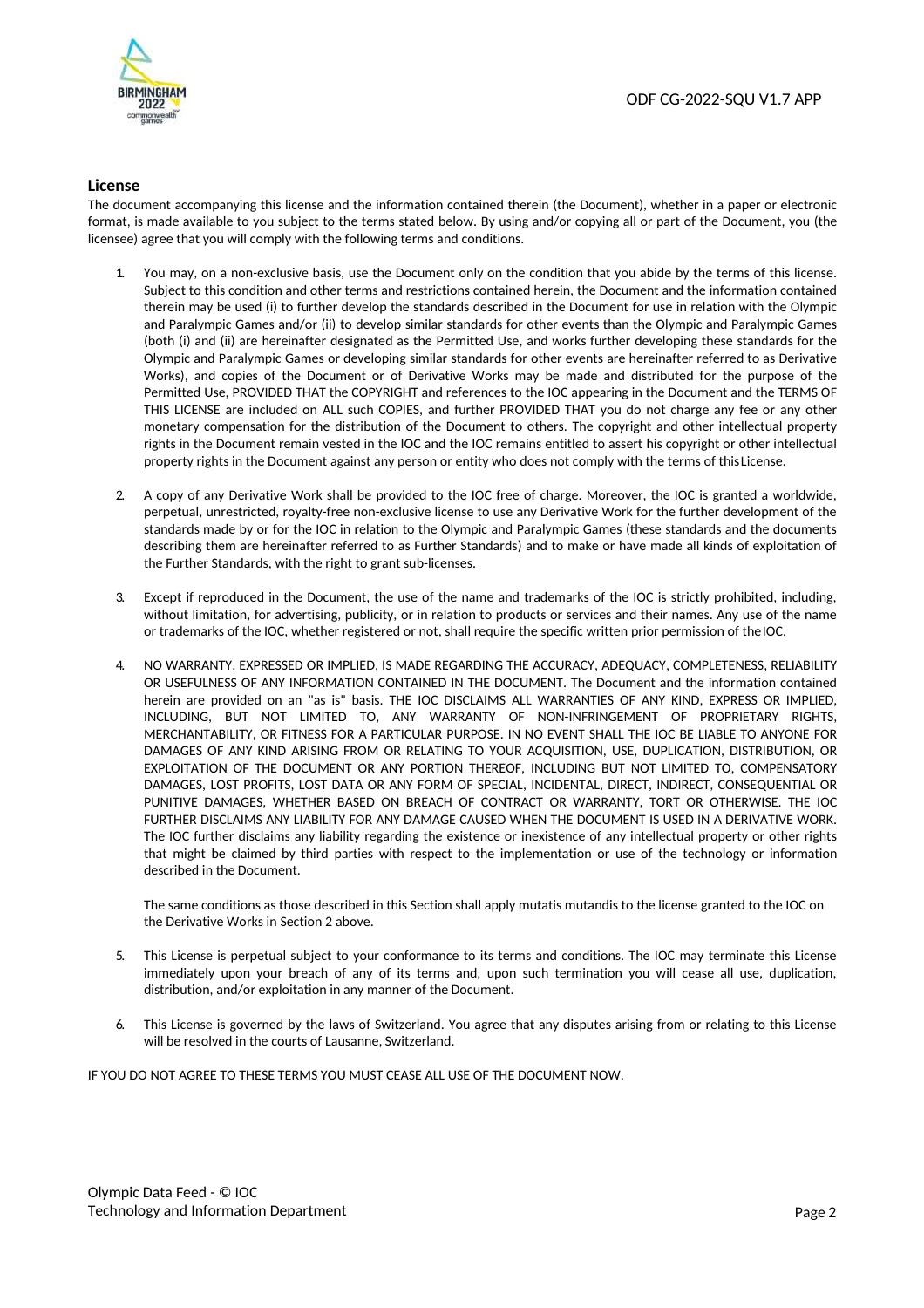

# **1 Introduction**

# **1.1 This document**

This document includes the ODF Squash Data Dictionary. This Data Dictionary refines the messages described in the ODF General Messages Interface Document specifically for Squash.

# **1.2 Objective**

The objective of this document is to provide a complete and formal definition of the ODF Squash Data Dictionary, with the intention that the information message producer and the message consumer can successfully interchange the information as the Squash competition is run.

# **1.3 Main Audience**

The main audience of this document is the IOC as the ODF promoter, ODF users such as the World News Press Agencies, Rights Holding Broadcasters and International Sports Federations.

# **1.4 Glossary**

The following abbreviations are used in this document.

| Acronym     | <b>Description</b>              |
|-------------|---------------------------------|
| IF          | International Federation        |
| <b>IOC</b>  | International Olympic Committee |
| <b>ODF</b>  | Olympic Data Feed               |
| <b>RSC</b>  | Results System Codes            |
| <b>WNPA</b> | World News Press Agencies       |

# **1.5 Related Documents**

| <b>Document Title</b>                   | <b>Document Description</b>                                                                 |
|-----------------------------------------|---------------------------------------------------------------------------------------------|
| <b>ODF General Principles Document</b>  | The document explains the environment and general principles for ODF.                       |
| ODF General Messages Interface Document | The document describes the ODF General Messages                                             |
| <b>ODF Common Codes</b>                 | The document describes the ODF Common codes used across all ODF<br>documents.               |
| <b>ODF Sport Codes</b>                  | The document describes the ODF Sport codes used across all ODF<br>documents                 |
| <b>ODF Header Values</b>                | The document details the header values which show which RSCs are used<br>in which messages. |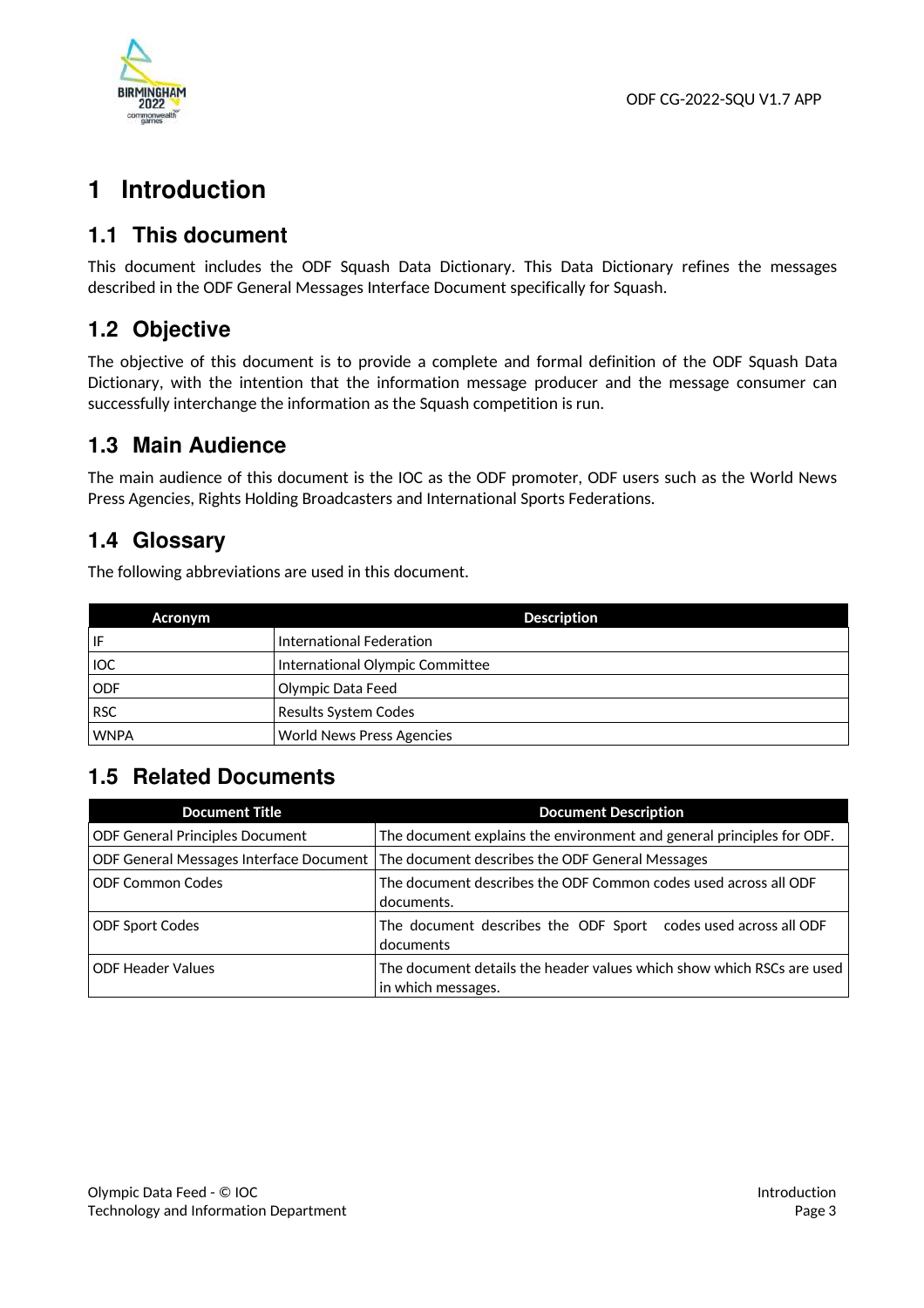

# **2 Messages**

# **2.1 Applicable Messages**

The following table is a full list of all ODF messages and describes the list of messages used in Squash.

- The column "Message type" indicates the DocumentType that identifies a message
- The column "Message name" is the message name identified by the message type
- The column "Message extended" indicates whether a particular message has extended definition in regards to those that are general for all sports. If one particular message is not extended, then it should follow the general definition rules.

| <b>Message Type</b>                      | <b>Message Name</b>                         | Message<br>extended |
|------------------------------------------|---------------------------------------------|---------------------|
| DT_SCHEDULE / DT_SCHEDULE_UPDATE         | Competition schedule / update               | X                   |
| DT_PARTIC / DT_PARTIC_UPDATE             | List of participants by discipline / update | X                   |
| DT_PARTIC_TEAMS / DT_PARTIC_TEAMS_UPDATE | List of teams / update                      | X                   |
| DT_MEDALS                                | Medal standings                             |                     |
| DT_MEDALLISTS_DAY                        | Medallists of the day                       |                     |
| DT_GLOBAL_GM                             | Global good morning                         |                     |
| DT_GLOBAL_GN                             | Global good night                           |                     |
| DT_RESULT                                | <b>Event Unit Start List and Results</b>    | X                   |
| DT_PLAY_BY_PLAY                          | Play by Play                                | X                   |
| DT_POOL_STANDING                         | Pool Standings                              | X                   |
| DT_BRACKETS                              | <b>Brackets</b>                             | X                   |
| DT_RANKING                               | <b>Event Final Ranking</b>                  | X                   |
| DT_COMMUNICATION                         | <b>Official Communication</b>               |                     |
| DT_MEDALLISTS                            | <b>Event's Medallists</b>                   |                     |
| DT_MEDALLISTS_DISCIPLINE                 | Medallists by discipline                    |                     |
| DT_LOCAL_OFF                             | Discipline/venue stop transmission          |                     |
| DT_LOCAL_ON                              | Discipline/venue start transmission         |                     |
| DT_KA                                    | <b>Keep Alive</b>                           |                     |
| DT_CONFIG                                | Configuration                               | X                   |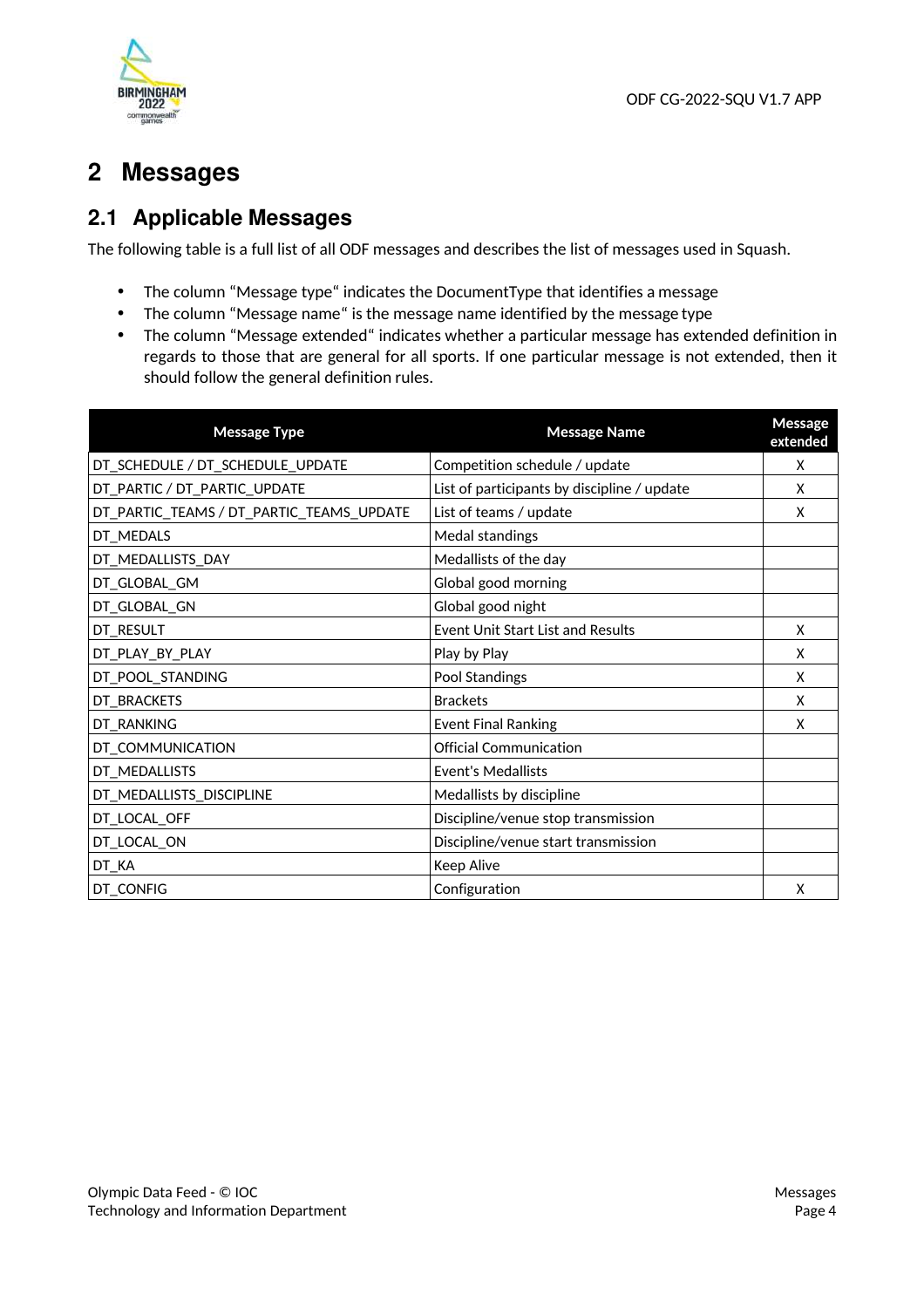

# **2.2 Messages**

# **2.2.1 Competition schedule / Competition schedule update**

# **2.2.1.1 Description**

The Competition schedule is a bulk message provided for one particular discipline. As a general rule, it contains the complete schedule information for all event units needed to run a competition and excludes event units for activities such as unofficial training and press conferences.

This message contains the competition timetable for a complete discipline as well as status for each competition unit and is updated from OVR via the schedule update message.

All event units in codes which have the 'schedule' flag set to 'Y' are included in schedule messages (and have status UNSCHEDULED or SCHEDULED).

The arrival of the competition schedule message resets all the previous schedule information for one particular discipline.

The StartList component of the message is only included in the case that the Unit Type is one of HATH, HCOUP, HNOC or HTEAM and at least one of the competitors are known.

The Composition component (i.e. listing athletes) is only included in the case that the Unit Type is one of HATH or HCOUP.

Managing when start times are not known.

- In some disciplines the start time of each unit is not known and the unit are managed by order rather than time.
- • In these disciplines usually only the time of the first unit (or first unit per location) is known and distributed. In this case all units should be sent with the same start time and those following units flagged as HideStartDate (and finish). To be able to correctly order these units then the Order attribute is used.
- • To ensure there are no incorrectly ordered units then the start time must not be updated to the actual start time (there is an actual start time field to cater for this).
- If the discipline requires some text describing the order then StartText is used. Typical uses include 'Not before 17:00' or 'SUN 29 - 2nd match on CC' or 'Follows'.
- • Where HideStartDate='Y' is used then all start times for the units may be the same, usually the same as the first unit in the session or location (which generally will not use HideStartDate='Y') but this is not mandatory and approximate start times may be used. The specific way this is managed in each sport is detailed in the specific sport data dictionary.

Advice for end users - how to sort event units and use DT\_SCHEDULE:

When displaying the schedule users must use the following sort order to display as intended:

- 1. By day (or filter by day)
- 2. By location if applicable (in a small number of sports)
- 3. By Time (regardless if HideStartDate='Y')
- 4. By Order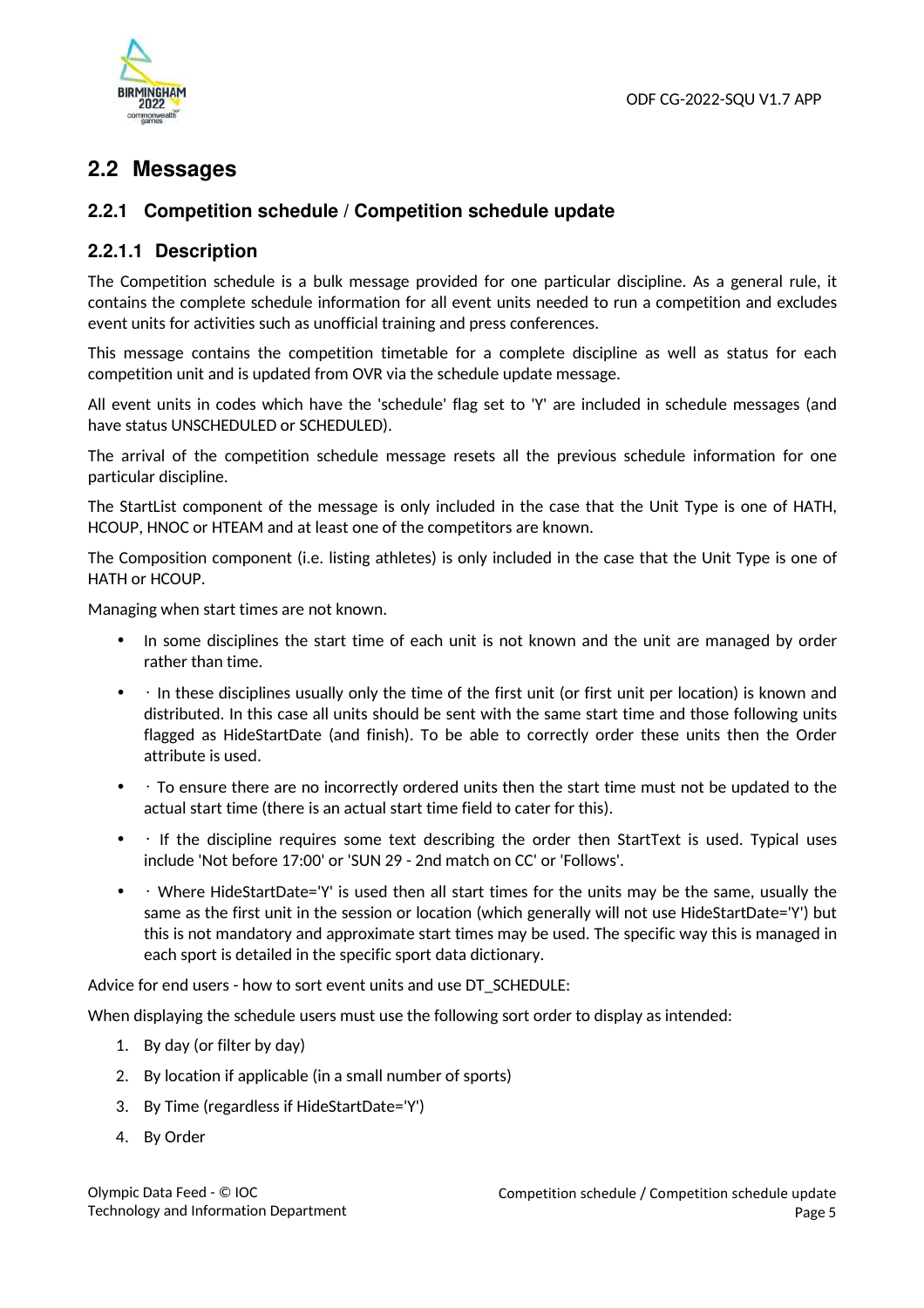

The Order is sent for all units where HideStartDate='Y' else not sent. Start with 1 each new session each day End users should only display StartText if HideStartDate='Y'

Competition schedule update:

Competition schedule update is an update message. It is not a complete schedule information message, but only the schedule data being modified.

The arrival of this message updates the previous schedule information for one particular event unit, but does not notify any other change for the rest of the event units except for those contained in the message.

The key of the information updated is Unit @Code. Therefore, any new unit, deleted unit or updated unit will be identified by all this attribute.

It has to be understood that if one DT\_SCHEDULE message arrives, then all previous DT\_SCHEDULE\_UPDATE messages should be discarded.

# **2.2.1.2 Header Values**

|                  | The following table describes the message header attributes. |                                                                                                                                                                                    |
|------------------|--------------------------------------------------------------|------------------------------------------------------------------------------------------------------------------------------------------------------------------------------------|
| <b>Attribute</b> | Value                                                        | <b>Comment</b>                                                                                                                                                                     |
| CompetitionCode  | CC @Competition                                              | Unique ID for competition                                                                                                                                                          |
| DocumentCode     | Full RSC (discipline level)                                  | Full RSC at the discipline level                                                                                                                                                   |
| DocumentType     | DT SCHEDULE<br>DT_SCHEDULE_UPDATE                            | Competition schedule bulk / update                                                                                                                                                 |
| Version          | 1V                                                           | Version number<br>associated to the message's content.<br>Ascendant number                                                                                                         |
| FeedFlag         | "P"-Production<br>"T"-Test                                   | Test message or production message.                                                                                                                                                |
| Date             | Date                                                         | Refer to the ODF header definition                                                                                                                                                 |
| Time             | Time                                                         | Time up to milliseconds when the message is generated,<br>expressed in the local time zone where the message was<br>produced.                                                      |
| LogicalDate      | Date                                                         | Logical Date of events. This is the same as the physical day<br>except when the unit or message transmission extends after<br>midnight.<br>See full explanation in ODF Foundation. |
| Source           | SC @Source                                                   | Code indicating the system which generated the message.                                                                                                                            |
|                  |                                                              |                                                                                                                                                                                    |

The following table describes the message header attributes.

# **2.2.1.3 Trigger and Frequency**

The competition schedule will be sent as a bulk message (DocumentType="DT\_SCHEDULE") approximately 1 month before the Games and then sent multiple times until a date to be confirmed after which only update messages will be sent (DocumentType="DT\_SCHEDULE\_UPDATE") by OVR. There is no automatic triggering and this (DT\_SCHEDULE) message must not be sent after the transfer of control to OVR.

The competition schedule update message should be triggered at any time there has been a competition schedule modification for any previously sent competition schedule bulk message or update message including the addition of start list details (H2H).

Generally start list details for H2H should be sent immediately when known and usually soon after the preceding unit changes to Official.

The triggers for status changes are described in each sport data dictionary where differences are needed.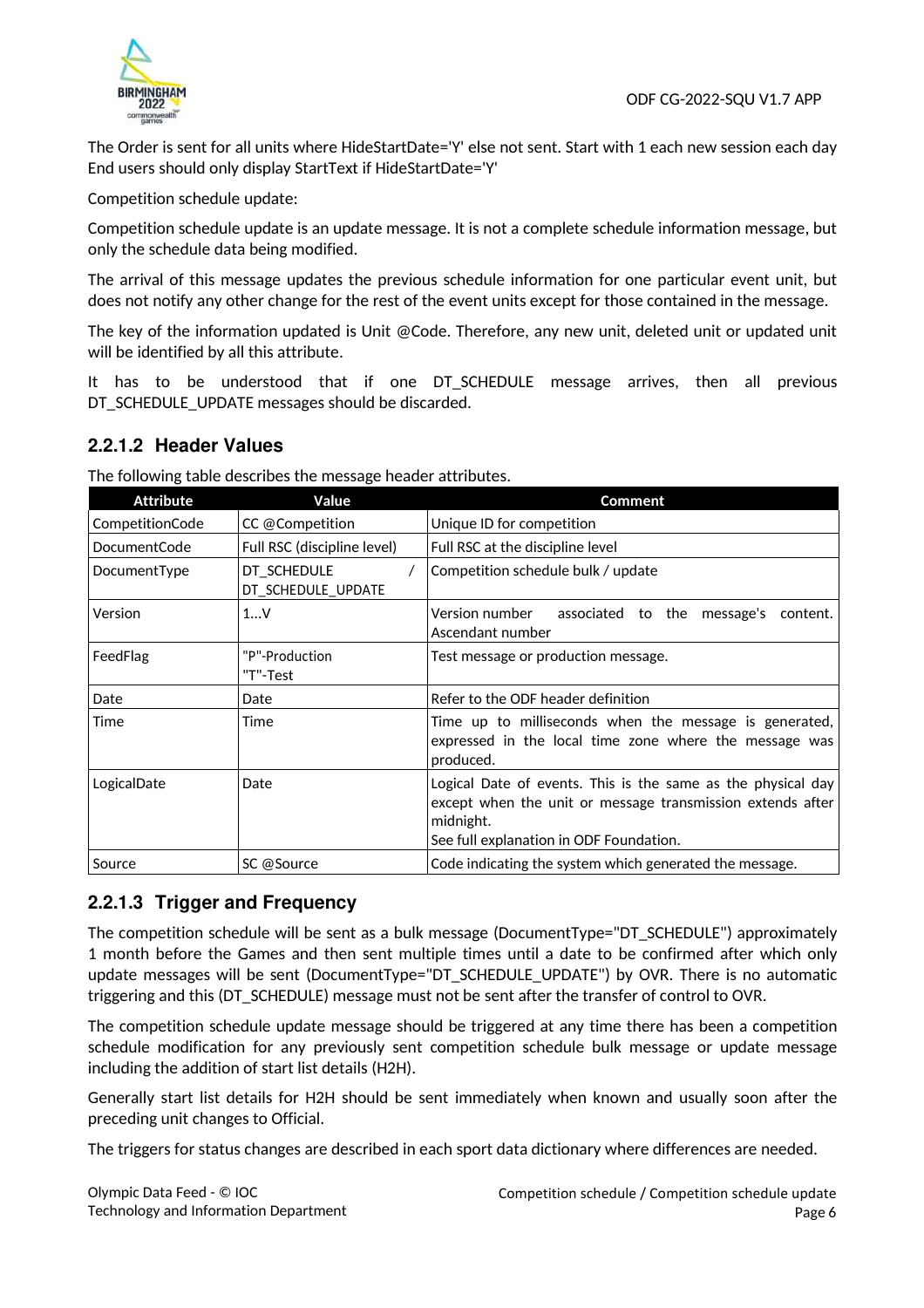

If any text descriptions change in a message (as opposed to the code) then this message is not resent to correct previous messages however the new data is to be used in future messages.

# **2.2.1.4 Message Values**

| <b>Element: Competition (0,1)</b> |     |       |                                                                  |
|-----------------------------------|-----|-------|------------------------------------------------------------------|
| Attribute                         | M/O | Value | <b>Description</b>                                               |
| Gen                               |     | S(20) | Version of the General Data Dictionary applicable to the message |
| Sport                             |     | S(20) | Version of the Sport Data Dictionary applicable to the message   |
| Codes                             |     | S(20) | Version of the Codes applicable to the message                   |

| Element: Competition /Session (0,N) |          |                    |                                                                                                                                    |
|-------------------------------------|----------|--------------------|------------------------------------------------------------------------------------------------------------------------------------|
| Attribute                           | M/O      | Value              | <b>Description</b>                                                                                                                 |
| SessionCode                         | M        | S(10)              | Format DDD00 where DDD is the discipline and 00 is the<br>session number.                                                          |
| StartDate                           | M        | DateTime           | Start date.<br>Example: 2006-02-26T10:00:00+01:00                                                                                  |
| EndDate                             | O        | DateTime           | End date.<br>Example: 2006-02-26T10:00:00+01:00                                                                                    |
| Leadin                              | O        | m:ss               | Amount of time from session start to first scheduled unit.                                                                         |
| Venue                               | М        | CC @VenueCode      | Venue where the session takes place                                                                                                |
| VenueName                           | M        | S(25)              | Venue name                                                                                                                         |
| ModificationIndicator               | $\Omega$ | S(1)               | Attribute is mandatory in the DT_SCHEDULE_UPDATE<br>message.<br>$N = New$ or $U = Update$ .                                        |
| SessionStatus                       | M        | CC @ScheduleStatus | Only use CANCELLED if applicable. All other sessions are<br>assumed to be scheduled. There is no change to running<br>or finished. |
| SessionType                         | O        | CC @SessionType    | Session Type of the session                                                                                                        |
| Medal                               | O        | S(1)               | Send Y if this session includes at least one unit where a<br>medal (any type of medal) is to be decided.                           |
|                                     |          |                    | Do not send if no such unit.                                                                                                       |

| <b>Element: Competition / Session / Session Name (1, N)</b> |     |              |                                                                 |
|-------------------------------------------------------------|-----|--------------|-----------------------------------------------------------------|
| Attribute                                                   | M/O | Value        | <b>Description</b>                                              |
| Language                                                    | М   | CC @Language | Language of the Session Description                             |
| Value                                                       |     | S(40)        | Name of the session. (if no other name then is session<br>code) |

| <b>Element: Competition / Unit (0,N)</b> |     |                       |                                                                                                                                                                         |
|------------------------------------------|-----|-----------------------|-------------------------------------------------------------------------------------------------------------------------------------------------------------------------|
| <b>Attribute</b>                         | M/O | Value                 | <b>Description</b>                                                                                                                                                      |
| Code                                     | м   | Full RSC for the unit |                                                                                                                                                                         |
| PhaseType                                | м   | CC @PhaseType         | Phase type for the unit                                                                                                                                                 |
| <b>UnitNum</b>                           | Ω   | S(6)                  | Match Number                                                                                                                                                            |
| ScheduleStatus                           | M   | CC @ScheduleStatus    | Unit Status                                                                                                                                                             |
| StartDate                                | O   | DateTime              | Start date. This attribute may not be sent when the<br>@ScheduleStatus is UNSCHEDULED. For other statuses<br>the StartDate is expected otherwise ordering is display is |

Olympic Data Feed - © IOC Technology and Information Department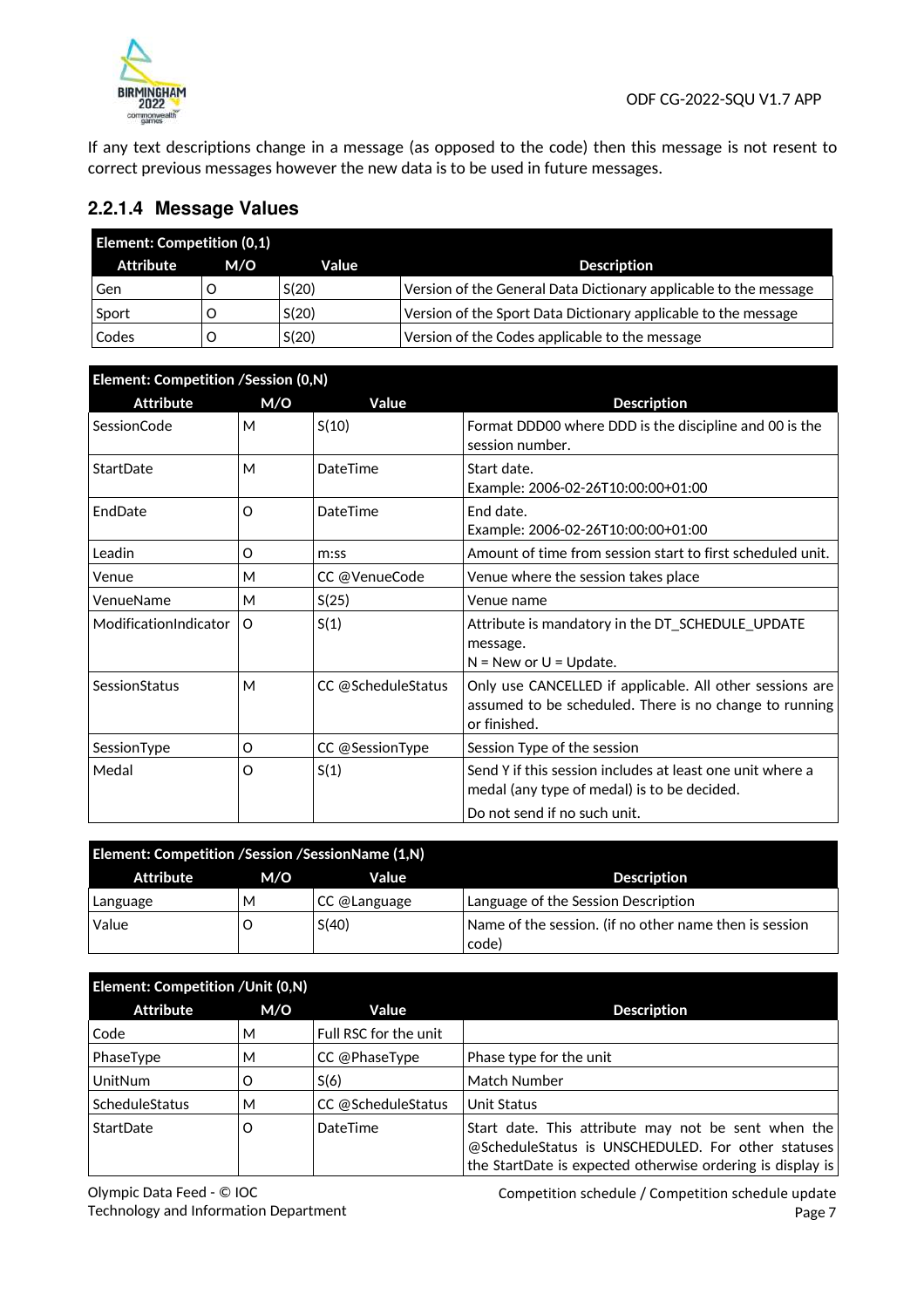

# **Element: Competition /Unit (0,N)**

| <b>Attribute</b> | M/O | Value             | <b>Description</b>                                                                                                                                                                                                                                                                                                                                                                                                                                                           |
|------------------|-----|-------------------|------------------------------------------------------------------------------------------------------------------------------------------------------------------------------------------------------------------------------------------------------------------------------------------------------------------------------------------------------------------------------------------------------------------------------------------------------------------------------|
|                  |     |                   | incorrect (including CANCELLED and POSTPONED.<br>This is the scheduled Start date and time and will not be<br>updated when an event unit starts (updated only with<br>RESCHEDULED status)<br>Example: 2006-02-26T10:00:00+01:00                                                                                                                                                                                                                                              |
| HideStartDate    | O   | S(1)              | Send 'Y' if StartDate (scheduled start time) should not be<br>displayed. It may be an estimate or 'fake' time.<br>Do not send if StartDate (scheduled start time) is to be<br>displayed.<br>Start times of some units depend on the finalisation of<br>previous event units and therefore there is no fixed start<br>time in these cases this field is set to 'Y'.<br>When the flag is set to 'Y' then the time is used for sorting<br>purposes but should not be displayed. |
| EndDate          | O   | DateTime          | End date. This attribute may not be sent when the<br>@ScheduleStatus is UNSCHEDULED, POSTPONED<br>or<br>CANCELLED.<br>Example:<br>2006-02-26T10:00:00+01:00                                                                                                                                                                                                                                                                                                                  |
| HideEndDate      | O   | S(1)              | Send 'Y' if EndDate scheduled end time is not to be<br>displayed.<br>Some event units have a scheduled end time well<br>bounded, however, some event units<br>in<br>some<br>circumstances have a scheduled end time not quite<br>variable (example, some press conferences or tennis<br>matches, etc.) in these cases this field is set to 'Y' and<br>should not be displayed.                                                                                               |
| ActualStartDate  | O   | DateTime          | This attribute is expected once the event unit has started.<br>2006-02-26T10:03:22+01:00<br>Example:                                                                                                                                                                                                                                                                                                                                                                         |
| ActualEndDate    | O   | DateTime          | This attribute is expected once the event unit has<br>finished.<br>Example: 2006-02-26T12:43:51+01:00                                                                                                                                                                                                                                                                                                                                                                        |
| Order            | O   | Numeric ###0      | Order of the units when displayed. This field is considered<br>in two situations:                                                                                                                                                                                                                                                                                                                                                                                            |
|                  |     |                   | 1. If HideStartDate = 'Y' then send at least for all Units in<br>an affected session though it is suggested to be sent for all<br>units in a discipline where the concept is used in the<br>discipline.                                                                                                                                                                                                                                                                      |
|                  |     |                   | 2. If some units start at the same time and a particular<br>order of the units is expected.                                                                                                                                                                                                                                                                                                                                                                                  |
|                  |     |                   | It is generally recommended to start at 1 in each session<br>each day though may be ordered independently by<br>location starting at 1 for each location in each session<br>(where the schedule is ordered by location) or using other<br>numbers to ensure the order of two using starting at the<br>same time are displayed in the appropriate order.                                                                                                                      |
| Medal            | O   | SC @UnitMedalType | Gold medal event unit or bronze medal event unit.<br>Do not send if not a medal event unit                                                                                                                                                                                                                                                                                                                                                                                   |
| Venue            | Μ   | CC @VenueCode     | Venue where the unit takes place<br>Use TBD if the Venue is not known yet (CC).                                                                                                                                                                                                                                                                                                                                                                                              |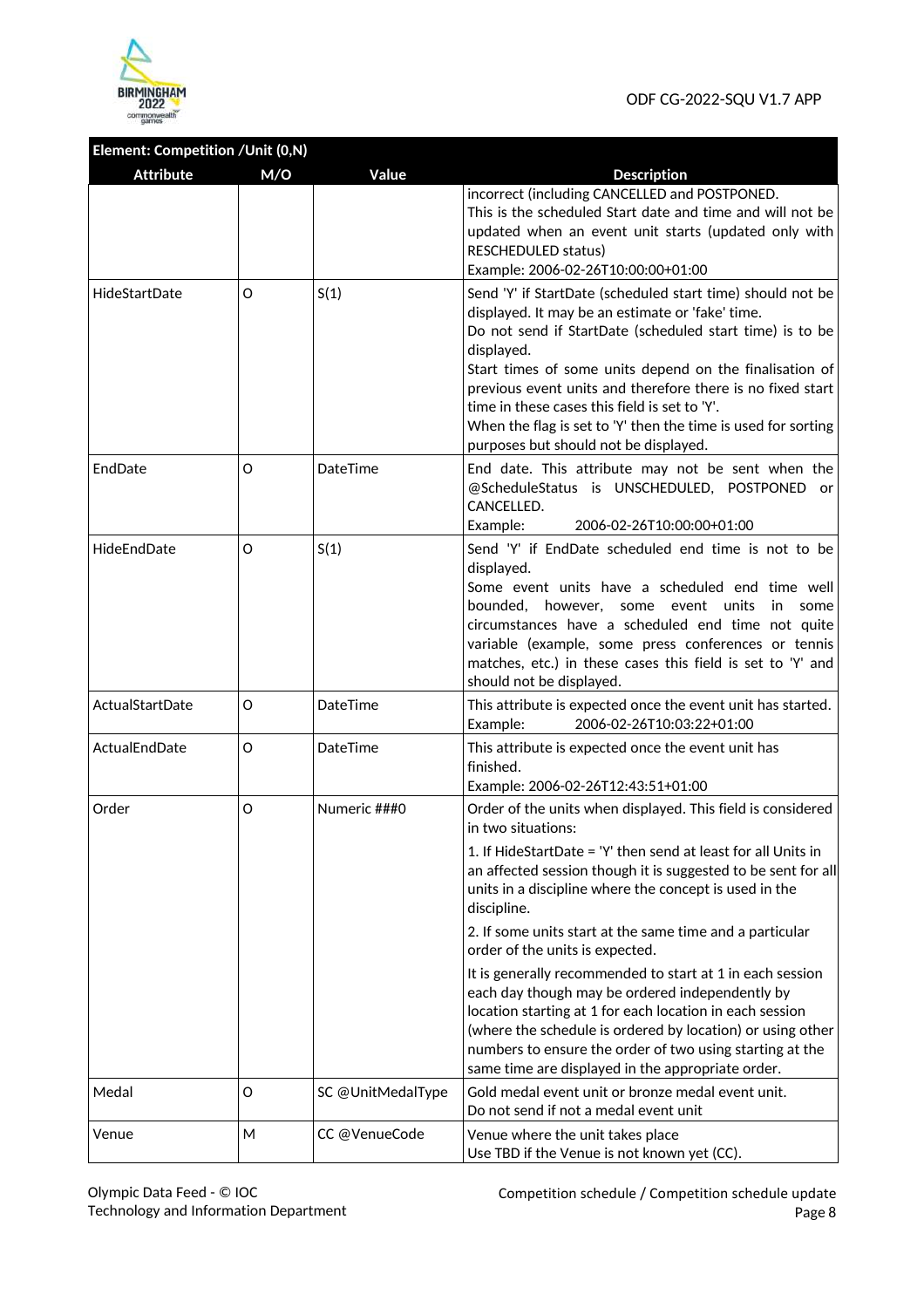

# **Element: Competition /Unit (0,N)**

| <b>Attribute</b>          | M/O | Value        | <b>Description</b>                                                                                                                                                                                                                                                                                                                |
|---------------------------|-----|--------------|-----------------------------------------------------------------------------------------------------------------------------------------------------------------------------------------------------------------------------------------------------------------------------------------------------------------------------------|
| Location                  | M   | CC @Location | Location where the unit takes place<br>Use TBD if the Location is not known yet (CC) or a generic<br>code for the discipline.                                                                                                                                                                                                     |
| SessionCode               | O   | S(10)        | Code of the session which contains this event unit.                                                                                                                                                                                                                                                                               |
| ModificationIndicator   O |     | N, U         | Attribute is mandatory in the DT SCHEDULE UPDATE<br>message only<br>N-New event unit<br>U-Update event unit<br>If Modification Indicator='N', then include new event unit.<br>It will be rarely used as most added units were available<br>in "UNSCHEDULED" status.<br>If Modification Indicator="U", then update the event unit. |

| <b>Element: Competition / Unit / StartText (0,N)</b><br>mandatory. |     |              | This element is only used for Competition Schedules when HideStartDate is 'Y'. In this case, English Language is                                                                                                   |
|--------------------------------------------------------------------|-----|--------------|--------------------------------------------------------------------------------------------------------------------------------------------------------------------------------------------------------------------|
| <b>Attribute</b>                                                   | M/O | Value        | <b>Description</b>                                                                                                                                                                                                 |
| Language                                                           | м   | CC @Language | Code Language of the @Value                                                                                                                                                                                        |
| Value                                                              | м   | S(30)        | Text to be displayed in the case that StartDate is not to be<br>displayed (e.g. "After M.1" or "Followed by")<br>Using a code set or fixed text will also be directly<br>displayed and allow end user translation. |

| Element: Competition / Unit / ItemName (1,N) |     |              |                                                                                                                                                                                                                                                                                                                                                 |
|----------------------------------------------|-----|--------------|-------------------------------------------------------------------------------------------------------------------------------------------------------------------------------------------------------------------------------------------------------------------------------------------------------------------------------------------------|
| Attribute                                    | M/O | Value        | <b>Description</b>                                                                                                                                                                                                                                                                                                                              |
| Language                                     | М   | CC @Language | Code Language of the @Value                                                                                                                                                                                                                                                                                                                     |
| Value                                        | м   | S(40)        | Item Name / Unit Description.<br>For competition units show the short unit description<br>from common codes which matches the RSC. As in all<br>messages with a description only the ENG description is<br>expected.<br>non-competition schedules (where the<br>For<br>item<br>description is not in common codes) then add the<br>description. |

| Element: Competition / Unit / Venue Description (1,1) |     |       |                                                                              |  |
|-------------------------------------------------------|-----|-------|------------------------------------------------------------------------------|--|
| Attribute                                             | M/O | Value | <b>Description</b>                                                           |  |
| VenueName                                             | м   | S(25) | Venue name in first language. This is the CC value from<br>unit/venue        |  |
| LocationName                                          | м   | S(30) | Location name in first language. This is the CC value from<br>unit/location. |  |

|            | Element: Competition / Unit / Start List / Start (1, N)<br>StartList information is only sent in the case that the Unit type is one of HATH, HCOUP, HNOC or HTEAM and at<br>least one of the competitors are known. (Sent as soon as known for applicable units) |         |                          |  |
|------------|------------------------------------------------------------------------------------------------------------------------------------------------------------------------------------------------------------------------------------------------------------------|---------|--------------------------|--|
| Attribute  | M/O<br>Value<br><b>Description</b>                                                                                                                                                                                                                               |         |                          |  |
| StartOrder |                                                                                                                                                                                                                                                                  | Numeric | Competitor's start order |  |

Olympic Data Feed - © IOC Technology and Information Department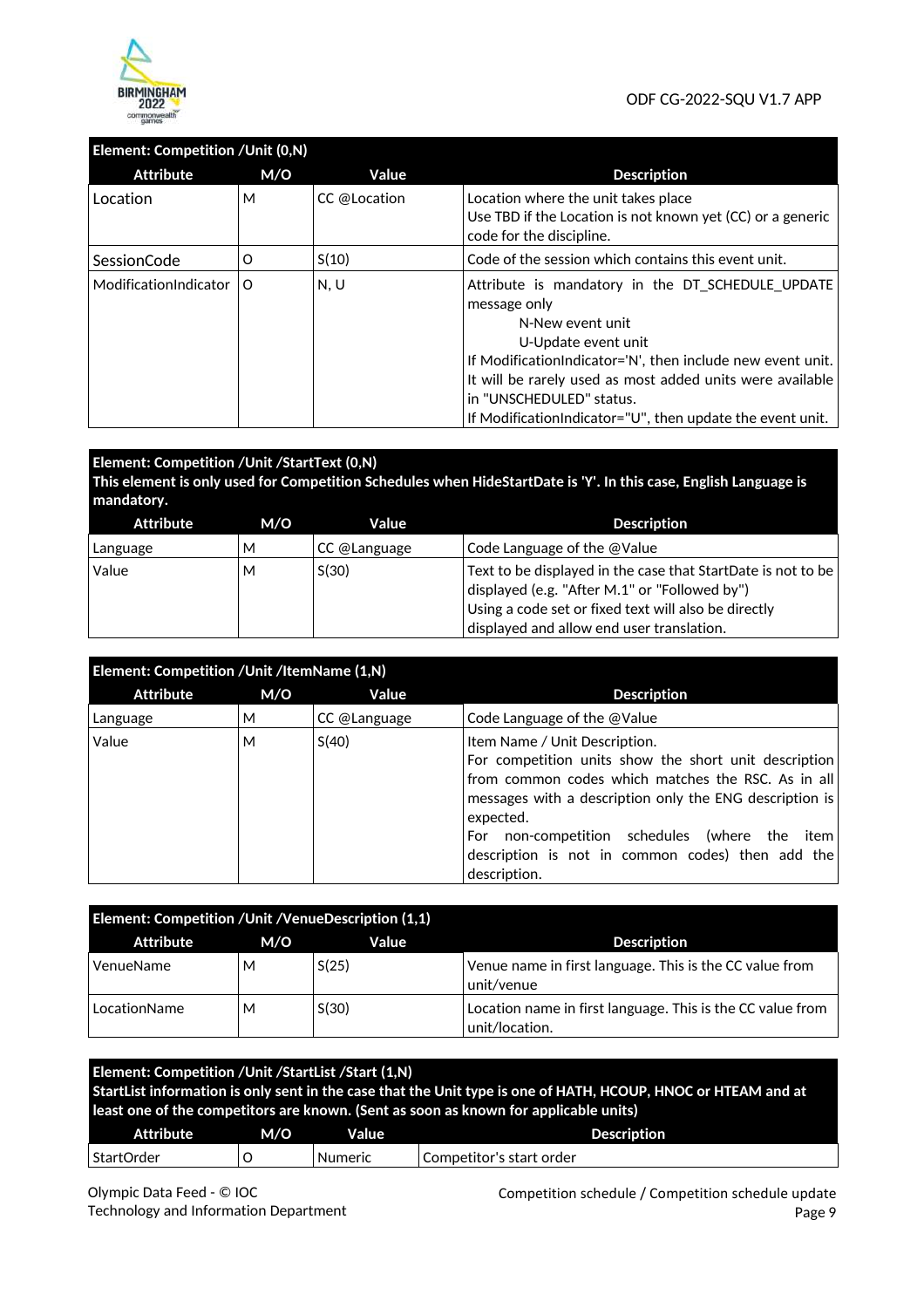

#### **Element: Competition /Unit /StartList /Start (1,N)**

**StartList information is only sent in the case that the Unit type is one of HATH, HCOUP, HNOC or HTEAM and at least one of the competitors are known. (Sent as soon as known for applicable units)** 

| <b>Attribute</b> | M/O      | Value          | <b>Description</b>                                                                                                                                                                                                                                                                                          |
|------------------|----------|----------------|-------------------------------------------------------------------------------------------------------------------------------------------------------------------------------------------------------------------------------------------------------------------------------------------------------------|
| SortOrder        | М        | <b>Numeric</b> | Used to sort competitors in an event unit (for example, if there is<br>no StartOrder). It is mainly used for display purposes.                                                                                                                                                                              |
| PreviousWLT      | $\Omega$ | S(1)           | W or L for winner of loser of a particular previous unit plays in this<br>unit. This attribute is only filled if the competitors are 100%<br>confirmed as participating at this time and not subject to change<br>depending on TV times etc. Further, the data is removed when<br>the real teams are known. |
| PreviousUnit     | O        | CC @Unit       | The full RSC of the unit where this competitor came from. This<br>attribute is only filled if the competitors are 100% confirmed as<br>participating at this time and not subject to change depending on<br>TV times etc. Further, the data is removed when the real teams<br>are known.                    |

| Element: Competition / Unit / StartList / Start / Competitor (1,1) |     |                           |                                                                                                                                                                                                                  |  |
|--------------------------------------------------------------------|-----|---------------------------|------------------------------------------------------------------------------------------------------------------------------------------------------------------------------------------------------------------|--|
| <b>Attribute</b>                                                   | M/O | Value                     | <b>Description</b>                                                                                                                                                                                               |  |
| Code                                                               | М   | zeroes.<br>TBD or NOCOMP. | $S(30)$ with no leading Competitor's ID, TBD in case that the competitor is not known at<br>this time AND the other competitor is known. NOCOMP is sent<br>when there is no competitor (and will not come later) |  |
| <b>Type</b>                                                        | м   | T.A                       | T for team<br>A for athlete                                                                                                                                                                                      |  |
| Organisation                                                       | Ω   | CC @Organisation          | Should be sent when known                                                                                                                                                                                        |  |

| Element: Competition /Unit /StartList /Start /Competitor /Description (0.1) |     |       |                                                             |  |
|-----------------------------------------------------------------------------|-----|-------|-------------------------------------------------------------|--|
| Attribute                                                                   | M/O | Value | <b>Description</b>                                          |  |
| TeamName                                                                    | М   | S(73) | $\,$ ı Team Name where known. must send when available $\,$ |  |

#### **Element: Competition /Unit /StartList /Start /Competitor /Composition /Athlete (1,N)**

**Only send in the case that the Unit type is one of HATH or HCOUP** 

**In case of the Competitor @Code='TBD' this element should not be sent.**

| Attribute    | M/O | Value                                   | <b>Description</b>                                                                                             |
|--------------|-----|-----------------------------------------|----------------------------------------------------------------------------------------------------------------|
| Code         | М   | $\vert$ S(30) with no leading<br>zeroes | Athlete's ID, corresponding to either a team member or<br>an individual athlete in the event unit.             |
| <b>Order</b> | М   | <b>Numeric</b>                          | Order attribute used to sort team members in a team (if<br>Competitor @Type="T") or 1 if Competitor @Type="A". |

| Element: Competition /Unit /StartList /Start /Competitor /Composition /Athlete /Description (1,1) |     |                  |                                                              |
|---------------------------------------------------------------------------------------------------|-----|------------------|--------------------------------------------------------------|
| <b>Attribute</b>                                                                                  | M/O | Value            | <b>Description</b>                                           |
| GivenName                                                                                         | O   | S(25)            | Given name in WNPA format (mixed case). Send if not<br>null. |
| FamilyName                                                                                        | м   | S(25)            | Family name in WNPA format (mixed case)                      |
| Gender                                                                                            | М   | CC @PersonGender | Participant's gender                                         |
| Organisation                                                                                      | м   | CC @Organisation | Organisation ID                                              |
| BirthDate                                                                                         | Ω   | YYYY-MM-DD       | Date of birth.                                               |
| <b>IFId</b>                                                                                       | O   | S(16)            | Athlete IF number, send if available, only for the current   |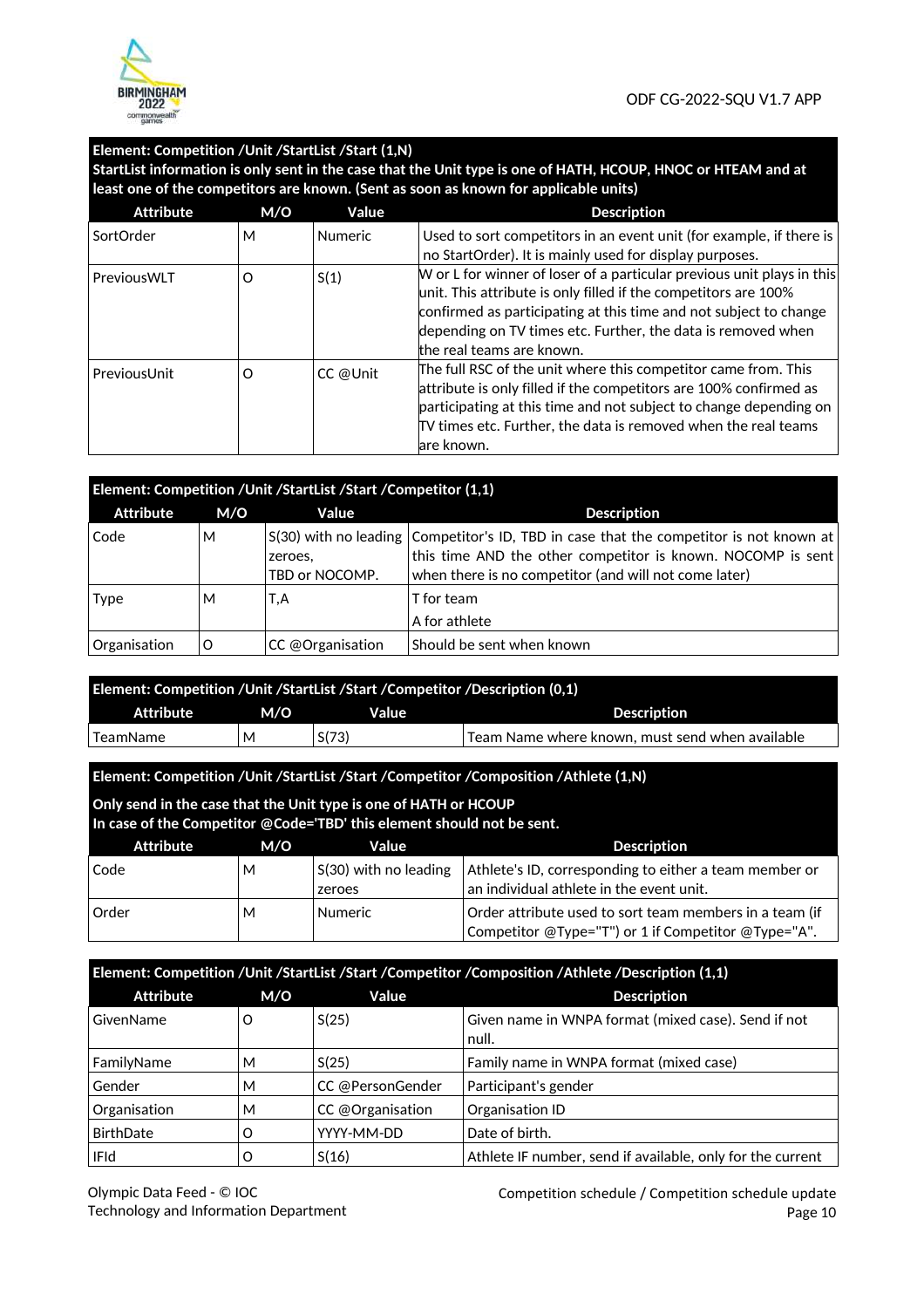

| Element: Competition /Unit /StartList /Start /Competitor /Composition /Athlete /Description (1,1) |  |  |  |  |
|---------------------------------------------------------------------------------------------------|--|--|--|--|
| Attribute<br>M/O<br><b>Description</b><br>Value                                                   |  |  |  |  |
| discipline.                                                                                       |  |  |  |  |

# **2.2.1.5 Message Sort**

The message is sorted by Unit@StartDate then by Unit@Order then Unit@Code.

In case of event unit with no Unit@StartDate defined (example, they are in an event unit status such as UNSCHEDULED), they will be listed at the end in Unit@Code order.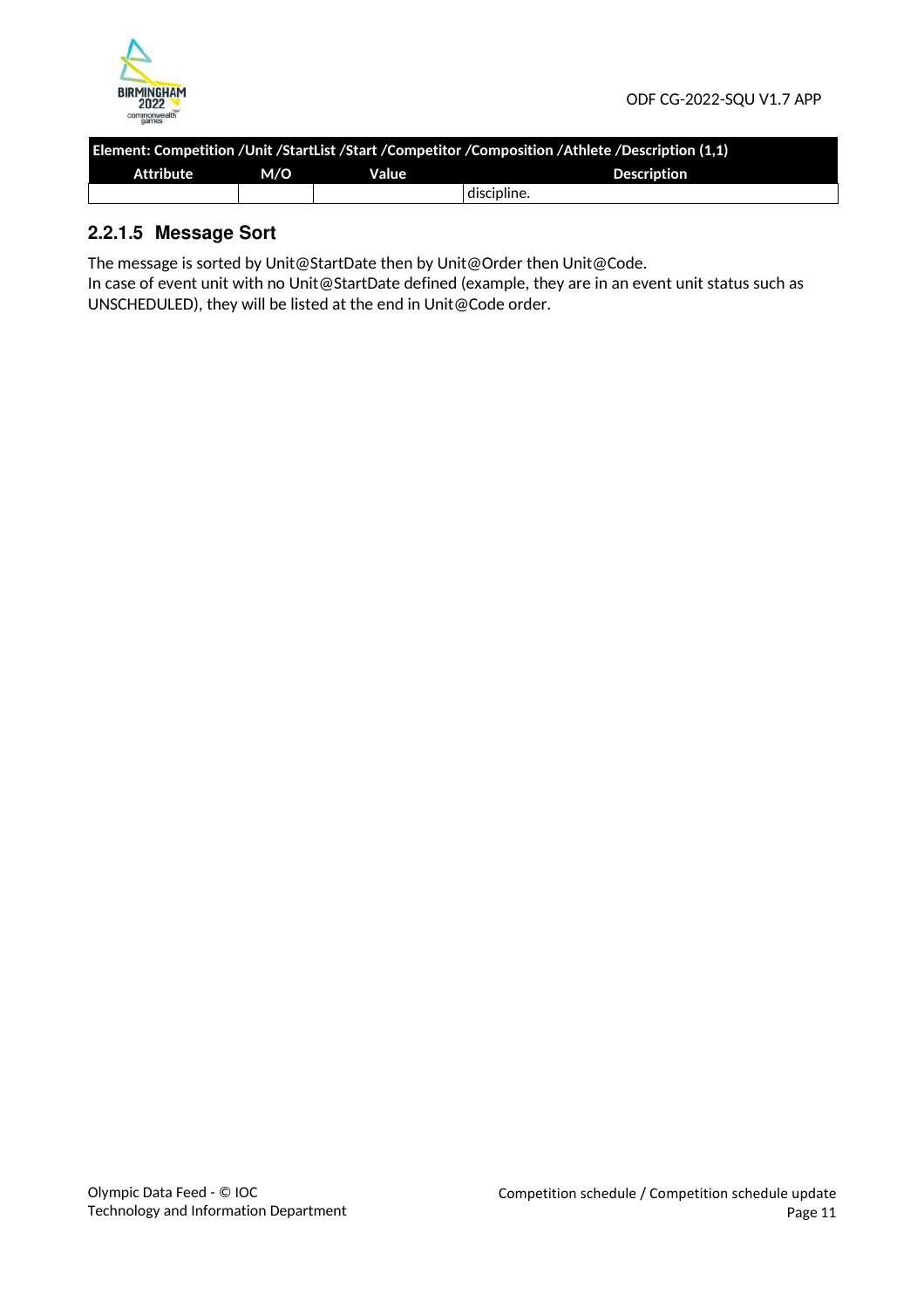

# **2.2.2 List of participants by discipline / List of participants by discipline update**

# **2.2.2.1 Description**

A participant is considered to be any individual (type athlete, participating or not in the current games) or any official in one or several disciplines or a competitor being part of a team (team member).

Although the participant may participate in more than one event or more than one discipline, this message just contains the information for the discipline of the message, listing the information of all the events for that discipline.

List of participants by discipline (DT\_PARTIC) is a bulk message, provided for each discipline. It is a complete participant information message for one particular discipline. The arrival of this message resets all the previous participants' information for one particular discipline. This message can include a list of current athletes, officials, coaches, guides, technical officials, Reserves and historical athletes regardless of status.

List of participants by discipline update (DT\_PARTIC\_UPDATE) is an update message. It is not a complete list of participants' information by discipline message, only the participant data being modified, i.e. if some data of one participant changes, the element Participant for it with all its children and attributes must be sent.

The key of the information updated consists of the following attribute: Participant @Code. Therefore, any new or updated Participant Discipline-Event will be identified by all these attributes.

# **2.2.2.2 Header Values**

| <b>Attribute</b>    | Value                         | <b>Comment</b>                                                                                                                                                                     |
|---------------------|-------------------------------|------------------------------------------------------------------------------------------------------------------------------------------------------------------------------------|
| CompetitionCode     | CC @Competition               | Unique ID for competition                                                                                                                                                          |
| <b>DocumentCode</b> | Full RSC (discipline level)   | RSC at the discipline level                                                                                                                                                        |
| DocumentType        | DT PARTIC<br>DT_PARTIC_UPDATE | List of participants by discipline message                                                                                                                                         |
| Version             | 1.0V                          | Version number<br>associated to the message's<br>content.<br>Ascendant number                                                                                                      |
| FeedFlag            | "P"-Production<br>"T"-Test    | Test message or production message.                                                                                                                                                |
| Date                | Date                          | Date when the message is generated, expressed in the local<br>time zone where the message was produced.                                                                            |
| Time                | Time                          | Time up to milliseconds when the message is generated,<br>expressed in the local time zone where the message was<br>produced.                                                      |
| LogicalDate         | Date                          | Logical Date of events. This is the same as the physical day<br>except when the unit or message transmission extends after<br>midnight.<br>See full explanation in ODF Foundation. |
| Source              | SC @Source                    | Code indicating the system which generated the message.                                                                                                                            |

The following table describes the message header attributes.

# **2.2.2.3 Trigger and Frequency**

The DT\_PARTIC message is sent as a bulk message before the Games. It is sent several times up to the date of transfer of control to OVR after which only DT\_PARTIC\_UPDATE messages are sent.

The DT\_PARTIC\_UPDATE message is triggered when there is a modification in the data for any individual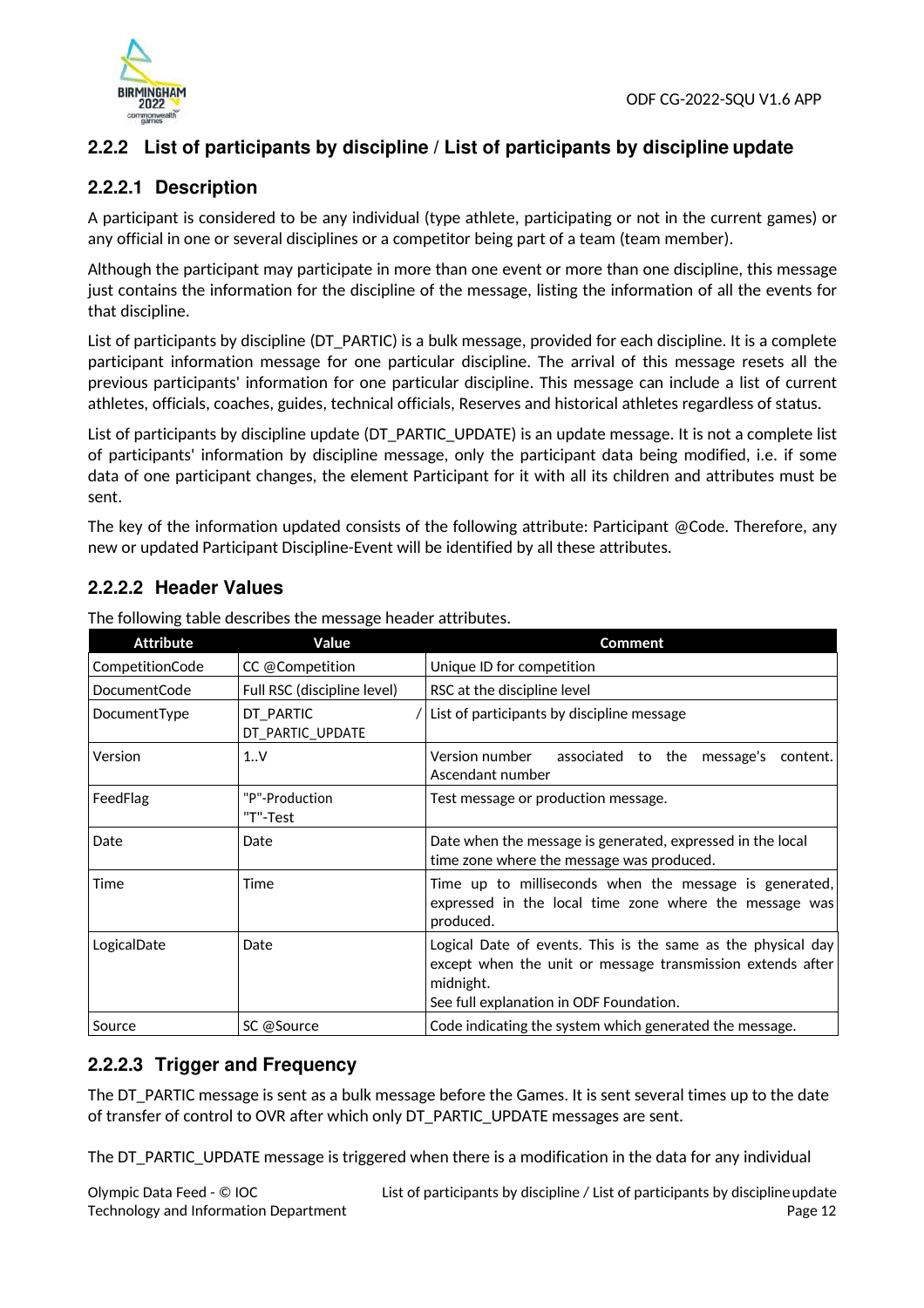

after the transfer of control to OVR.

# **2.2.2.4 Message Values**

| <b>Element: Competition (0,1)</b> |     |       |                                                                  |  |
|-----------------------------------|-----|-------|------------------------------------------------------------------|--|
| Attribute                         | M/O | Value | <b>Description</b>                                               |  |
| Gen                               |     | S(20) | Version of the General Data Dictionary applicable to the message |  |
| Sport                             |     | S(20) | Version of the Sport Data Dictionary applicable to the message   |  |
| Codes                             |     | S(20) | Version of the Codes applicable to the message                   |  |

| Element: Participant (1,N) |     |                                 |                                                                                                                                                                                                                                                                                                                                                                                                                                                                                                                                                                                                                                                                                                                                                                                                                                        |
|----------------------------|-----|---------------------------------|----------------------------------------------------------------------------------------------------------------------------------------------------------------------------------------------------------------------------------------------------------------------------------------------------------------------------------------------------------------------------------------------------------------------------------------------------------------------------------------------------------------------------------------------------------------------------------------------------------------------------------------------------------------------------------------------------------------------------------------------------------------------------------------------------------------------------------------|
| <b>Attribute</b>           | M/O | Value                           | <b>Description</b>                                                                                                                                                                                                                                                                                                                                                                                                                                                                                                                                                                                                                                                                                                                                                                                                                     |
| Code                       | M   | S(30) with no leading<br>zeroes | Participant's ID.<br>It identifies an athlete or an official and the holding<br>participant's valid information for one particular period of<br>time.<br>It is used to link other messages to the participant's<br>information.<br>Participant's information (example @Organisation) will<br>not be the latest for the athlete/official, unless the @Code<br>attribute is the same as the @Parent attribute. However,                                                                                                                                                                                                                                                                                                                                                                                                                  |
|                            |     |                                 | this information could be the one being valid in the<br>particular moment of a start list, event unit results, etc.<br>When the participant is an historical one, then this ID will<br>start with "A" when it is an Athlete, "C" when Coach and<br>"O" when Official.                                                                                                                                                                                                                                                                                                                                                                                                                                                                                                                                                                  |
| Parent                     | М   | S(30) with no leading<br>zeroes | Participant's parent ID, which is used to link to the latest<br>valid information for one participant. @Parent attribute<br>should be linked to the latest participant's information,<br>by retrieving that Athlete/Official whose @Code attribute<br>is the same as @Parent.<br>The participant containing @Code attribute being the<br>same as the @Parent attribute will be the one with the<br>latest information for the participant.<br>The @Parent attribute will only be different from @Code<br>in the case that critial personal information has changed<br>from previous competitions. The typical examples are<br>Organisation<br>(for change of country)<br>or Name<br>(particularly for women changing their name at<br>marriage). Further to be clear, @Parent and @Code can<br>only be different if Current = "false". |
| Status                     | O   | CC @ParticStatus                | Participant's accreditation<br>atribute<br>status<br>this<br><b>is</b><br>Mandatory in the case of @Current="true" and it is<br>optional in the case that @Current="false".<br>To delete a participant, a specific value of the Status<br>attribute is used.                                                                                                                                                                                                                                                                                                                                                                                                                                                                                                                                                                           |
| GivenName                  | O   | S(25)                           | Given name in WNPA format (mixed case)                                                                                                                                                                                                                                                                                                                                                                                                                                                                                                                                                                                                                                                                                                                                                                                                 |
| FamilyName                 | м   | S(25)                           | Family name in WNPA format (mixed case)                                                                                                                                                                                                                                                                                                                                                                                                                                                                                                                                                                                                                                                                                                                                                                                                |
| PassportGivenName          | O   | S(25)                           | Passport Given Name (Uppercase).                                                                                                                                                                                                                                                                                                                                                                                                                                                                                                                                                                                                                                                                                                                                                                                                       |
| PassportFamilyName         | O   | S(25)                           | Passport Family Name (Uppercase).                                                                                                                                                                                                                                                                                                                                                                                                                                                                                                                                                                                                                                                                                                                                                                                                      |

Olympic Data Feed - © IOC Technology and Information Department List of participants by discipline / List of participants by disciplineupdate Page 13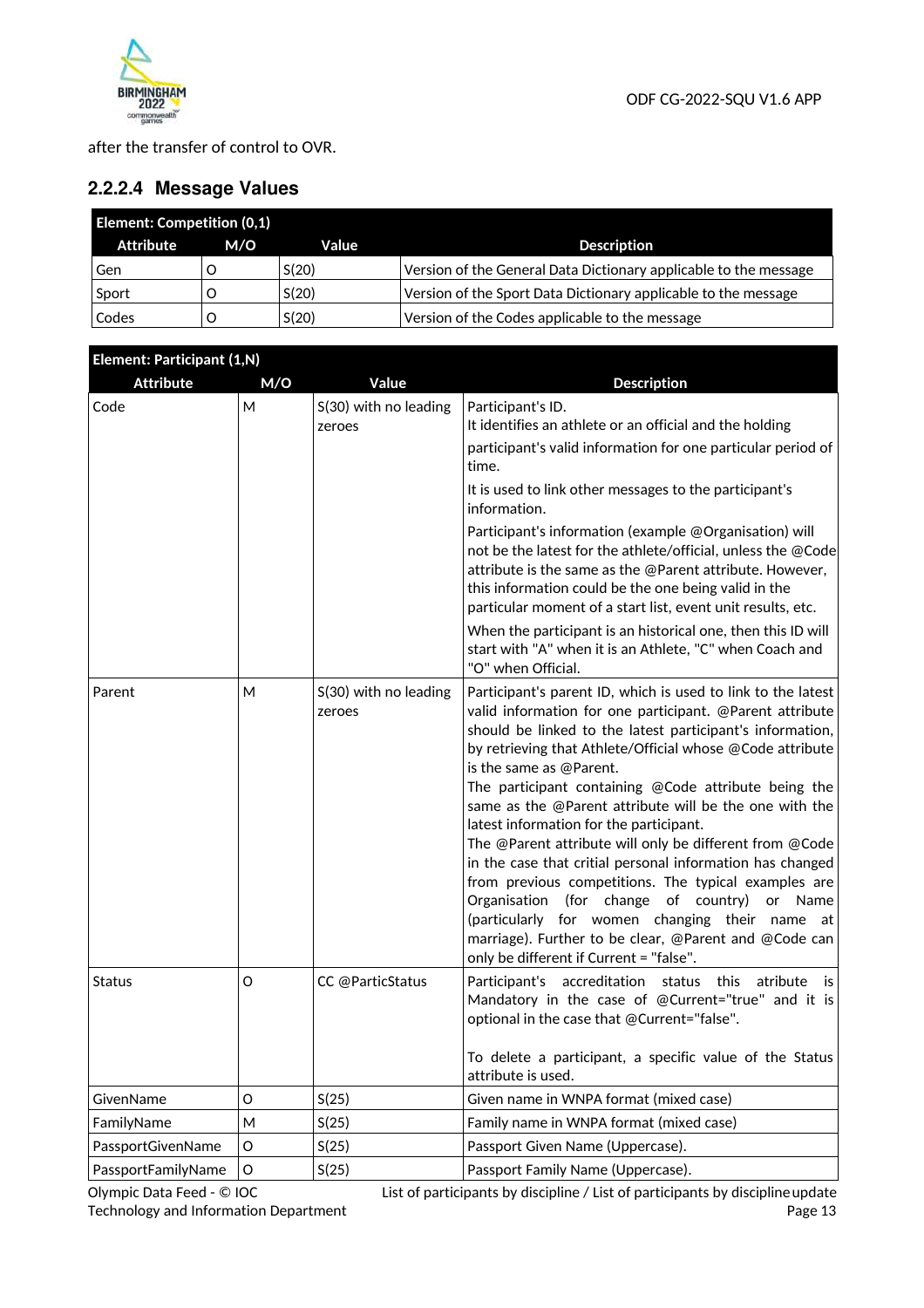

# **Element: Participant (1,N)**

| <b>Attribute</b>      | M/O | Value               | <b>Description</b>                                                                                                                                                                                                                                                                                       |
|-----------------------|-----|---------------------|----------------------------------------------------------------------------------------------------------------------------------------------------------------------------------------------------------------------------------------------------------------------------------------------------------|
| PrintName             | M   | S(35)               | Print name (family name in upper case + given name in<br>mixed case)                                                                                                                                                                                                                                     |
| PrintInitialName      | M   | S(18)               | Print Initial name (for the given name it is sent just the<br>initial, without dot)                                                                                                                                                                                                                      |
| TVName                | M   | S(35)               | TV name                                                                                                                                                                                                                                                                                                  |
| TVInitialName         | M   | S(18)               | TV initial name                                                                                                                                                                                                                                                                                          |
| TVFamilyName          | M   | S(25)               | TV family name                                                                                                                                                                                                                                                                                           |
| LocalFamilyName       | O   | S(25)               | Family name local language in the appropriate case for the<br>local language (usually mixed case)                                                                                                                                                                                                        |
| LocalGivenName        | O   | S(25)               | Given name in the local language in the appropriate case<br>for the local language (usually mixed case)                                                                                                                                                                                                  |
| Gender                | M   | CC @PersonGender    | Participant's gender                                                                                                                                                                                                                                                                                     |
| Organisation          | M   | CC @Organisation    | Organisation ID                                                                                                                                                                                                                                                                                          |
| <b>BirthDate</b>      | O   | YYYY-MM-DD          | Date of birth. This information may not be known at the<br>very beginning, but it will be completed for all<br>participants after successive updates                                                                                                                                                     |
| Height                | 0   | S(3)                | Height in centimetres. It will be included if this<br>information is available. This information is not needed in<br>the case of officials/referees.<br>"-" may be used where the data is not available.                                                                                                 |
| Weight                | O   | S(3)                | Weight in kilograms. It will be included if this information<br>is available.<br>This information is not needed in the case of<br>officials/referees.                                                                                                                                                    |
| PlaceofBirth          | O   | S(75)               | Place of Birth                                                                                                                                                                                                                                                                                           |
| CountryofBirth        | O   | CC @Country         | Country ID of Birth                                                                                                                                                                                                                                                                                      |
| PlaceofResidence      | O   | S(75)               | Place of Residence                                                                                                                                                                                                                                                                                       |
| CountryofResidence    | O   | CC @Country         | Country ID of Residence                                                                                                                                                                                                                                                                                  |
| Nationality           | O   | CC @Country         | Participant's nationality.<br>Although this attribute is optional, in very exceptional<br>situations it will not be known, and for this reason not<br>ready to be sent.                                                                                                                                  |
| MainFunctionId        | 0   | CC @ResultsFunction | Main function<br>In the Case of Current="true" this attribute is Mandatory.                                                                                                                                                                                                                              |
| Current               | M   | boolean             | It defines if a participant is participating in the games<br>(true) or is a Historical participant (false).                                                                                                                                                                                              |
| OlympicSolidarity     | O   | S(1)                | 'Y' or 'N'                                                                                                                                                                                                                                                                                               |
|                       |     |                     | Flag to indicating if the participant participates in the<br>Olympic Scholarship program.                                                                                                                                                                                                                |
| ModificationIndicator | М   | S(1)                | 'N' or 'U'<br>Attribute is mandatory in the DT_PARTIC_UPDATE<br>message only<br>N-New participant (in the case that this<br>information comes as a late entry)<br>U-Update participant<br>If ModificationIndicator='N', then include new participant<br>to the previous bulk-loaded list of participants |

List of participants by discipline / List of participants by disciplineupdate Page 14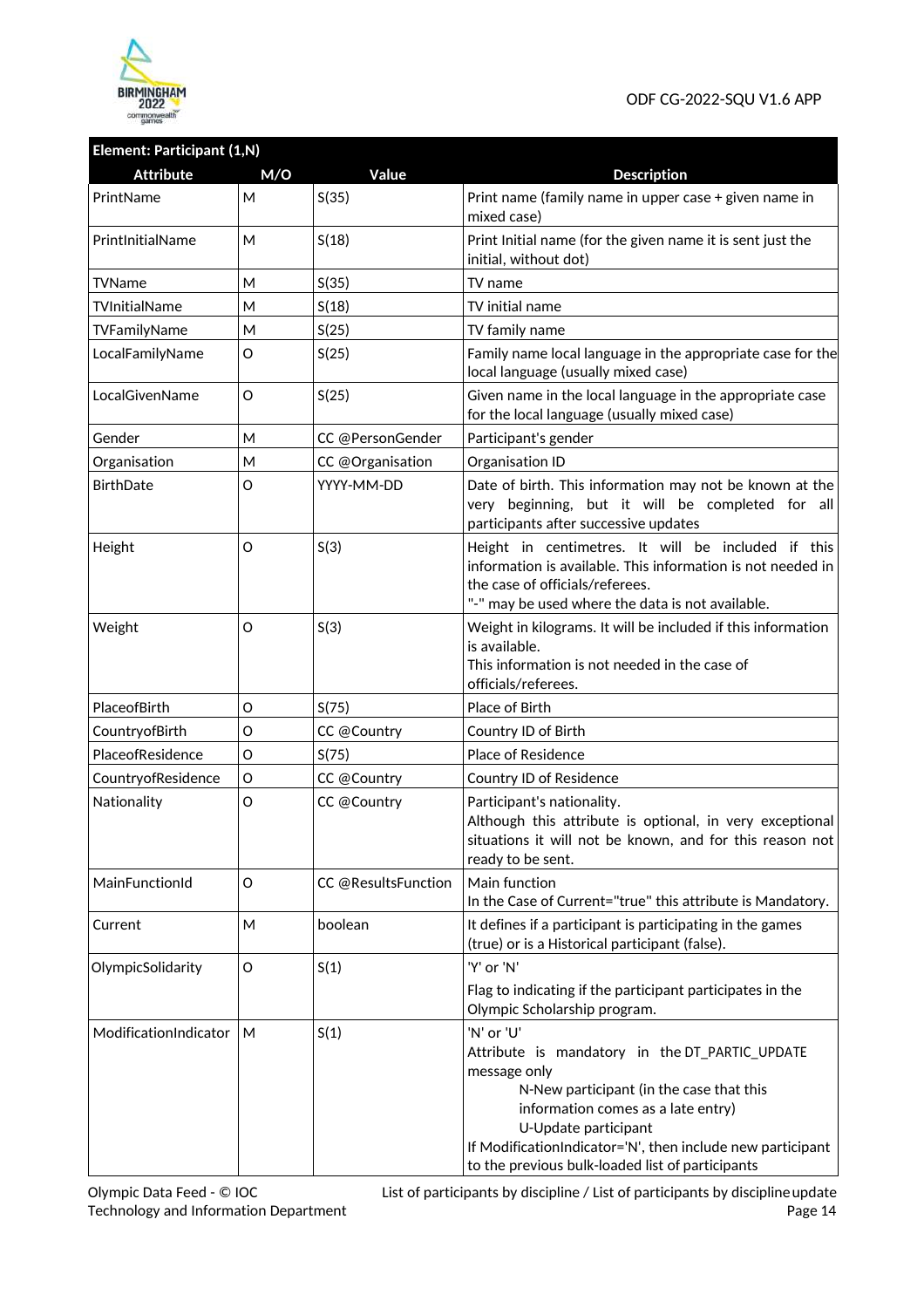

#### **Element: Participant (1,N)**

| Attribute | M/O | Value | <b>Description</b>                                        |
|-----------|-----|-------|-----------------------------------------------------------|
|           |     |       | If ModificationIndicator='U', then update the participant |
|           |     |       | to the previous bulk-loaded list of participants          |
|           |     |       | To delete a participant, a specific value of the Status   |
|           |     |       | $^\shortparallel$ attribute is used.                      |

#### **Element: Participant /Discipline (1,1)**

**All participating athletes will be assigned at least one discipline, it could be more. Each accredited official will be assigned at least one discipline, but it could be more. If an athlete or official is assigned to more than one discipline, it will be included in the participant message of both disciplines.** 

| Attribute   | M/O | Value          | <b>Description</b>                                                  |
|-------------|-----|----------------|---------------------------------------------------------------------|
| Code        | М   | CC @Discipline | Full RSC of the discipline                                          |
| <b>IFId</b> |     | S(16)          | Competitor's federation number for the corresponding<br>discipline. |

#### **Element: Participant /Discipline /RegisteredEvent (0,N)**

**All accredited athletes will be assigned to one or more events. There is one exception: in some sports, substitutes may be accredited without any associated event. Historical athletes are not registered to any event.** 

| Attribute  | M/O | Value     | <b>Description</b>                                                                                                                                  |  |
|------------|-----|-----------|-----------------------------------------------------------------------------------------------------------------------------------------------------|--|
| Event      | м   | CC @Event | Full RSC of the event                                                                                                                               |  |
| Substitute | O   | S(1)      | Flag that indicates when the competitor is an alternate.<br>Send "Y" if the competitor is an alternate player                                       |  |
| Bib        | O   | S(2)      | Shirt number for the athletes.<br>Although this attribute is optional, it will be updated and<br>informed as soon as it is known.<br>Example: 8, 10 |  |

| Element: Participant /Discipline /RegisteredEvent /EventEntry (0,N) |                  |                 |              |                                                                   |  |  |
|---------------------------------------------------------------------|------------------|-----------------|--------------|-------------------------------------------------------------------|--|--|
|                                                                     | Type             | Code            | Pos          | <b>Description</b>                                                |  |  |
| <b>ENTRY</b>                                                        |                  | <b>RANK WLD</b> | N/A          | Element Expected: Individual Events                               |  |  |
|                                                                     | <b>Attribute</b> | M/O             | Value        | <b>Description</b>                                                |  |  |
|                                                                     | Value            | O               | S(4)         | World Ranking or * if the athlete has<br>no ranking in this event |  |  |
| <b>ENTRY</b>                                                        |                  | <b>SEED</b>     | N/A          | Element Expected:<br>As soon as it is known                       |  |  |
|                                                                     | <b>Attribute</b> | M/O             | <b>Value</b> | <b>Description</b>                                                |  |  |
|                                                                     | Value            | O               | Numeric #0   | Seed Number                                                       |  |  |

#### **Sample (General)**

```
<Discipline Code="SQU ------------------------------- " IFId="203258" > 
        <RegisteredEvent Event="SQUMSINGLES ------------------------- " > 
                 <EventEntry Type="ENTRY" Code="RANK_WLD" Value="25" /> 
        </RegisteredEvent> 
</Discipline>
```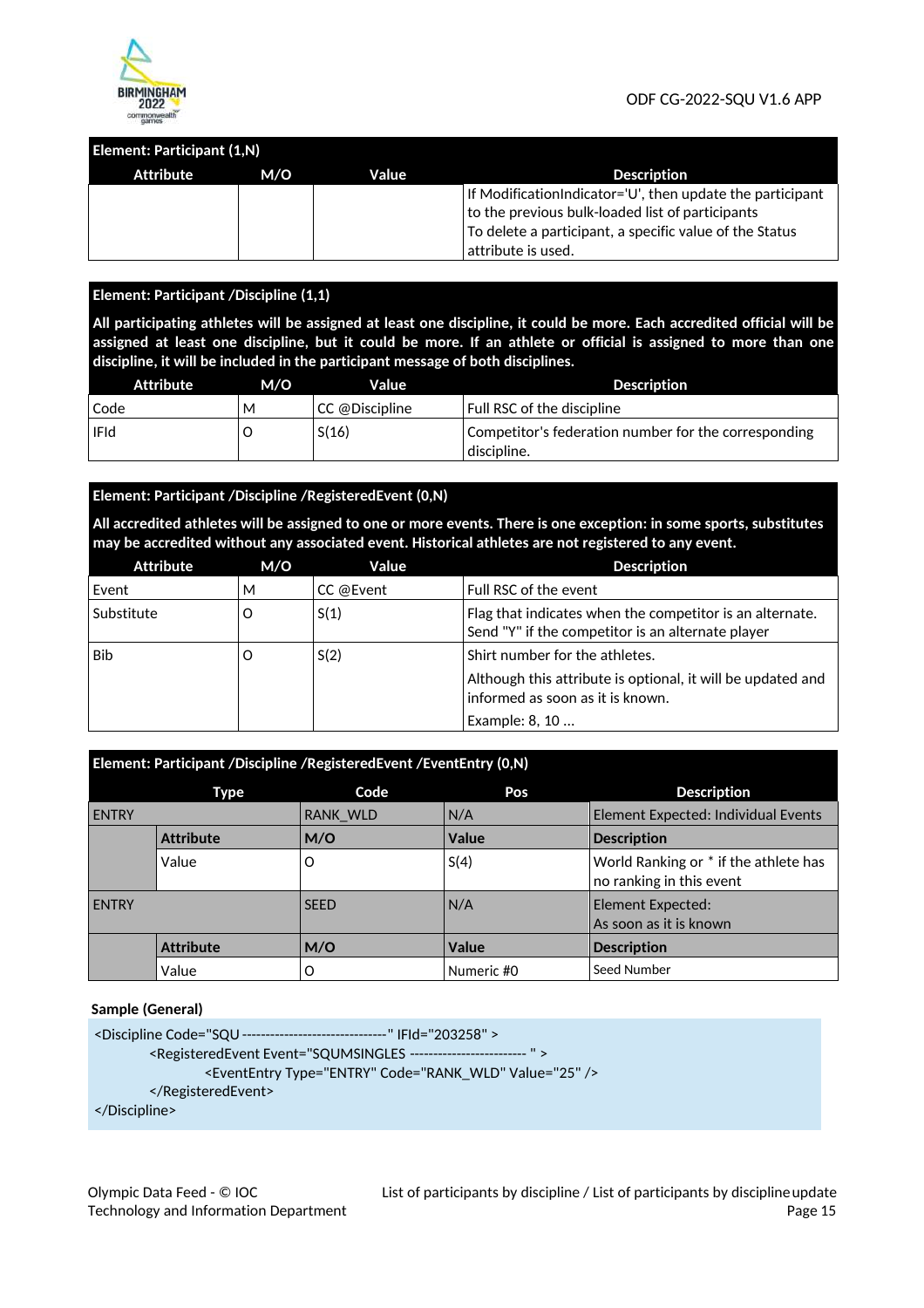

ODF CG-2022-SQU V1.6 APP

# **2.2.2.5 Message Sort**

The message is sorted by Participant @Code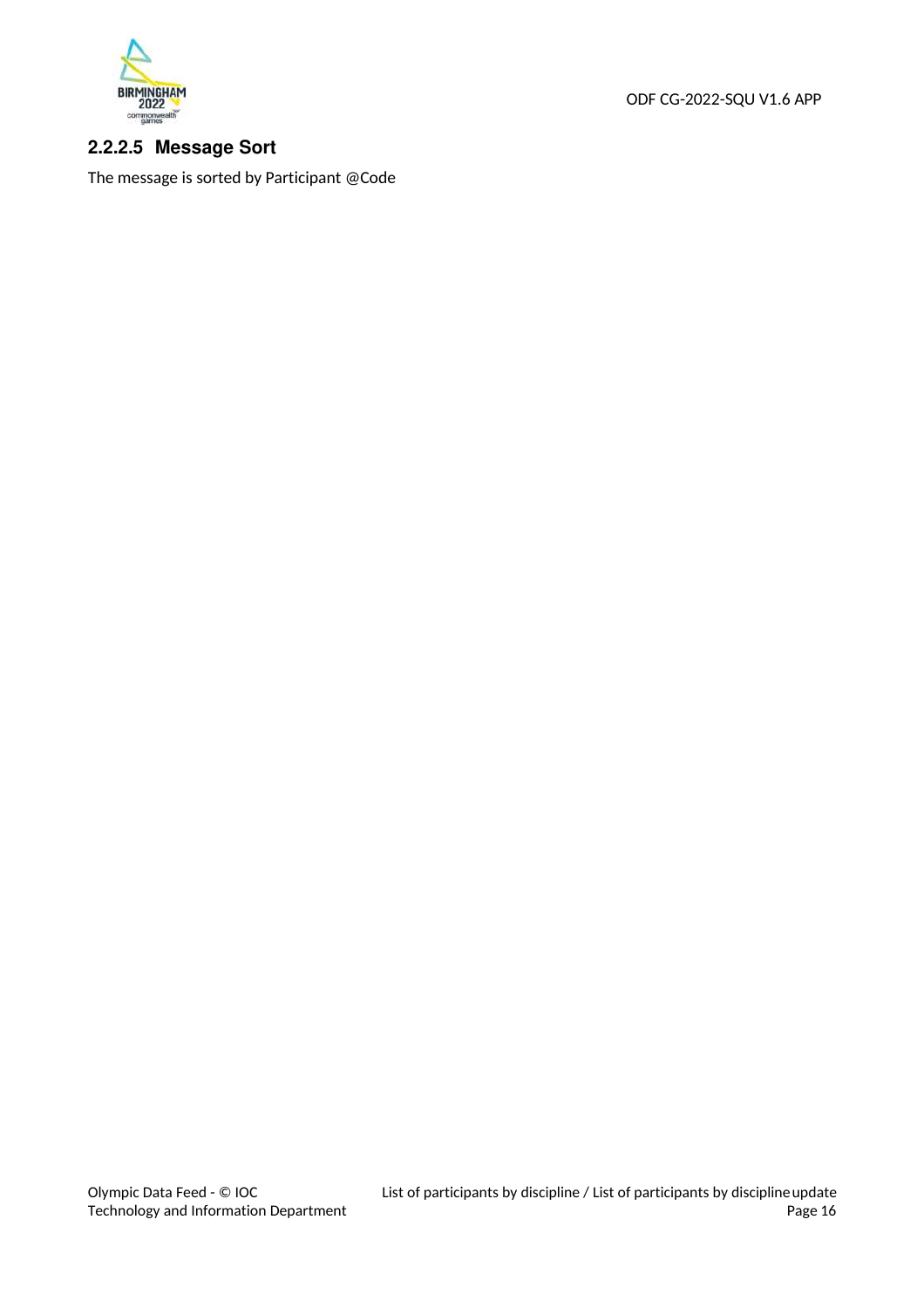

# **2.2.3 List of teams / List of teams update**

# **2.2.3.1 Description**

DT\_PARTIC\_TEAMS contains the list of teams related to the current competition.

List of teams (DT\_PARTIC\_TEAMS) is a bulk message by discipline. The list is always complete. The arrival of this message resets all the previous participant teams' information for that discipline. It is assumed that all teams appearing in this list are valid, in the meaning that they are participating or they could participate in one event.

List of teams update (DT\_PARTIC\_TEAMS\_UPDATE) is an update message. It is not a complete list of teams' information message. It only contains the data of a team being modified.

# **2.2.3.2 Header Values**

The following table describes the message header attributes.

| <b>Attribute</b>    | Value                                     | <b>Comment</b>                                                                                                                                                                     |
|---------------------|-------------------------------------------|------------------------------------------------------------------------------------------------------------------------------------------------------------------------------------|
| CompetitionCode     | CC @Competition                           | Unique ID for competition                                                                                                                                                          |
| <b>DocumentCode</b> | Full RSC (discipline level)               | RSC at the discipline level                                                                                                                                                        |
| DocumentType        | DT_PARTIC_TEAMS<br>DT_PARTIC_TEAMS_UPDATE | / List of participant teams message                                                                                                                                                |
| Version             | 1.0V                                      | Version number associated to the message's content.<br>Ascendant number                                                                                                            |
| FeedFlag            | "P"-Production<br>"T"-Test                | Test message or production message.                                                                                                                                                |
| Date                | Date                                      | Date when the message is generated, expressed in the<br>local time zone where the message was produced.                                                                            |
| Time                | Time                                      | Time up to milliseconds when the message is generated,<br>expressed in the local time zone where the message was<br>produced.                                                      |
| LogicalDate         | Date                                      | Logical Date of events. This is the same as the physical day<br>except when the unit or message transmission extends<br>after midnight.<br>See full explanation in ODF Foundation. |
| Source              | SC @Source                                | Code indicating the system which generated the message.                                                                                                                            |

### **2.2.3.3 Trigger and Frequency**

The DT\_PARTIC\_TEAMS message is sent as a bulk message before the Games. It is sent several times up to the date of transfer of control to OVR after which only DT\_PARTIC\_TEAMS\_UPDATE messages are sent. The DT\_PARTIC\_TEAMS\_UPDATE message is triggered when there is a modification in the data for any team after the transfer of control to OVR.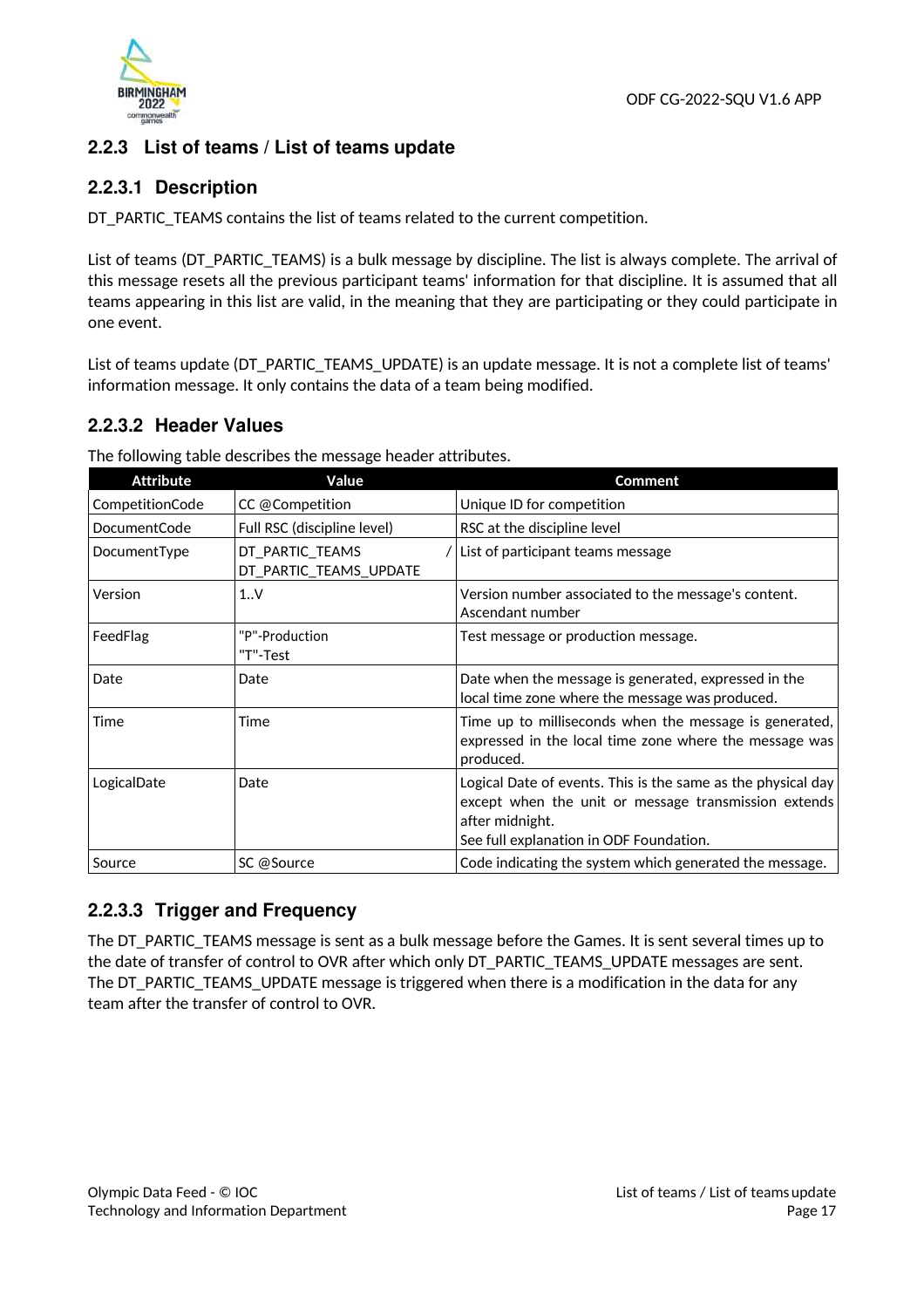

# **2.2.3.4 Message Values**

| <b>Element: Competition (0,1)</b> |     |       |                                                                  |  |  |  |
|-----------------------------------|-----|-------|------------------------------------------------------------------|--|--|--|
| Attribute                         | M/O | Value | <b>Description</b>                                               |  |  |  |
| Gen                               |     | S(20) | Version of the General Data Dictionary applicable to the message |  |  |  |
| Sport                             |     | S(20) | Version of the Sport Data Dictionary applicable to the message   |  |  |  |
| Codes                             |     | S(20) | Version of the Codes applicable to the message                   |  |  |  |

| Element: Team (1,N)   |     |                                 |                                                                                                                                                                                                                                                                                                                                                                                                                                                                                                         |  |  |
|-----------------------|-----|---------------------------------|---------------------------------------------------------------------------------------------------------------------------------------------------------------------------------------------------------------------------------------------------------------------------------------------------------------------------------------------------------------------------------------------------------------------------------------------------------------------------------------------------------|--|--|
| <b>Attribute</b>      | M/O | Value                           | <b>Description</b>                                                                                                                                                                                                                                                                                                                                                                                                                                                                                      |  |  |
| Code                  | M   | S(30) with no leading<br>zeroes | Team's ID<br>When the Team is an historical one, then this ID starts<br>with "T".                                                                                                                                                                                                                                                                                                                                                                                                                       |  |  |
| Organisation          | M   | CC @Organisation                | Team organisation's ID                                                                                                                                                                                                                                                                                                                                                                                                                                                                                  |  |  |
| Number                | O   | Numeric #0                      | Team's number.<br>If there is not more than one team for one organisation<br>participating in one event, it is 1. Otherwise, it will be<br>incremental, 1 for the first organisation's team, 2 for<br>the second organisation's team, etc.<br>Required in the case of current teams.                                                                                                                                                                                                                    |  |  |
| Name                  | M   | S(73)                           | Team's name.                                                                                                                                                                                                                                                                                                                                                                                                                                                                                            |  |  |
| ShortName             | M   | S(40)                           | Team's short name                                                                                                                                                                                                                                                                                                                                                                                                                                                                                       |  |  |
| TeamType              | М   | SC @TeamType                    | Send the team type. This is how the name is constructed<br>to allow clients to build in other languages. Use ORG                                                                                                                                                                                                                                                                                                                                                                                        |  |  |
| TVTeamName            | M   | S(21)                           | <b>TV Team Name</b>                                                                                                                                                                                                                                                                                                                                                                                                                                                                                     |  |  |
| Gender                | м   | CC @DisciplineGender            | Discipline Gender Code of the Team                                                                                                                                                                                                                                                                                                                                                                                                                                                                      |  |  |
| Current               | M   | Boolean                         | It defines if a team is participating in the games (true) or<br>it is a Historical team (false)                                                                                                                                                                                                                                                                                                                                                                                                         |  |  |
| ModificationIndicator | M   | N, U, D                         | Attribute<br>the<br>is<br>mandatory<br>in<br>DT_PARTIC_TEAMS_UPDATE message only<br>N-New team (in the case that this information<br>comes as a late entry)<br>U-Update team<br>D-Delete team<br>If ModificationIndicator='N', then include new team to<br>the previous bulk-loaded list of teams<br>If ModificationIndicator='U', then update the team to<br>the previous bulk-loaded list of teams<br>If ModificationIndicator='D', then delete the team to<br>the previous bulk-loaded list of teams |  |  |

| Element: Team / Composition / Athlete (0,N)<br>In the case of current teams the number of athletes is 2 or more. |                                    |                                 |                                                                                                      |  |  |  |  |  |
|------------------------------------------------------------------------------------------------------------------|------------------------------------|---------------------------------|------------------------------------------------------------------------------------------------------|--|--|--|--|--|
| Attribute                                                                                                        | <b>Description</b><br>M/O<br>Value |                                 |                                                                                                      |  |  |  |  |  |
| Code                                                                                                             | M                                  | S(30) with no leading<br>zeroes | Athlete's ID of the listed team's member.<br>Therefore, he/she makes part of the team's composition. |  |  |  |  |  |
| Order                                                                                                            |                                    | <b>Numeric</b>                  | Team member order                                                                                    |  |  |  |  |  |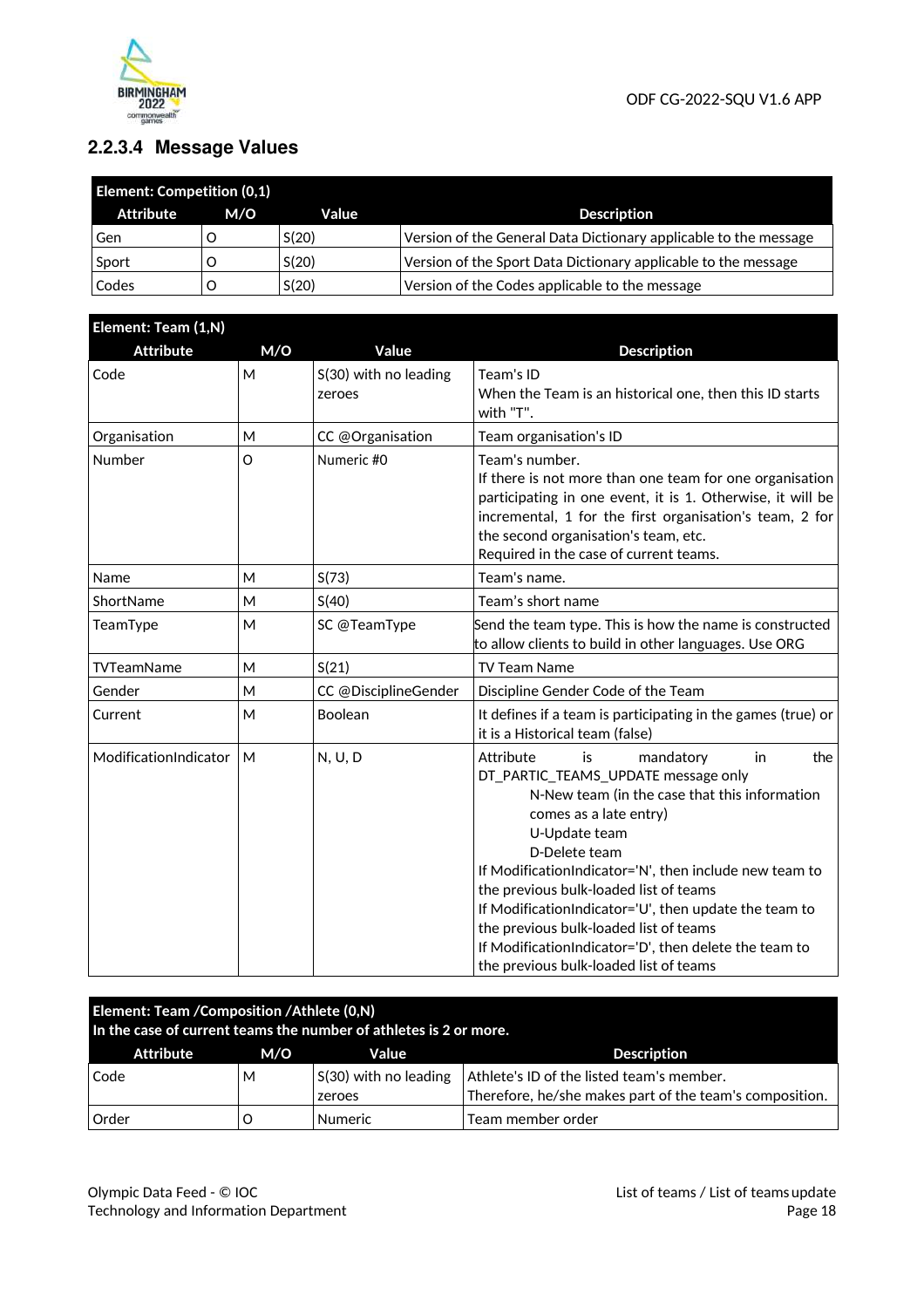

#### **Element: Team /Discipline (0,1)**

| "Each team is assigned just to one discipline. Discipline is expected unless Modification Indicator="D |   |                |                            |  |  |  |  |  |
|--------------------------------------------------------------------------------------------------------|---|----------------|----------------------------|--|--|--|--|--|
| Attribute<br>M/O<br><b>Description</b><br>Value                                                        |   |                |                            |  |  |  |  |  |
| Code                                                                                                   | м | CC @Discipline | Full RSC of the discipline |  |  |  |  |  |
|                                                                                                        |   |                |                            |  |  |  |  |  |
| Element: Team / Discipline / Registered Event (0,1)                                                    |   |                |                            |  |  |  |  |  |
| Each current team is assigned to one event. Historical teams will not be registered to any event.      |   |                |                            |  |  |  |  |  |

| Exercised community assigned to one or entring moderness teams that we registed on to any or entri |     |           |                       |  |  |  |
|----------------------------------------------------------------------------------------------------|-----|-----------|-----------------------|--|--|--|
| <b>Attribute</b>                                                                                   | M/O | Value     | <b>Description</b>    |  |  |  |
| ' Event                                                                                            | м   | CC @Event | Full RSC of the event |  |  |  |

# **Element: Team /Discipline /RegisteredEvent /EventEntry (0,N)**

|                  | Send if there are specific team's event entries. |              |            |                                                                                                 |  |  |  |
|------------------|--------------------------------------------------|--------------|------------|-------------------------------------------------------------------------------------------------|--|--|--|
|                  | <b>Description</b>                               |              |            |                                                                                                 |  |  |  |
| <b>ENTRY</b>     |                                                  | <b>SEED</b>  | N/A        | Element Expected:<br>As soon as it is known (this information<br>can be sent in both messages). |  |  |  |
| <b>Attribute</b> |                                                  | M/O          | Value      | <b>Description</b>                                                                              |  |  |  |
|                  | Value                                            | O            | Numeric #0 | Seed number with in the pool.                                                                   |  |  |  |
| <b>ENTRY</b>     |                                                  | <b>GROUP</b> | N/A        | Element Expected:<br>As soon as it is known (this information<br>can be sent in both messages). |  |  |  |
|                  | <b>Attribute</b>                                 | M/O          | Value      | <b>Description</b>                                                                              |  |  |  |
|                  | Value                                            | O            | S(1)       | <b>Team's Preliminary Group</b>                                                                 |  |  |  |

#### **Sample (General)**

| <team< th=""><th>Code="SQUWDOUBLES---CAN01"</th><th>Organisation="CAN"</th><th>Number="1"</th><th>Name="Canada"</th></team<> | Code="SQUWDOUBLES---CAN01"                                                     | Organisation="CAN"                                            | Number="1" | Name="Canada" |
|------------------------------------------------------------------------------------------------------------------------------|--------------------------------------------------------------------------------|---------------------------------------------------------------|------------|---------------|
|                                                                                                                              | TVTeamName="SMITH/JONES" Gender="M" Current="true">                            |                                                               |            |               |
|                                                                                                                              | <composition></composition>                                                    |                                                               |            |               |
|                                                                                                                              | <athlete code="1063192" order="1"></athlete>                                   |                                                               |            |               |
|                                                                                                                              | <athlete code="1063249" order="2"></athlete>                                   |                                                               |            |               |
|                                                                                                                              |                                                                                |                                                               |            |               |
|                                                                                                                              | <discipline code="SQU -------------------------------"></discipline>           |                                                               |            |               |
|                                                                                                                              | <registeredevent event="SQUWDOUBLES-----------------------"></registeredevent> |                                                               |            |               |
|                                                                                                                              |                                                                                | <evententry code="GROUP" type="ENTRY" value="A"></evententry> |            |               |
|                                                                                                                              |                                                                                | <evententry code="SEED" type="ENTRY" value="4"></evententry>  |            |               |
|                                                                                                                              |                                                                                |                                                               |            |               |
|                                                                                                                              |                                                                                |                                                               |            |               |
| $\langle$ Team>                                                                                                              |                                                                                |                                                               |            |               |

# **2.2.3.5 Message Sort**

The message is sorted by Team @Code.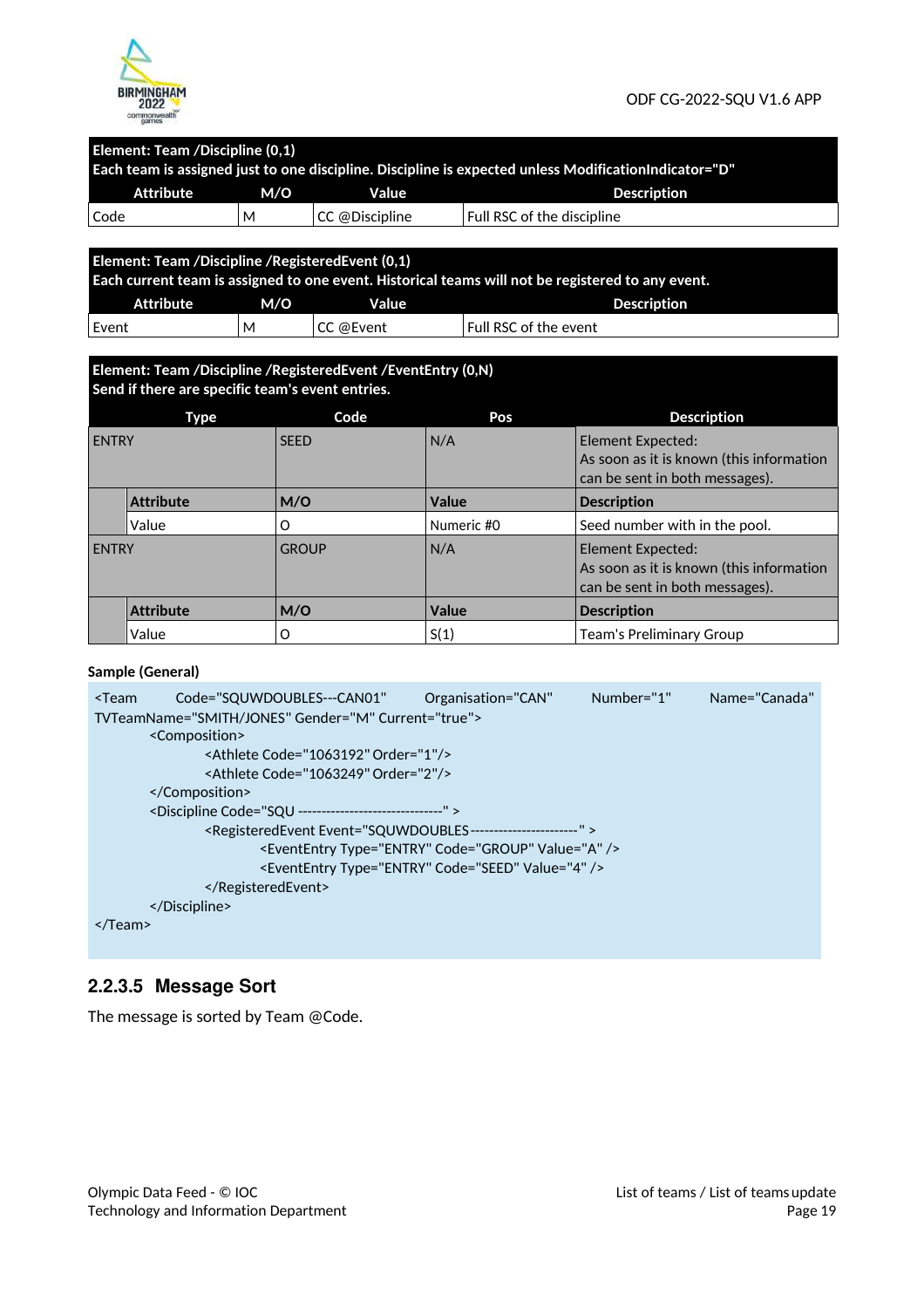

# **2.2.4 Event Unit Start List and Results**

# **2.2.4.1 Description**

The Event Unit Start List and Results is a message containing both the start list and results information of the competitors in one (individual or team) event unit.

# **2.2.4.2 Header Values**

The following table describes the message header attributes.

| <b>Attribute</b> | Value                      | <b>Comment</b>                                                                                                                                                                                                                                            |  |
|------------------|----------------------------|-----------------------------------------------------------------------------------------------------------------------------------------------------------------------------------------------------------------------------------------------------------|--|
| CompetitionCode  | CC @Competition            | Unique ID for competition                                                                                                                                                                                                                                 |  |
| DocumentCode     | <b>Full RSC</b>            | Full RSC of the event unit                                                                                                                                                                                                                                |  |
| DocumentType     | DT_RESULT                  | Event Unit Start List and Results message                                                                                                                                                                                                                 |  |
| DocumentSubtype  | Not used in SQU            | Not used in SQU                                                                                                                                                                                                                                           |  |
| Version          | 1.0 <sub>Y</sub>           | Version number associated to the message's content. Ascendant<br>number                                                                                                                                                                                   |  |
| ResultStatus     | SC @ResultStatus           | It indicates whether the result is official or unofficial (or intermediate<br>etc).<br>START_LIST<br>INTERMEDIATE (after each game or match end)<br>LIVE (used during the competition when nothing else applies).<br><b>UNOFFICIAL</b><br><b>OFFICIAL</b> |  |
| FeedFlag         | "P"-Production<br>"T"-Test | Test message or production message.                                                                                                                                                                                                                       |  |
| Date             | Date                       | Date when the message is generated, expressed in the local time zone<br>where the message was produced.                                                                                                                                                   |  |
| Time             | Time                       | Time up to milliseconds when the message is generated, expressed in<br>the local time zone where the message was produced.                                                                                                                                |  |
| LogicalDate      | Date                       | Logical Date of events. This is the same as the physical day except<br>when the unit or message transmission extends after midnight.<br>See full explanation in ODF Foundation.                                                                           |  |
| Source           | SC @Source                 | Code indicating the system which generated the message.                                                                                                                                                                                                   |  |

# **2.2.4.3 Trigger and Frequency**

- -START LIST: As soon as the athlete/teams are known.
- -START LIST: As soon as any of the line-up and starters are known and any change/addition to these.
- -LIVE: At the beginning of each period.
- -LIVE: After every change in any data [scores, substitute etc].
- -INTERMEDIATE: After each period (if it is not the last period).
- -UNOFFICIAL / OFFICIAL: After the match (unit).

# **2.2.4.4 Message Values**

|           | <b>Element: Competition (0,1)</b> |       |                                                                  |  |  |  |
|-----------|-----------------------------------|-------|------------------------------------------------------------------|--|--|--|
| Attribute | M/O                               | Value | <b>Description</b>                                               |  |  |  |
| Gen       |                                   | S(20) | Version of the General Data Dictionary applicable to the message |  |  |  |
| Sport     |                                   | S(20) | Version of the Sport Data Dictionary applicable to the message   |  |  |  |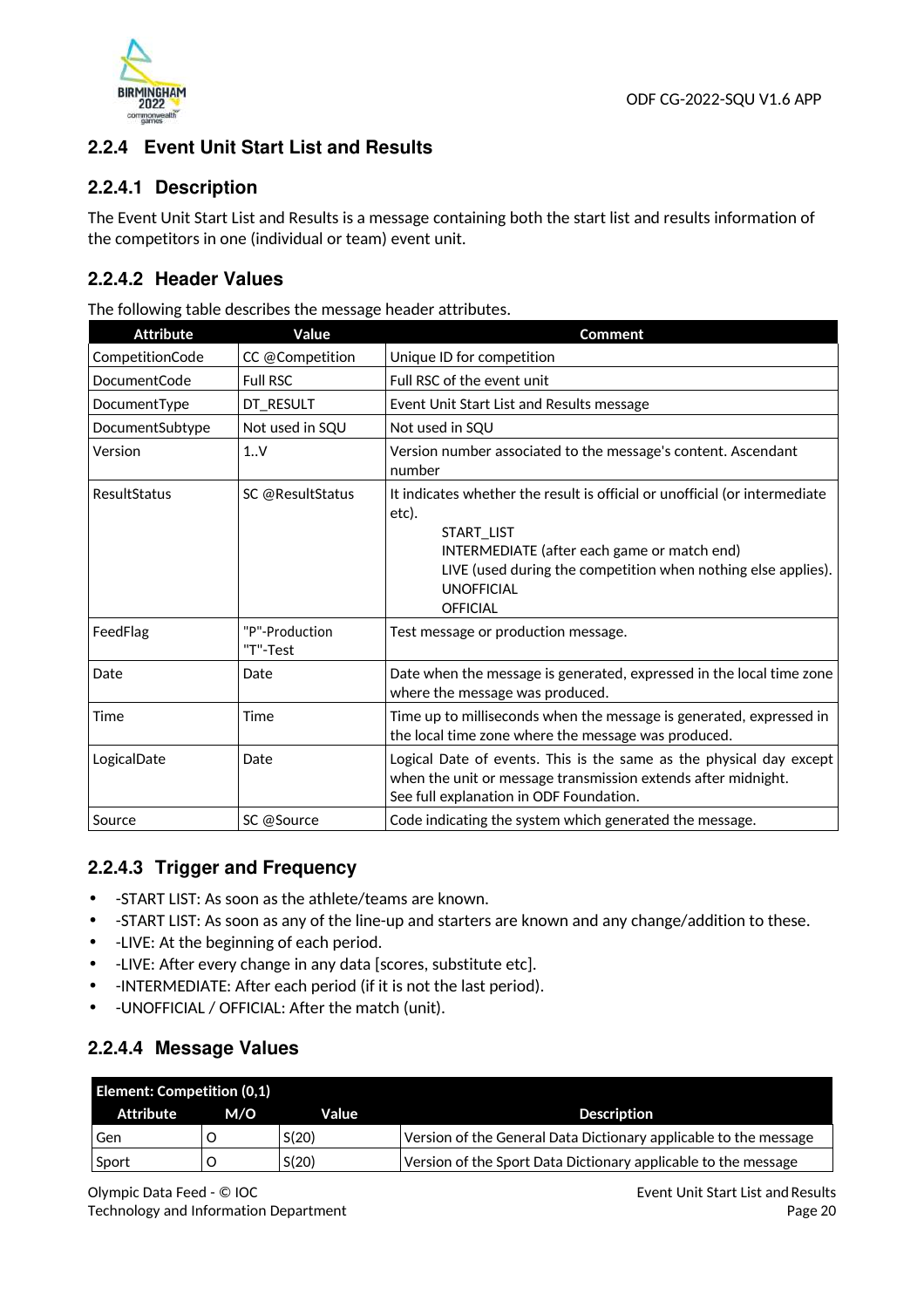

# **Element: Competition (0,1)**

| <b>Attribute</b> | M/O | Value | <b>Description</b>                             |
|------------------|-----|-------|------------------------------------------------|
| Codes            |     | S(20) | Version of the Codes applicable to the message |

| Element: ExtendedInfos / UnitDateTime (0,1) |     |          |                                                           |  |
|---------------------------------------------|-----|----------|-----------------------------------------------------------|--|
| Attribute                                   | M/O | Value    | <b>Description</b>                                        |  |
| StartDate                                   |     | DateTime | Actual start date-time. Do not include until unit starts. |  |
| Duration                                    |     | Mm       | Match duration (Team Events Total duration only)          |  |
|                                             |     |          | Duration of the Match in minutes.                         |  |
|                                             |     |          | Update with each message after the start of the match.    |  |

|             |                  | Element: ExtendedInfos / ExtendedInfo (0,N)      |                                                             |                                                                                                                                                                         |
|-------------|------------------|--------------------------------------------------|-------------------------------------------------------------|-------------------------------------------------------------------------------------------------------------------------------------------------------------------------|
|             | <b>Type</b>      | Code                                             | Pos                                                         | <b>Description</b>                                                                                                                                                      |
| UI          |                  | <b>PERIOD</b>                                    | N/A                                                         | Element Expected: Beginning of each period and<br>throughout the period. Remove when official.                                                                          |
|             | <b>Attribute</b> | M/O                                              | <b>Value</b>                                                | <b>Description</b>                                                                                                                                                      |
|             | Value            | O                                                | Numeric #0                                                  | Send current period                                                                                                                                                     |
| UI          |                  | <b>SERVER</b>                                    | N/A                                                         | Element Expected: Always when LIVE.                                                                                                                                     |
|             | <b>Attribute</b> | M/O                                              | Value                                                       | <b>Description</b>                                                                                                                                                      |
|             | Value            | М                                                | S(30) without<br>leading zeroes                             | Send the Athlete ID of the player currently serving,<br>either individual or player within the pair.                                                                    |
| <b>TEAM</b> |                  | <b>MATCH</b>                                     | Numeric 0                                                   | Pos Description: Send the match number in the team<br>match. (1-5)                                                                                                      |
|             |                  |                                                  |                                                             | Element Expected: Just for team                                                                                                                                         |
|             | <b>Attribute</b> | M/O                                              | Value                                                       | <b>Description</b>                                                                                                                                                      |
|             | Value            | O                                                | String                                                      | Send the singles/doubles match RSC                                                                                                                                      |
|             |                  |                                                  | Sub Element: ExtendedInfos / ExtendedInfo / Extension (0,N) |                                                                                                                                                                         |
|             |                  | Expected: Just for team events, if available     |                                                             |                                                                                                                                                                         |
|             | <b>Attribute</b> | Value                                            |                                                             | <b>Description</b>                                                                                                                                                      |
|             | Code             | <b>AWAY</b>                                      |                                                             |                                                                                                                                                                         |
|             | Pos              | Numeric 0                                        |                                                             | Send 1 in case of singles matches in the team match.                                                                                                                    |
|             |                  |                                                  |                                                             | Send 12 for doubles matches in the team match (one for<br>each team player at the match for the team with team<br>order 1)                                              |
|             | Value            | S(30) with no leading zeroes<br>or TBD or NOCOMP |                                                             | Send the player ID for each player (for the team with<br>team order 2) at the match in the team match (if known)<br>or TBD (for To Be Defined) or NOCOMP (if no player) |
|             |                  |                                                  | Sub Element: ExtendedInfos / ExtendedInfo / Extension       |                                                                                                                                                                         |
|             |                  | Expected: Just for team events, if available     |                                                             |                                                                                                                                                                         |
|             | <b>Attribute</b> | <b>Value</b>                                     |                                                             | <b>Description</b>                                                                                                                                                      |
|             | Code             | <b>HOME</b>                                      |                                                             |                                                                                                                                                                         |
|             | Pos              | Numeric 0                                        |                                                             | Send 1 in case of singles matches in the team match.                                                                                                                    |
|             |                  |                                                  |                                                             | Send 12 for doubles matches in the team match (one for<br>each team player at the match for the team with team<br>order 1)                                              |
|             | Value            | S(30) with no leading zeroes                     |                                                             | Send the player ID for each player (for the team with                                                                                                                   |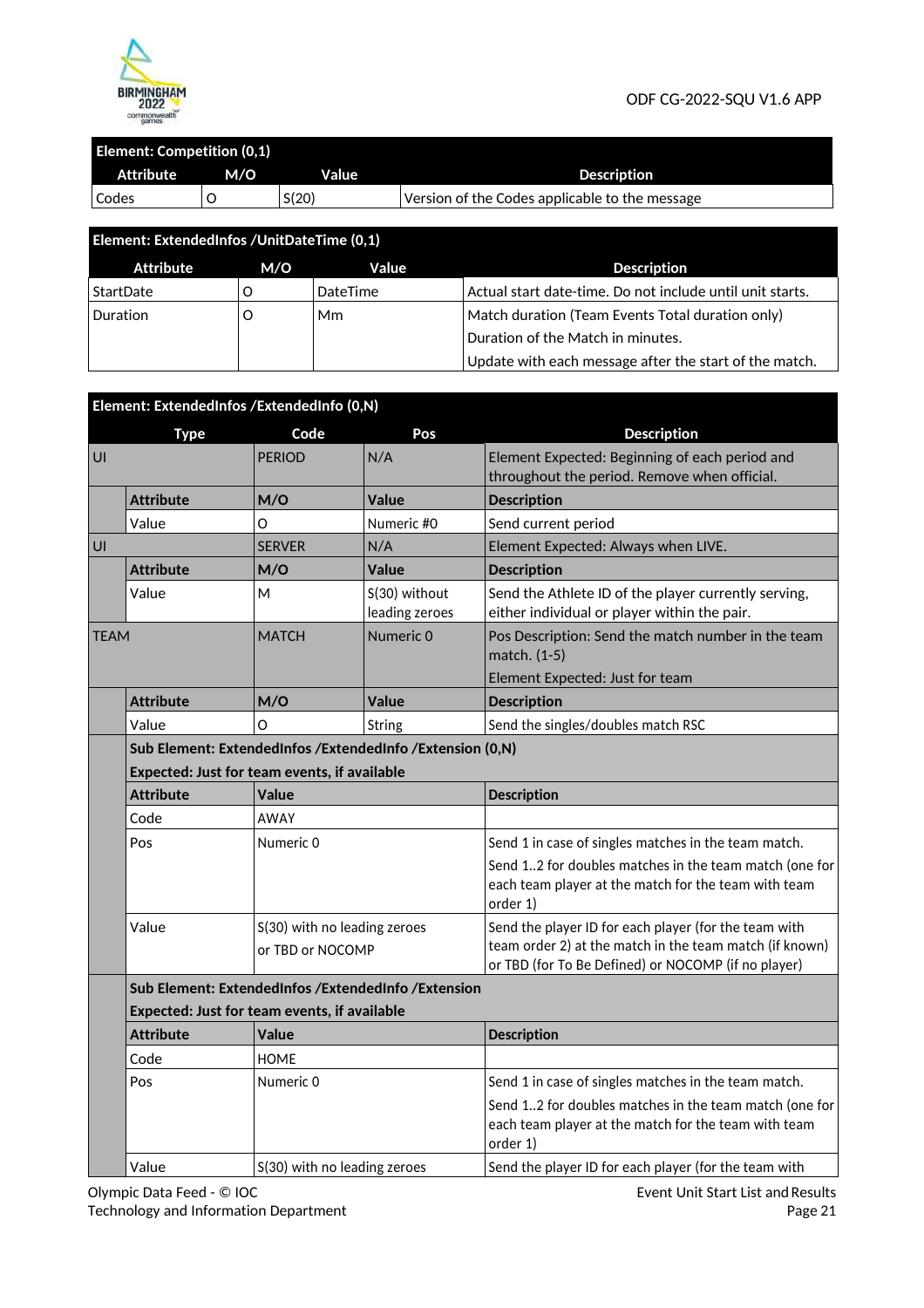

#### **Element: ExtendedInfos /ExtendedInfo (0,N)**

|             | Type                                                | Code              | Pos.      | <b>Description</b>                                                                                                              |  |
|-------------|-----------------------------------------------------|-------------------|-----------|---------------------------------------------------------------------------------------------------------------------------------|--|
|             |                                                     | or TBD or NOCOMP  |           | team order 1) at the match in the team match (if known)<br>or TBD (for To Be Defined) or NOCOMP (if no player)                  |  |
|             | Sub Element: ExtendedInfos /ExtendedInfo /Extension |                   |           |                                                                                                                                 |  |
|             | <b>Expected: Just for team events, if available</b> |                   |           |                                                                                                                                 |  |
|             | <b>Attribute</b>                                    | Value             |           | <b>Description</b>                                                                                                              |  |
|             | Code                                                | <b>TYPE</b>       |           |                                                                                                                                 |  |
|             | Pos                                                 | N/A               |           | N/A                                                                                                                             |  |
|             | Value                                               | SC @MatchType     |           | Send S for singles match and D for doubles match in the<br>team match                                                           |  |
| <b>TFAM</b> |                                                     | <b>CURRENT</b>    | N/A       | Element Expected: Just for team events when a match<br>is in progress (when LIVE, in singles/doubles matches<br>and team match) |  |
|             | <b>Attribute</b>                                    | M/O               | Value     | <b>Description</b>                                                                                                              |  |
|             | Value                                               | O                 | Numeric 0 | Send the current match number in the team match. (1-5)                                                                          |  |
| <b>TEAM</b> |                                                     | <b>IS CURRENT</b> | N/A       | Element Expected: singles/doubles matches when it is<br>in the team events                                                      |  |
|             | <b>Attribute</b>                                    | M/O               | Value     | <b>Description</b>                                                                                                              |  |
|             | Value                                               | O                 | S(1)      | Send "Y" if this match is the current sub-match in the<br>Team match, else do not send                                          |  |

#### **Sample (Singles/Doubles)**

<ExtendedInfos>

<UnitDateTime StartDate="2012-07-28T16:00:00+01:00" />

<ExtendedInfo Type="UI" Code="PERIOD" Value="4" />

</ExtendedInfos>

#### **Sample (Singles/Doubles match in Team event)**

<ExtendedInfos>

<UnitDateTime StartDate="2012-07-28T16:00:00+01:00"/>

<ExtendedInfo Type="UI" Code="PERIOD" Value="4" />

<ExtendedInfo Type="TEAM" Code="IS\_CURRENT" Value="Y" />

</ExtendedInfos>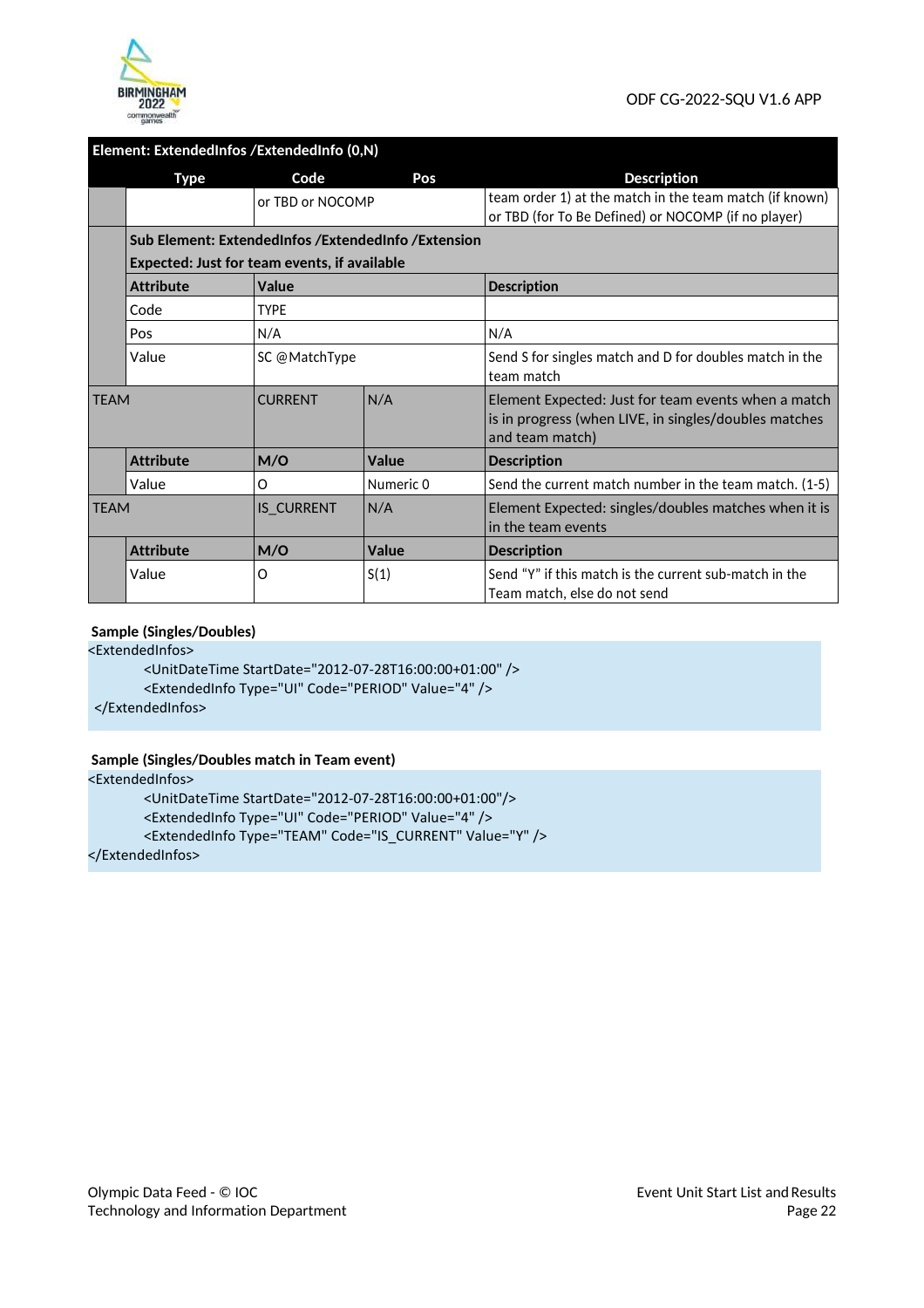

#### **Sample (Team event, Team Match)**

### <ExtendedInfos>

```
 <UnitDateTime StartDate="2012-07-28T16:00:00+01:00" Duration="189" /> 
         <ExtendedInfo Type="TEAM" Code="MATCH" Pos="1" Value="SQUWTEAM…."> 
         <Extension Code="TYPE" Value="S" /> 
         <Extension Code="HOME" Pos="1" Value="4123456" />
         <Extension Code="AWAY" Pos="1" Value="5654321" />
 </ExtendedInfo> 
 <ExtendedInfo Type="TEAM" Code="MATCH" Pos="2" Value=" SQUWTEAM…."> 
         <Extension Code="TYPE" Value="S" /> 
         <Extension Code="HOME" Pos="1" Value="4362698" />
         <Extension Code="AWAY" Pos="1" Value="5436276" />
 </ExtendedInfo> 
 <ExtendedInfo Type="TEAM" Code="MATCH" Pos="3" Value=" SQUWTEAM…."> 
         <Extension Code="TYPE" Value="S" /> 
         <Extension Code="HOME" Pos="1" Value="TBD" /> 
         <Extension Code="AWAY" Pos="1" Value="TBD" /> 
 </ExtendedInfo>
```
 .... </ExtendedInfos>

#### **Element: ExtendedInfos /SportDescription (0,1) Sport Descriptions in Text.**

| Attribute             | M/O | Value           | <b>Description</b>                                |
|-----------------------|-----|-----------------|---------------------------------------------------|
| <b>DisciplineName</b> | М   | S(40)           | Discipline name (not code) from Common Codes      |
| EventName             | М   | S(40)           | Event name (not code) from Common Codes           |
| Gender                | м   | CC @SportGender | Gender code for the event unit                    |
| SubEventName          | M   | S(40)           | EventUnit short name (not code) from Common Codes |
| UnitNum               |     | S(6)            | Match number                                      |

# **Element: ExtendedInfos /VenueDescription (0,1)**

| <b>Venue Names in Text.</b> |     |               |                                                  |  |
|-----------------------------|-----|---------------|--------------------------------------------------|--|
| Attribute                   | M/O | Value         | <b>Description</b>                               |  |
| Venue                       | М   | CC @VenueCode | Venue Code                                       |  |
| VenueName                   | М   | S(25)         | Venue short name (not code) from Common Codes    |  |
| Location                    | м   | CC @Location  | Location code                                    |  |
| LocationName                | М   | S(30)         | Location short name (not code) from Common Codes |  |

| Element: Officials / Official (1,N) |     |                                      |                                          |  |  |
|-------------------------------------|-----|--------------------------------------|------------------------------------------|--|--|
| Attribute                           | M/O | Value                                | <b>Description</b>                       |  |  |
| Code                                | м   | $\vert$ S(30) with no leading zeroes | Official's code                          |  |  |
| Function                            | м   | CC @ResultsFunction                  | Send the referees                        |  |  |
| Order                               | М   | <b>Numeric</b>                       | Send by Order as on official score sheet |  |  |

| <b>Element: Officials / Official / Description (1,1)</b><br>Officials extended information. |     |       |                                        |  |
|---------------------------------------------------------------------------------------------|-----|-------|----------------------------------------|--|
| Attribute                                                                                   | M/O | Value | <b>Description</b>                     |  |
| GivenName                                                                                   |     | S(25) | Given name in WNPA format (mixed case) |  |

Olympic Data Feed - © IOC Technology and Information Department Event Unit Start List and Results Page 23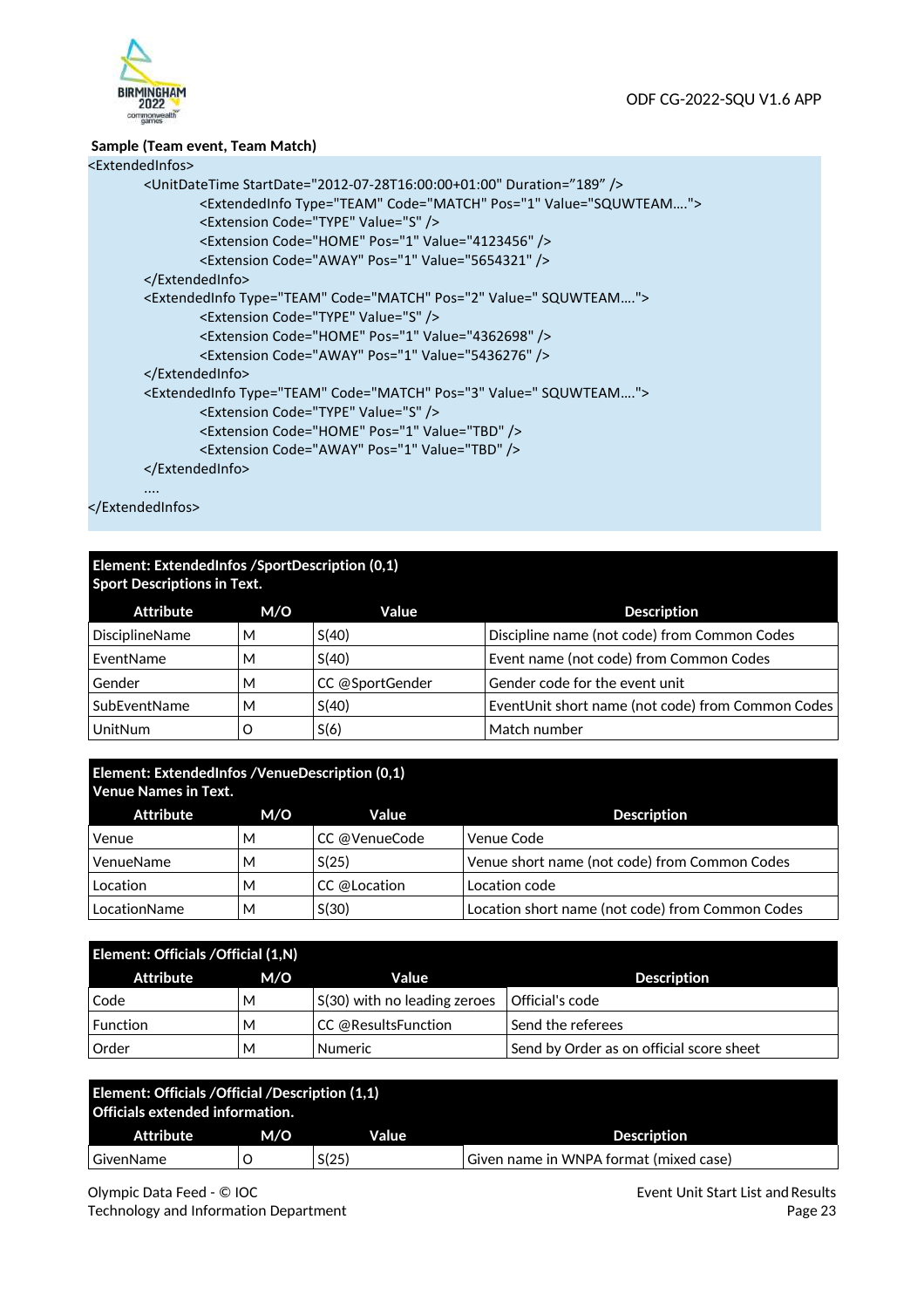

#### **Element: Officials /Official /Description (1,1) Officials extended information.**

| TUITICIAIS extended information. |     |                            |                                         |  |  |
|----------------------------------|-----|----------------------------|-----------------------------------------|--|--|
| Attribute                        | M/O | Value                      | <b>Description</b>                      |  |  |
| FamilyName                       | М   | S(25)                      | Family name in WNPA format (mixed case) |  |  |
| Gender                           | М   | CC @PersonGender           | Gender of the official                  |  |  |
| Organisation                     | М   | $ CC \oslash$ Organisation | Officials' organisation                 |  |  |

#### **Sample**

<Officials>

```
 <Official Code="1138266" Function="RE" Order="1"> 
                 <Description GivenName="Jane" FamilyName="Smith" Gender="F" Organisation="SUI" /> 
         </Official> 
         <Official Code="1105079" Function="RE" Order="2"> 
                  <Description GivenName="Ann" FamilyName="Jones" Gender="F" Organisation="ESP" /> 
         </Official> 
         <Official Code="1105084" Function="RE" Order="3"> 
                  <Description GivenName="Jody" FamilyName="Wickens" Gender="M" Organisation="BOT" /> 
         </Official> 
</Officials>
```

| Element: Periods (0,1) |     |                              |                    |  |  |
|------------------------|-----|------------------------------|--------------------|--|--|
| Attribute              | M/O | Value                        | <b>Description</b> |  |  |
| Home                   | М   | S(30) with no leading zeroes | Home Competitor ID |  |  |
| Away                   | М   | S(30) with no leading zeroes | Away Competitor ID |  |  |

| Element: Periods / Period (1,N) |     |            |                                               |  |
|---------------------------------|-----|------------|-----------------------------------------------|--|
| <b>Attribute</b>                | M/O | Value      | <b>Description</b>                            |  |
| Code                            | м   | S(2)       | Send the period code number                   |  |
| HomeScore                       | м   | Numeric #0 | Overall score of the home competitor (games). |  |
| AwayScore                       | м   | Numeric #0 | Overall score of the away competitor (games)  |  |
| <b>HomePeriodScore</b>          | M   | Numeric #0 | Home competitor points in the period          |  |
| AwayPeriodScore                 | M   | Numeric #0 | Away competitor points in the period          |  |
| Duration                        | м   | Numeric #0 | Duration of the game in minutes               |  |

|    | Element: Periods /Period /ExtendedPeriods /ExtendedPeriod |                 |             |                                                                            |  |
|----|-----------------------------------------------------------|-----------------|-------------|----------------------------------------------------------------------------|--|
|    | Type                                                      | Code            | Pos         | <b>Description</b>                                                         |  |
| EP |                                                           | <b>DURATION</b> | N/A         | <b>Element Expected:</b><br>When available after the start of the<br>match |  |
|    | <b>Attribute</b>                                          | M/O             | Value       | <b>Description</b>                                                         |  |
|    | Value                                                     | O               | Numeric ##0 | Match time in minutes                                                      |  |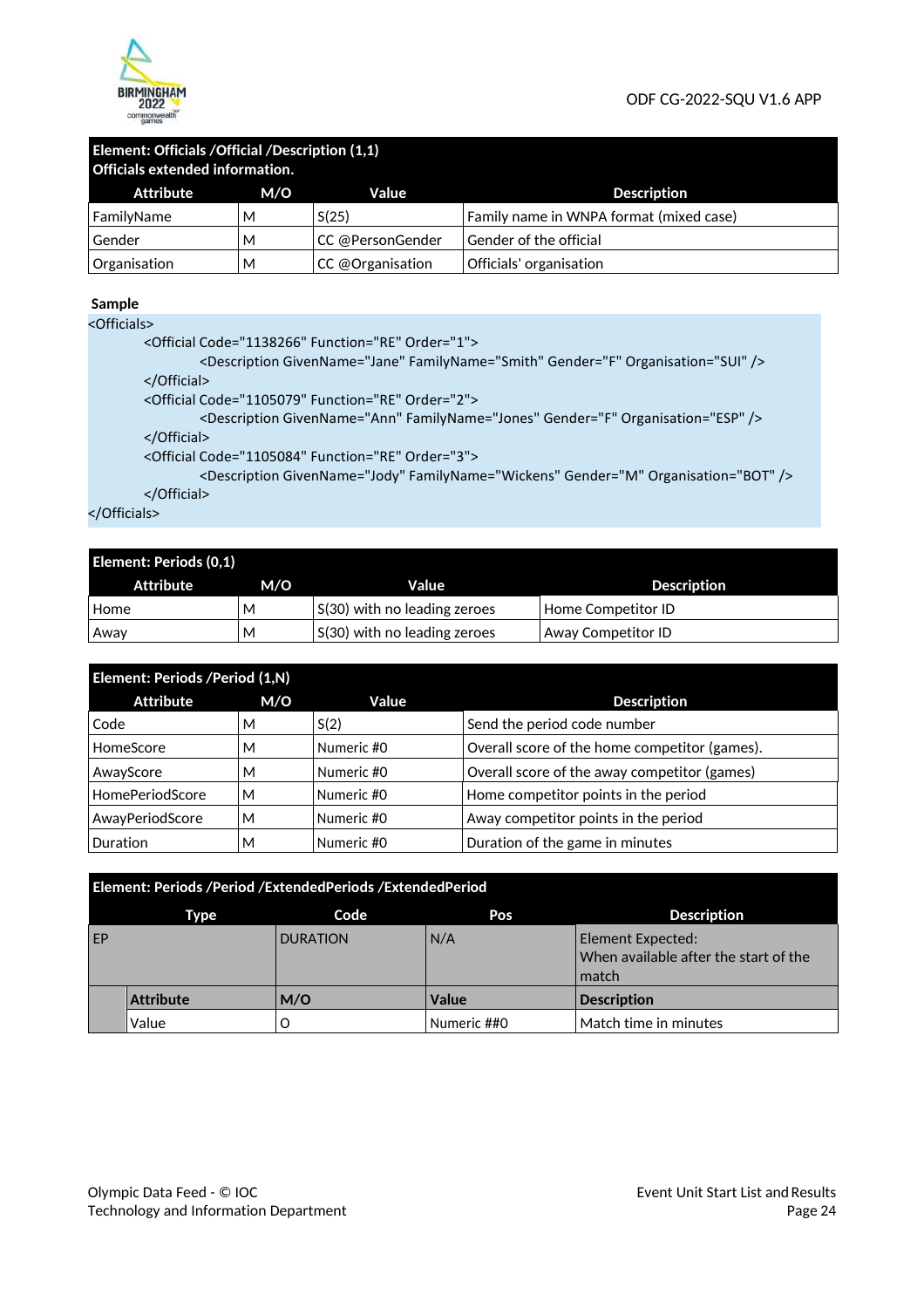

#### **Sample**

| <periods away="SQUWTEAM----HKG01" home="SQUWTEAM----IND01"></periods>                                                                                   |
|---------------------------------------------------------------------------------------------------------------------------------------------------------|
| <period awayperiodscore="9" awayscore="0" code="G1" duration="15" homeperiodscore="11" homescore="1"></period>                                          |
| <extendedperiods></extendedperiods>                                                                                                                     |
| <extendedperiod code="DURATION" type="EP" value="64"></extendedperiod>                                                                                  |
|                                                                                                                                                         |
|                                                                                                                                                         |
| <period awayperiodscore="12" awayscore="1" code="G2" duration="14" homeperiodscore="10" homescore="1"><br/><extendedperiods></extendedperiods></period> |
| <extendedperiod code="DURATION" type="EP" value="64"></extendedperiod>                                                                                  |
|                                                                                                                                                         |
|                                                                                                                                                         |
| <period awayperiodscore="11" awayscore="2" code="G3" duration="13" homeperiodscore="5" homescore="1"><br/><extendedperiods></extendedperiods></period>  |
| <extendedperiod code="DURATION" type="EP" value="64"></extendedperiod>                                                                                  |
|                                                                                                                                                         |
|                                                                                                                                                         |
| <period awayperiodscore="2" awayscore="2" code="G4" duration="9" homeperiodscore="11" homescore="2"><br/><extendedperiods></extendedperiods></period>   |
| <extendedperiod code="DURATION" type="EP" value="64"></extendedperiod>                                                                                  |
|                                                                                                                                                         |
|                                                                                                                                                         |
| <period awayperiodscore="11" awayscore="3" code="G5" duration="13" homeperiodscore="4" homescore="2"></period>                                          |
| <extendedperiods></extendedperiods>                                                                                                                     |
| <extendedperiod code="DURATION" type="EP" value="64"></extendedperiod>                                                                                  |
|                                                                                                                                                         |
|                                                                                                                                                         |
| $\lambda$ Doriodos                                                                                                                                      |

#### </Periods>

| Element: Result (1,N) |          |                |                                                                                                                                                                                    |
|-----------------------|----------|----------------|------------------------------------------------------------------------------------------------------------------------------------------------------------------------------------|
| <b>Attribute</b>      | M/O      | Value          | <b>Description</b>                                                                                                                                                                 |
| Result                | O        | Numeric #0     | Result (games) of the competitor for the particular event<br>unit.                                                                                                                 |
| <b>IRM</b>            | $\Omega$ | SC @IRM        | Invalid Result Mark for the particular event unit, if<br>applicable.<br>Send just in the case @ResultType is both IRM and Points<br>for some period; the match will have finished  |
| <b>WLT</b>            | O        | SC @WLT        | The code whether a competitor won or lost                                                                                                                                          |
| SortOrder             | М        | <b>Numeric</b> | This attribute is a sequential number with the order of<br>the Home named (1) and the Visitor (2)                                                                                  |
| StartOrder            | М        | <b>Numeric</b> | Send 1 for first named competitor, send 2 for second<br>named competitor                                                                                                           |
| <b>StartSortOrder</b> | М        | <b>Numeric</b> | Same @StartOrder                                                                                                                                                                   |
| ResultType            | O        | SC @ResultType | Type of the @Result attribute.<br>Result type, either POINTS, IRM or IRM_POINTS for the<br>corresponding match<br>Only included (mandatory) at the end of the match/sub-<br>match. |

| Element: Result / ResultItems / ResultItem (1,N)<br><b>Only applicable in Team Matches</b><br>ResultItem / Result will be for one particular subunit in the team match) |   |          |                                      |
|-------------------------------------------------------------------------------------------------------------------------------------------------------------------------|---|----------|--------------------------------------|
| <b>Attribute</b><br>M/O<br>Value                                                                                                                                        |   |          | <b>Description</b>                   |
| Unit                                                                                                                                                                    | м | CC @Unit | Full phase level RSC of the subunit. |
| Olympic Data Feed - © IOC                                                                                                                                               |   |          | Event Unit Start List and Results    |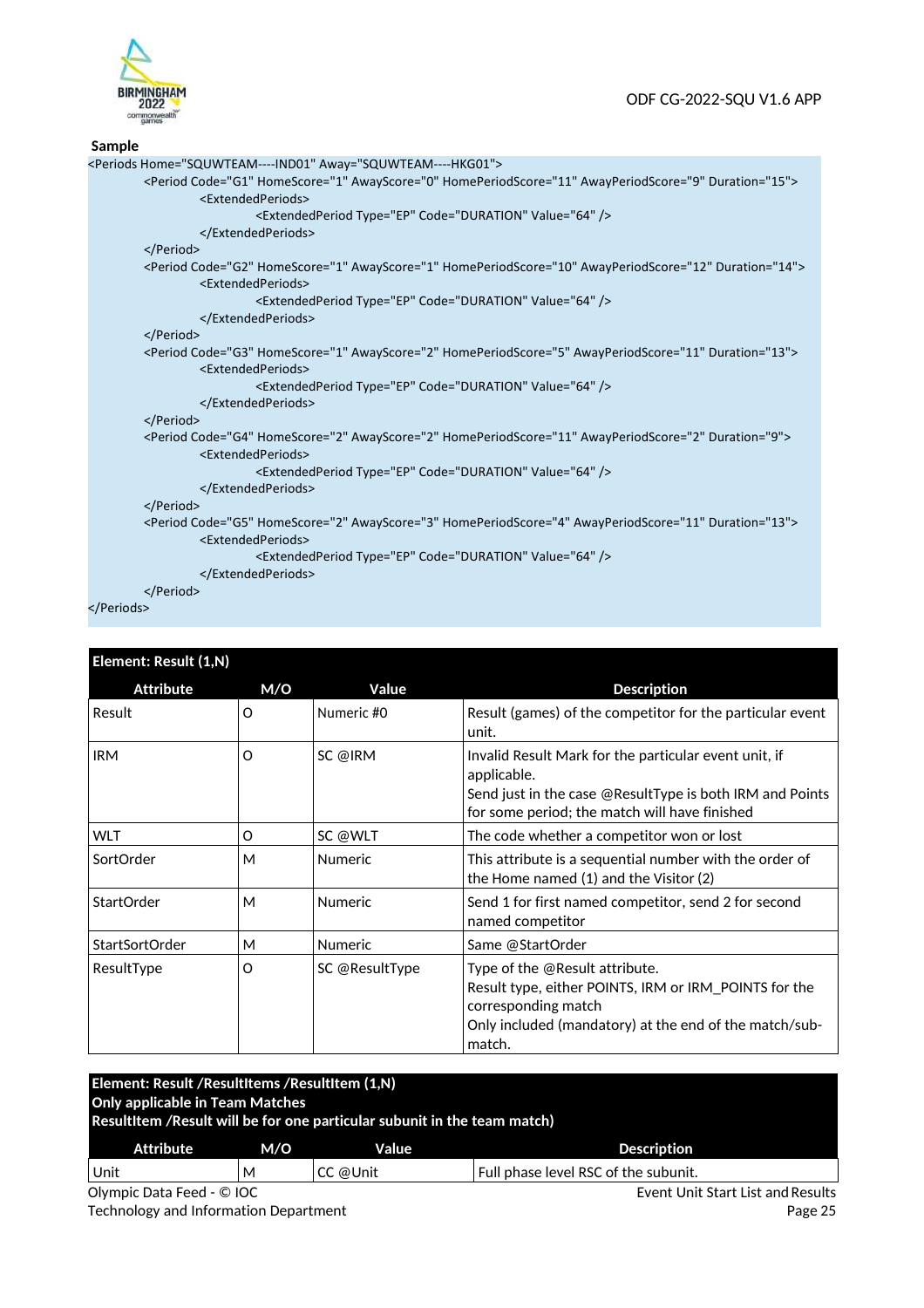

#### **Element: Result /ResultItems /ResultItem (1,N) Only applicable in Team Matches**

 **ResultItem /Result will be for one particular subunit in the team match)** 

| <b>Attribute</b> | M/O | Value      | <b>Description</b>                                     |
|------------------|-----|------------|--------------------------------------------------------|
| . Order          | M   | Numeric #0 | Logical order of the subunits, usually schedule order, |

| Element: Result /ResultItems /ResultItem /Result (1,1) |     |                |                                                          |
|--------------------------------------------------------|-----|----------------|----------------------------------------------------------|
| <b>Attribute</b>                                       | M/O | Value          | <b>Description</b>                                       |
| ResultType                                             | O   | SC @ResultType | Type of the @Result attribute                            |
| Result                                                 | O   | Numeric #0     | Games won in the sub-match                               |
| <b>IRM</b>                                             | O   | SC @IRM        | Invalid result mark (if applicable).                     |
|                                                        |     |                | Only send it if ResultType is equal to IRM_POINTS        |
| <b>WLT</b>                                             | O   | SC @WLT        | Indicate if the competitor won (W) or lost (L)           |
|                                                        |     |                | Only included (mandatory) at the end of the sub-match    |
| SortOrder                                              | м   | Numeric 0      | One for the first named competitor in the subunit, 2 for |
|                                                        |     |                | the second named competitor                              |

#### **Sample**

<ResultItems>

| <resultitem order="1" unit="SQUWTEAM--------------GPB-00010001"></resultitem> |
|-------------------------------------------------------------------------------|
| <result result="2" resulttype="POINTS" sortorder="1" wlt="L"></result>        |
|                                                                               |
| <resultitem order="2" unit="SQUWTEAM--------------GPB-00010002"></resultitem> |
| <result result="2" resulttype="POINTS" sortorder="1" wlt="L"></result>        |
|                                                                               |
| <resultitem order="3" unit="SQUWTEAM--------------GPB-00010003"></resultitem> |
| <result result="2" resulttype="POINTS" sortorder="1" wlt="L"></result>        |
|                                                                               |

</ResultItems>

#### **Element: Result /Competitor (1,1) Competitor related to the result of one event unit.**

| <b>Attribute</b> | M/O | Value                                 | <b>Description</b>                                                                                                                                                                                        |
|------------------|-----|---------------------------------------|-----------------------------------------------------------------------------------------------------------------------------------------------------------------------------------------------------------|
| Code             | м   | TRD.<br>or<br>zeroes<br><b>NOCOMP</b> | $S(30)$ with no leading Competitor's ID or TBD in case that the competitor is unknown<br>or at this time but will be available<br>NOCOMP is sent when there is no competitor (and will not<br>come later) |
| <b>Type</b>      | М   | S(1)                                  | A for Athlete or T for team                                                                                                                                                                               |
| Organisation     | O   | CC @Organisation                      | Competitor's organisation                                                                                                                                                                                 |

| Element: Result / Competitor / Description (0,1) |     |       |                  |
|--------------------------------------------------|-----|-------|------------------|
| Attribute                                        | M/O | Value | Description      |
| TeamName                                         |     | S(73) | Name of the team |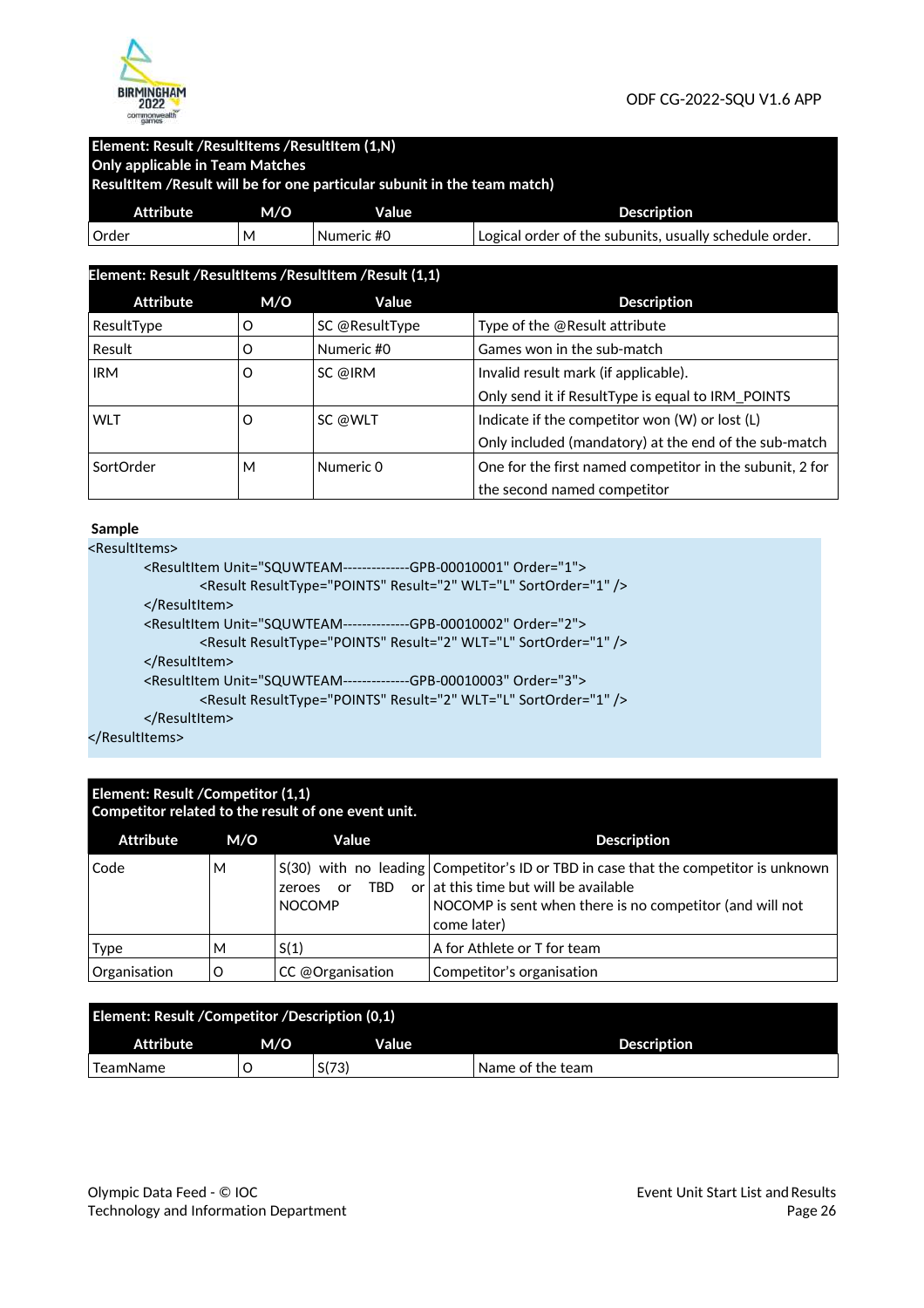

#### **Element: Result /Competitor /EventUnitEntry (0,N) For team event information**

|            | Type             | Code             | Pos      | <b>Description</b>                  |
|------------|------------------|------------------|----------|-------------------------------------|
| <b>EUE</b> |                  | <b>HOME AWAY</b> | N/A      | Element Expected:<br>When available |
|            | <b>Attribute</b> | M/O              | Value    | <b>Description</b>                  |
|            | Value            |                  | SC @Home | Send Home or Away designator        |

#### **Sample (General)**

....

<Competitor Code="1234567" Type="A" Organisation="RSA">

<EventUnitEntry Type="EUE" Code="HOME\_AWAY" Value="HOME"/>

....

| Element: Result / Competitor / Composition / Athlete (0,N) |     |                                   |                                                                                                                                                                                                                                                                                                           |
|------------------------------------------------------------|-----|-----------------------------------|-----------------------------------------------------------------------------------------------------------------------------------------------------------------------------------------------------------------------------------------------------------------------------------------------------------|
| <b>Attribute</b>                                           | M/O | Value                             | <b>Description</b>                                                                                                                                                                                                                                                                                        |
| Code                                                       | M   | $S(30)$ with no leading<br>zeroes | Athlete's ID. Can belong to a team member or an<br>individual athlete.                                                                                                                                                                                                                                    |
| Order                                                      | M   | <b>Numeric</b><br>#0              | Order attribute used to sort team members in a team.<br>Before the competition this will be the same as the<br>StartSortOrder and is used as the primary sort.<br>During competition any sort order change from the initial<br>start list order for any competitor will be provided in this<br>attribute. |
| <b>StartSortOrder</b>                                      | M   | <b>Numeric</b>                    | Order the competitor should appear in the Start List. Start  <br>with starters, substitutes and then suspended.                                                                                                                                                                                           |

#### **Element: Result /Competitor /Composition /Athlete /Description (1,1) Athletes extended information.**

| <b>Attribute</b> | M/O | Value            | <b>Description</b>                                                         |
|------------------|-----|------------------|----------------------------------------------------------------------------|
| GivenName        | Ω   | S(25)            | Given name in WNPA format (mixed case)                                     |
| FamilyName       | М   | S(25)            | Family name in WNPA format (mixed case)                                    |
| Gender           | м   | CC @PersonGender | Gender of the athlete                                                      |
| Organisation     | м   | CC @Organisation | Athletes' organisation                                                     |
| <b>BirthDate</b> | O   | Date             | Birth date (example: YYYY-MM-DD). Must include if the<br>data is available |
| <b>IFId</b>      |     | S(16)            | International Federation ID                                                |

# **2.2.4.5 Message Sort**

Sort by Result @SortOrder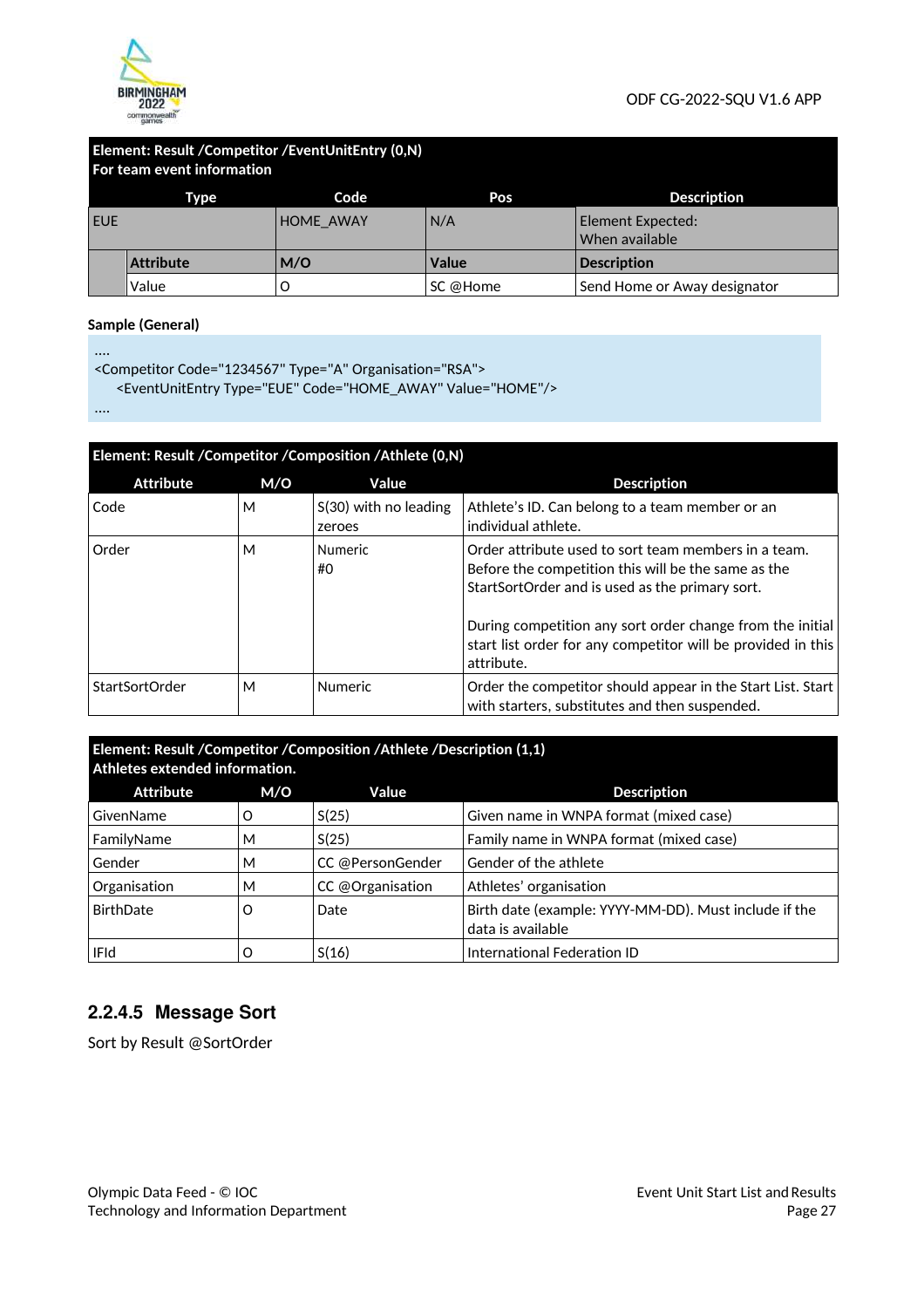

# **2.2.5 Play by Play**

# **2.2.5.1 Description**

The Play by Play is a message containing official raw data from the results provider for each action.

The message contains a generic definition that can be used to provide results data of different nature as well as all of the actions in a unit.

### **2.2.5.2 Header Values**

The following table describes the message header attributes.

| <b>Attribute</b>    | Value                      | Comment                                                                                                                                                                                                                                                     |
|---------------------|----------------------------|-------------------------------------------------------------------------------------------------------------------------------------------------------------------------------------------------------------------------------------------------------------|
| CompetitionCode     | CC @Competition            | Unique ID for competition                                                                                                                                                                                                                                   |
| <b>DocumentCode</b> | <b>Full RSC</b>            | RSC of the unit                                                                                                                                                                                                                                             |
| DocumentType        | DT_PLAY_BY_PLAY            | Play by Play message                                                                                                                                                                                                                                        |
| DocumentSubtype     | S(8)                       | Send "ACTION"                                                                                                                                                                                                                                               |
| Version             | 1.1V                       | Version number<br>associated to the message's content.<br>Ascendant number                                                                                                                                                                                  |
| ResultStatus        | SC @ResultStatus           | Status of the message. Possible values are:<br>START_LIST (only used if there are actions before the start)<br>LIVE (used during the competition when nothing else applies)<br><b>INTERMEDIATE</b><br><b>UNOFFICIAL</b><br>OFFICIAL (when results official) |
| FeedFlag            | "P"-Production<br>"T"-Test | Test message or production message.                                                                                                                                                                                                                         |
| Date                | Date                       | Date when the message is generated, expressed in the local<br>time zone where the message was produced.                                                                                                                                                     |
| Time                | Time                       | Time up to milliseconds when the message is generated,<br>expressed in the local time zone where the message was<br>produced.                                                                                                                               |
| LogicalDate         | Date                       | Logical Date of events. This is the same as the physical day<br>except when the unit or message transmission extends after<br>midnight.<br>See full explanation in ODF Foundation.                                                                          |
| Source              | SC @Source                 | Code indicating the system which generated the message.                                                                                                                                                                                                     |

# **2.2.5.3 Trigger and Frequency**

-At the start of the match and after every point as LIVE -After the match (unit) as OFFICIAL

### **2.2.5.4 Message Values**

| <b>Element: Competition (0,1)</b> |     |       |                                                                  |
|-----------------------------------|-----|-------|------------------------------------------------------------------|
| Attribute                         | M/O | Value | <b>Description</b>                                               |
| Gen                               |     | S(20) | Version of the General Data Dictionary applicable to the message |
| Sport                             |     | S(20) | Version of the Sport Data Dictionary applicable to the message   |
| Codes                             |     | S(20) | Version of the Codes applicable to the message                   |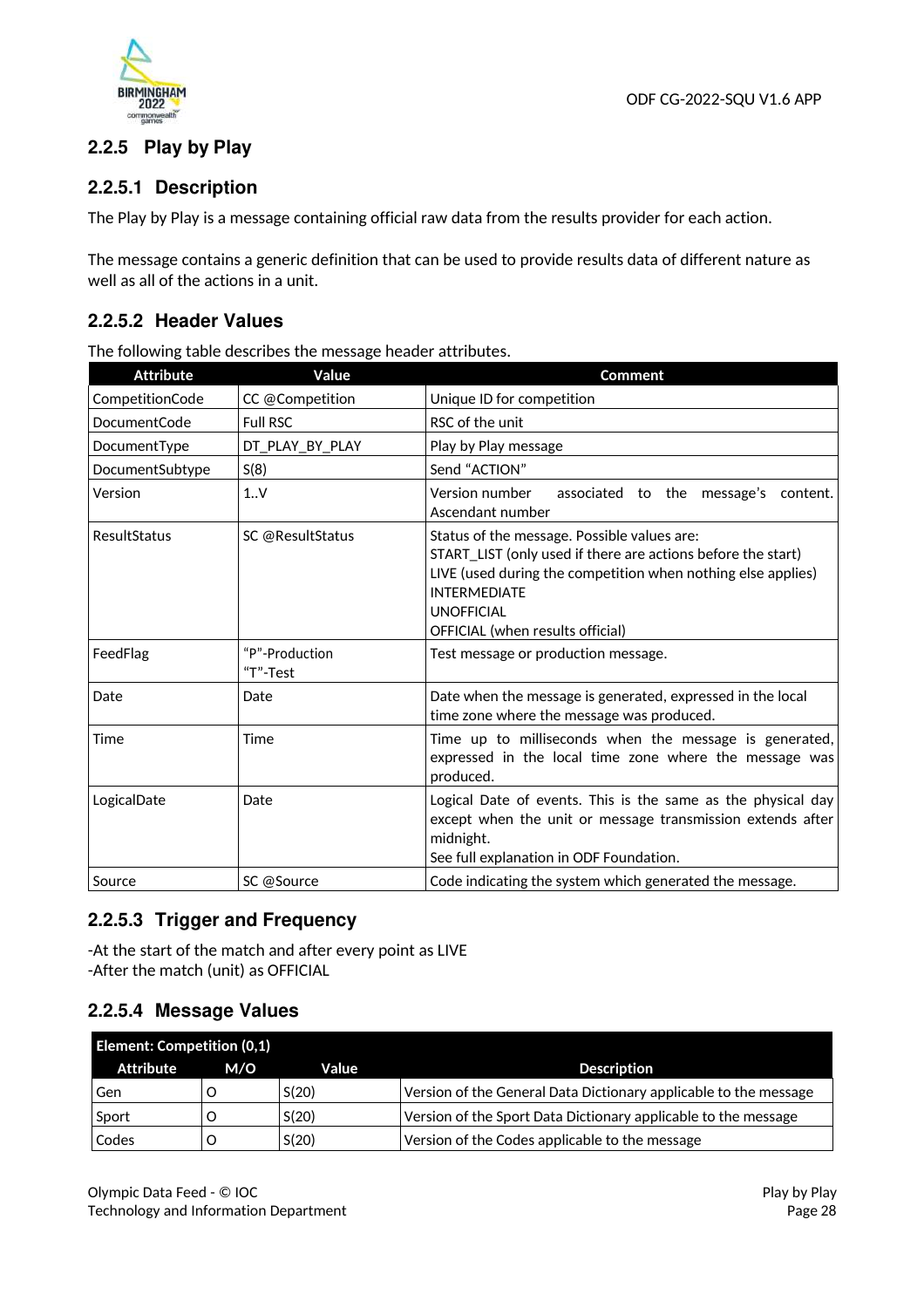

#### **Element: ExtendedInfos /SportDescription (0,1) Sport Descriptions in Text**

| <b>Sport Descriptions in Text.</b> |     |                 |                                                    |  |  |
|------------------------------------|-----|-----------------|----------------------------------------------------|--|--|
| Attribute                          | M/O | Value           | <b>Description</b>                                 |  |  |
| <b>DisciplineName</b>              | м   | S(40)           | Discipline name (not code) from Common Codes       |  |  |
| EventName                          | м   | S(40)           | Event name (not code) from Common Codes            |  |  |
| SubEventName                       | м   | S(40)           | Text short description of the Event Unit, not code |  |  |
| Gender                             | м   | CC @SportGender | Gender code for the event unit                     |  |  |

### **Element: ExtendedInfos /VenueDescription (0,1) Venue Names in Text.**

| TVENUE INANIES III TEAL. |     |               |                                                  |  |  |
|--------------------------|-----|---------------|--------------------------------------------------|--|--|
| Attribute                | M/O | Value         | <b>Description</b>                               |  |  |
| Venue                    | м   | CC @VenueCode | Venue Code                                       |  |  |
| VenueName                | М   | S(25)         | Venue short name (not code) from Common Codes    |  |  |
| Location                 | М   | CC @Location  | Location code                                    |  |  |
| LocationName             | М   | S(30)         | Location short name (not code) from Common Codes |  |  |

| <b>Element: Actions (0,1)</b> |     |                              |                    |
|-------------------------------|-----|------------------------------|--------------------|
| Attribute                     | M/O | Value                        | Description        |
| Home                          | M   | S(30) with no leading zeroes | Home Competitor ID |
| Away                          | M   | S(30) with no leading zeroes | Away Competitor ID |

| Element: Actions / Action (1,N) |     |                |                                                                                           |
|---------------------------------|-----|----------------|-------------------------------------------------------------------------------------------|
| Attribute                       | M/O | Value          | <b>Description</b>                                                                        |
| Id                              | М   | S(36)          | Unique identifier for the action within the message                                       |
| Period                          | М   | SC @Period     | Period within the match                                                                   |
| Oder                            | М   | <b>Numeric</b> | Unique sequential number for all of the actions from 1 to n. It is<br>used to sort Action |
| ScoreH                          | O   | Numeric #0     | Total Home Score in the game after the action                                             |
| ScoreA                          | O   | Numeric #0     | Total Away Score in the game after the action                                             |

#### **Sample (General)**

```
<Action Id="123456" Period="G1" Order="1" ScoreH="0" ScoreA="1" />
```
# **2.2.5.5 Message Sort**

Actions /Action @Order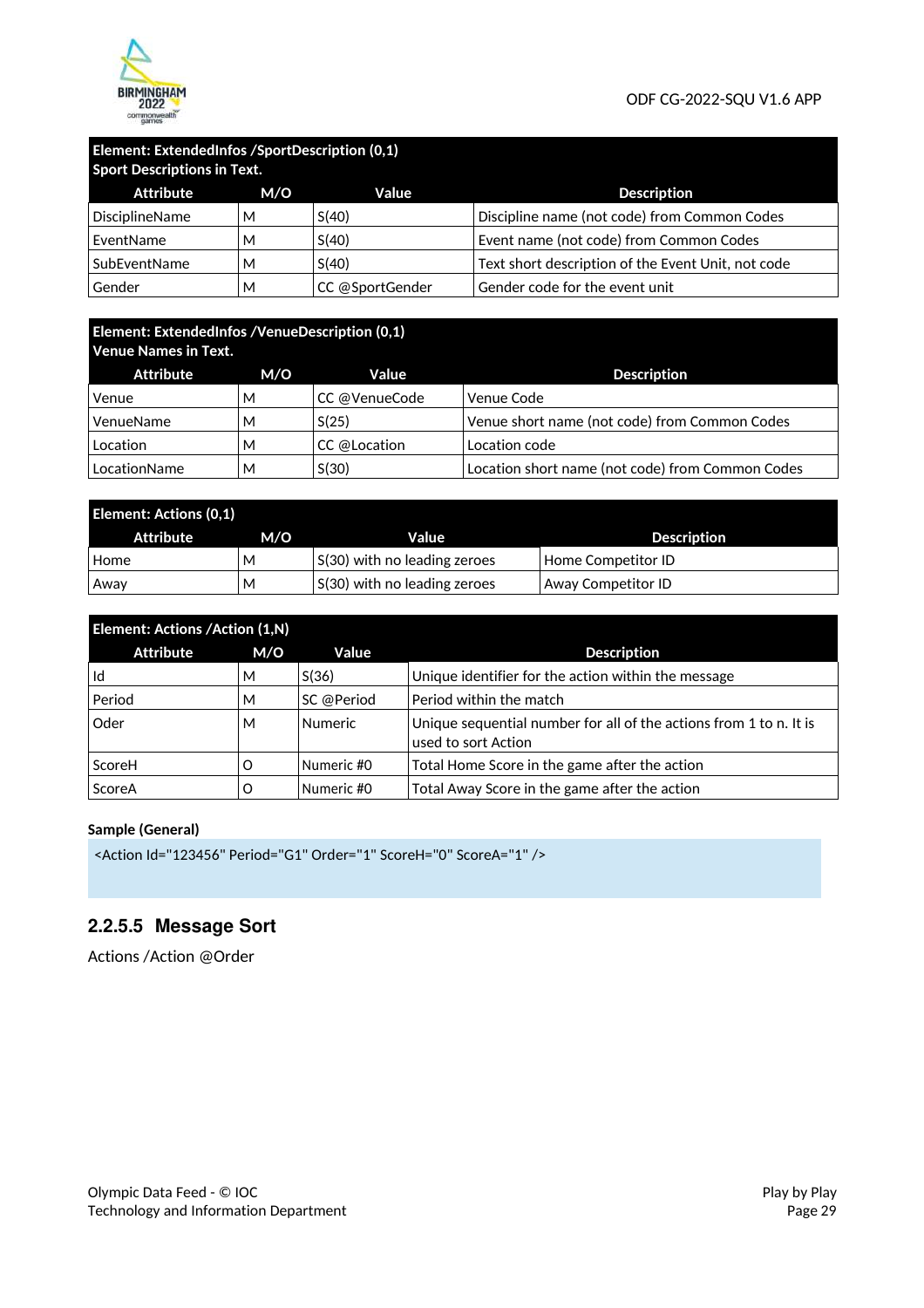

# **2.2.6 Pool Standings**

# **2.2.6.1 Description**

The pool standings message contains the standings of a group in a competition. It is similar to the Phase Results message, except in the frequency and trigger. Here the message is triggered at the start of OVR operations and then after each event unit (game, match, etc.).

This report is sent independently for each of the groups / pools of the competition in a particular phase, and the group / pool can be determined from the message header (DocumentCode).

# **2.2.6.2 Header Values**

| <b>Attribute</b> | Value                    | <b>Comment</b>                                                                                          |
|------------------|--------------------------|---------------------------------------------------------------------------------------------------------|
| CompetitionCode  | CC @Competition          | Unique ID for competition                                                                               |
| DocumentCode     | Full RSC (for the group) | RSC for the pool/group                                                                                  |
| DocumentType     | DT_POOL_STANDING         | Pool Standings message                                                                                  |
| Version          | 1.0V                     | associated to the message's<br>Version number<br>content.<br>Ascendant number                           |
| ResultStatus     | SC @ResultStatus         | Status of the message. Expected statuses are:                                                           |
|                  |                          | START_LIST (before first match starts)                                                                  |
|                  |                          | INTERMEDIATE (before and during the phase)                                                              |
|                  |                          | UNOFFICIAL (if last match is unofficial)                                                                |
|                  |                          | OFFICIAL (after all matches official)                                                                   |
| FeedFlag         | "P"-Production           | Test message or production message.                                                                     |
|                  | "T"-Test                 |                                                                                                         |
| Date             | Date                     | Date when the message is generated, expressed in the local<br>time zone where the message was produced. |
| Time             | Time                     | Time up to milliseconds when the message is generated,                                                  |
|                  |                          | expressed in the local time zone where the message was<br>produced.                                     |
| LogicalDate      | Date                     | Logical Date of events. This is the same as the physical day                                            |
|                  |                          | except when the unit or message transmission extends after                                              |
|                  |                          | midnight.                                                                                               |
|                  |                          | See full explanation in ODF Foundation.                                                                 |
| Source           | SC @Source               | Code indicating the system which generated the message.                                                 |

The following table describes the message header attributes.

# **2.2.6.3 Trigger and Frequency**

The general rule is that this message is sent:

- Before the start of the competition to build in the initial tables. The message has status START\_LIST.
- When an event unit of the corresponding phase finishes (not waiting for official). The message has status INTERMEDIATE.
- When the phase finishes (there are no more event units/games to compete). The message has status OFFICIAL.

Trigger also after any change.

Olympic Data Feed - © IOC Technology and Information Department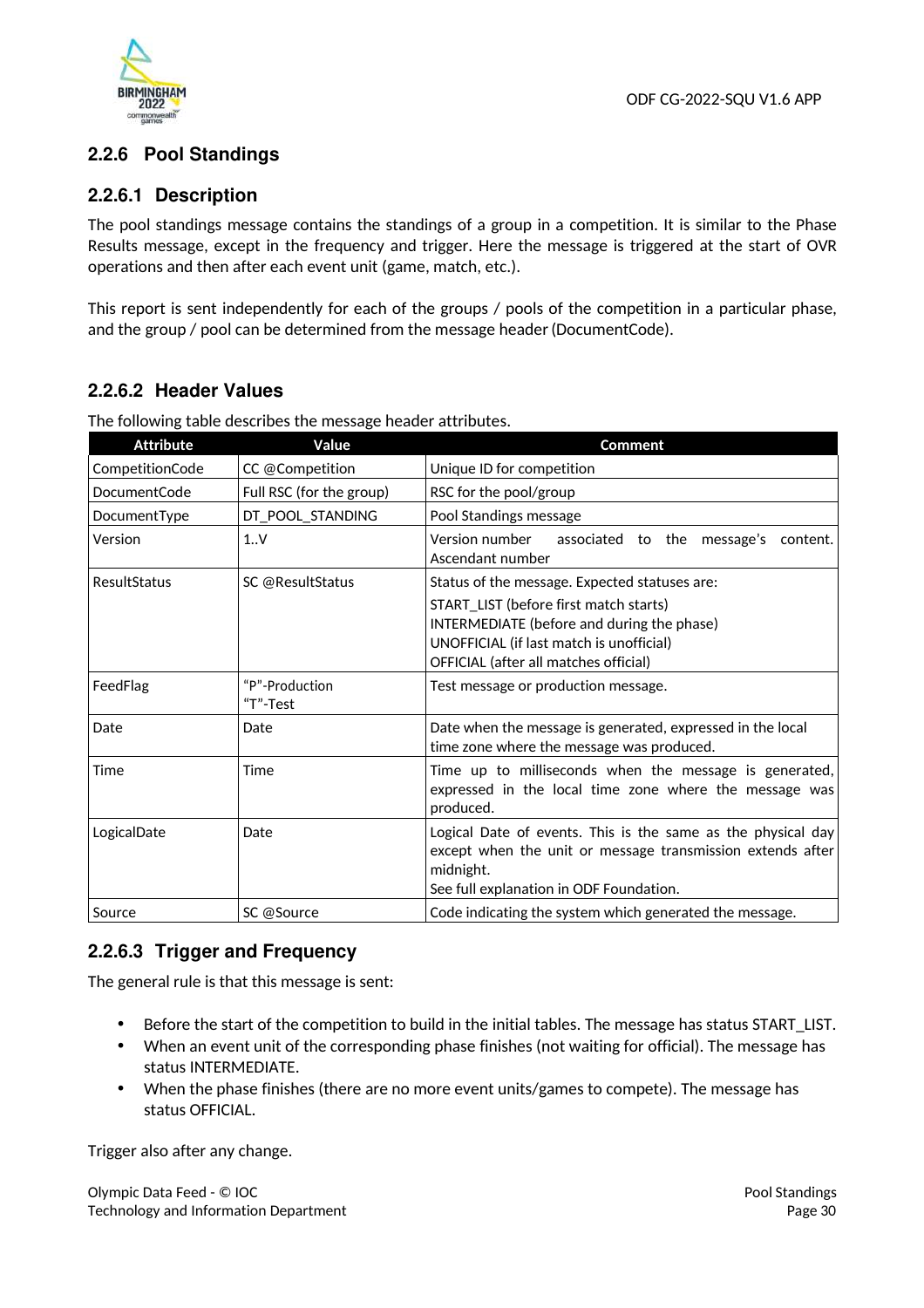

# **2.2.6.4 Message Values**

| <b>Element: Competition (0,1)</b> |     |       |                                                                  |
|-----------------------------------|-----|-------|------------------------------------------------------------------|
| Attribute                         | M/O | Value | <b>Description</b>                                               |
| Gen                               |     | S(20) | Version of the General Data Dictionary applicable to the message |
| Sport                             |     | S(20) | Version of the Sport Data Dictionary applicable to the message   |
| Codes                             |     | S(20) | Version of the Codes applicable to the message                   |

# **Element: ExtendedInfos /ExtendedInfo (0,N)**

|    | <b>Type</b>      | Code             | Pos          | <b>Description</b>                                                                                     |
|----|------------------|------------------|--------------|--------------------------------------------------------------------------------------------------------|
| UI |                  | <b>LAST UNIT</b> | N/A          | Element Expected: After at least one<br>unit is complete.                                              |
|    | <b>Attribute</b> | M/O              | Value        | <b>Description</b>                                                                                     |
|    | Value            | Ω                | CC @Unit     | Send the full RSC of the most recently<br>unit made official for the pool included<br>in this message. |
| U  |                  | UNITS_TOTAL      | N/A          | Element Expected: Always                                                                               |
|    | <b>Attribute</b> | M/O              | <b>Value</b> | <b>Description</b>                                                                                     |
|    | Value            | M                | Numeric ##0  | Total number of units (games) to be<br>played in the pool included in the<br>message.                  |
| U  |                  | UNITS COMPLETE   | N/A          | Element Expected: Always                                                                               |
|    | <b>Attribute</b> | M/O              | Value        | <b>Description</b>                                                                                     |
|    | Value            | M                | Numeric ##0  | Total number of units (games) which<br>are official in the pool included in this<br>message.           |

#### **Element: ExtendedInfos /SportDescription (0,1) Sport Descriptions in Text.**

| Attribute             | M/O | Value           | <b>Description</b>                                  |
|-----------------------|-----|-----------------|-----------------------------------------------------|
| <b>DisciplineName</b> | M   | S(40)           | Discipline name (not code) from Common Codes        |
| EventName             | М   | S(40)           | Event name (not code) from Common Codes             |
| SubEventName          | M   | S(40)           | Text short description of the Event Phase, not code |
| Gender                | М   | CC @SportGender | Gender code for the event unit                      |

# **Element: ExtendedInfos /VenueDescription (0,1) Venue Names in Text. Only included where the phase is contested at a single venue**  Attribute M/O Value **Description** Venue M CC @VenueCode Venue Code VenueName  $\begin{vmatrix} 0 & 0 \end{vmatrix}$  S(25) Venue short name (not code) from Common Codes

| Element: Result (1,N)     |     |                |                                                                           |
|---------------------------|-----|----------------|---------------------------------------------------------------------------|
| <b>Attribute</b>          | M/O | Value          | <b>Description</b>                                                        |
| Rank                      |     | Text           | Rank at the group.<br>It is optional because the team can be disqualified |
| RankEqual                 |     | S(1)           | Send "Y" if the Rank is 33 qualed else do not send.                       |
| SortOrder                 | м   | <b>Numeric</b> | This attribute is a sequential number with the order of the               |
| Olympic Data Feed - © IOC |     |                | Pool Standings                                                            |

Olympic Data Feed - © IOC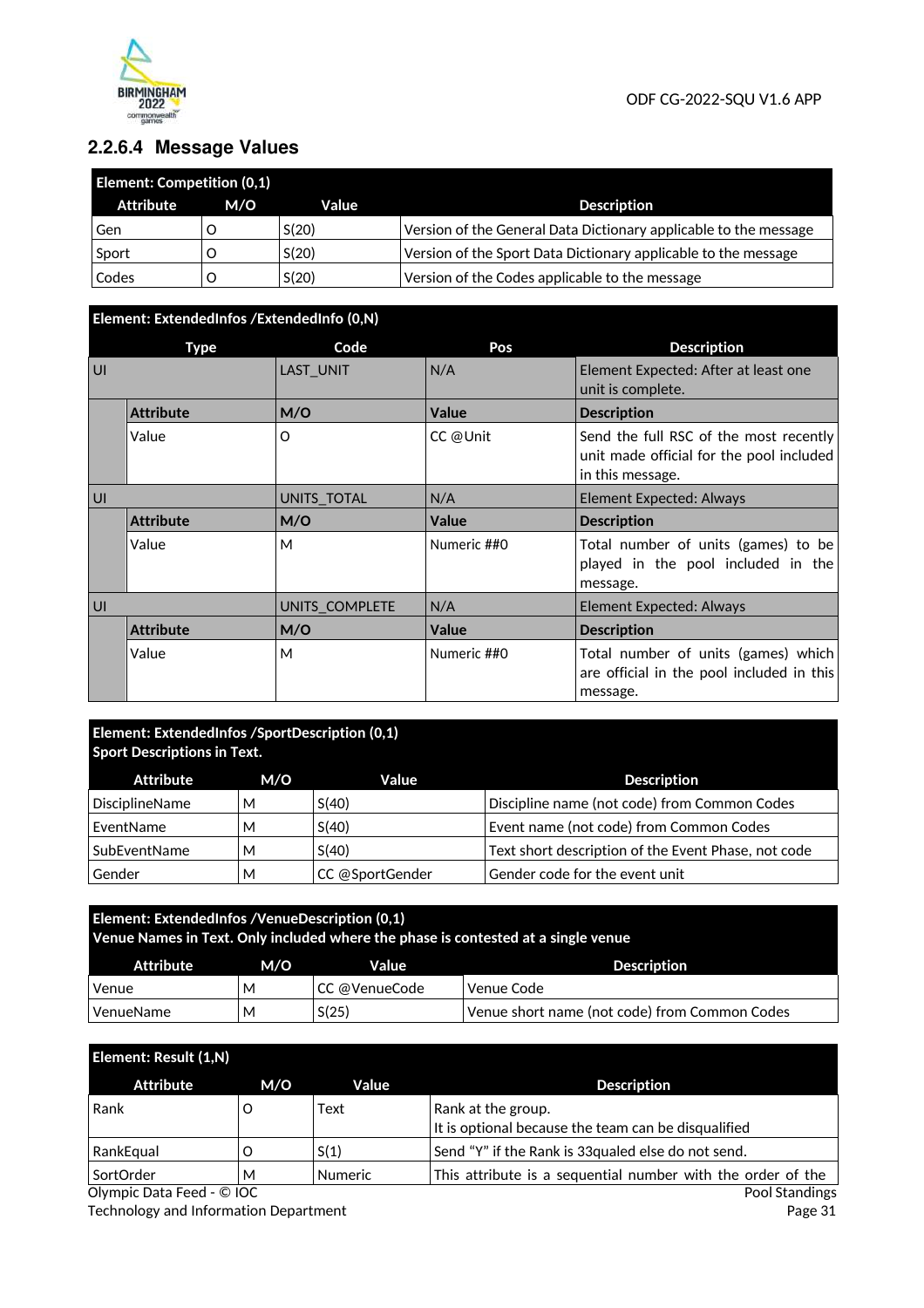

# **Element: Result (1,N)**

| Attribute   | M/O      | Value                  | <b>Description</b>                                                                                                                               |
|-------------|----------|------------------------|--------------------------------------------------------------------------------------------------------------------------------------------------|
|             |          |                        | results for the group, if they were to be presented. It is<br>mostly based on the rank, but it should be used to sort out<br>disqualified teams. |
| Won         | Ω        | Numeric #0             | Number of matches won by the team in the group.<br>Do not send if the team has not played.                                                       |
| Lost        | Ω        | Numeric #0             | Number of matches lost by the team in the group.<br>Do not send if the team has not played.                                                      |
| Played      | O        | Numeric #0             | Number of matches played by the team in the group.<br>Send 0 if the team has not played.                                                         |
| For         | O        | Numeric ##0            | Total number of games won.<br>Do not send if the team has not played.                                                                            |
| Against     | $\Omega$ | Numeric ##0            | Total number of games lost.<br>Do not send if the team has not played.                                                                           |
| <b>Diff</b> | O        | Numeric ##0 or<br>-##0 | Games difference. May be negative                                                                                                                |

|   | Element: Result / Extended Results (0, N) |                                               |                                                                                   |                                      |  |
|---|-------------------------------------------|-----------------------------------------------|-----------------------------------------------------------------------------------|--------------------------------------|--|
|   | <b>Type</b>                               | Code                                          | Pos                                                                               | <b>Description</b>                   |  |
| U |                                           | SUB_RES                                       | N/A                                                                               | <b>Element Expected:</b>             |  |
|   |                                           |                                               |                                                                                   | After at least one unit is complete. |  |
|   | <b>Attribute</b>                          | M/O                                           | Value                                                                             | <b>Description</b>                   |  |
|   | Value                                     | O                                             | N/A                                                                               | N/A                                  |  |
|   | <b>Expected: When available</b>           |                                               | Sub Element: Result / Competitor / Extended Results / Extended Result / Extension |                                      |  |
|   | Attribute                                 | Value                                         | Description                                                                       |                                      |  |
|   | Code                                      | <b>WON</b>                                    |                                                                                   |                                      |  |
|   | Pos                                       | N/A                                           | N/A                                                                               |                                      |  |
|   | Value                                     | Numeric ##0                                   | Send the number of points won                                                     |                                      |  |
|   | <b>Expected: When available</b>           |                                               | Sub Element: Result / Competitor / Extended Results / Extended Result / Extension |                                      |  |
|   | Attribute                                 | Value                                         | Description                                                                       |                                      |  |
|   | Code                                      | LOST                                          |                                                                                   |                                      |  |
|   | Pos                                       | N/A                                           | N/A                                                                               |                                      |  |
|   | Value                                     | Numeric ##0<br>Send the number of points lost |                                                                                   |                                      |  |
|   | <b>Expected: When available</b>           |                                               | Sub Element: Result / Competitor / Extended Results / Extended Result / Extension |                                      |  |
|   | Attribute                                 | Value                                         | Description                                                                       |                                      |  |
|   | Code                                      | <b>DIFF</b>                                   |                                                                                   |                                      |  |
|   | Pos                                       | N/A                                           | N/A                                                                               |                                      |  |
|   | Value                                     | Numeric ##0                                   | Send the points difference                                                        |                                      |  |

| <b>Element: Result / Competitor (1,1)</b> |     |                              |                                     |  |  |
|-------------------------------------------|-----|------------------------------|-------------------------------------|--|--|
| Attribute                                 | M/O | Value                        | <b>Description</b>                  |  |  |
| Code                                      | М   | S(30) with no leading zeroes | Competitor's ID                     |  |  |
| <b>Type</b>                               | М   | S(1)                         | $\,$ A for athlete. T for team $\,$ |  |  |

Olympic Data Feed - © IOC Technology and Information Department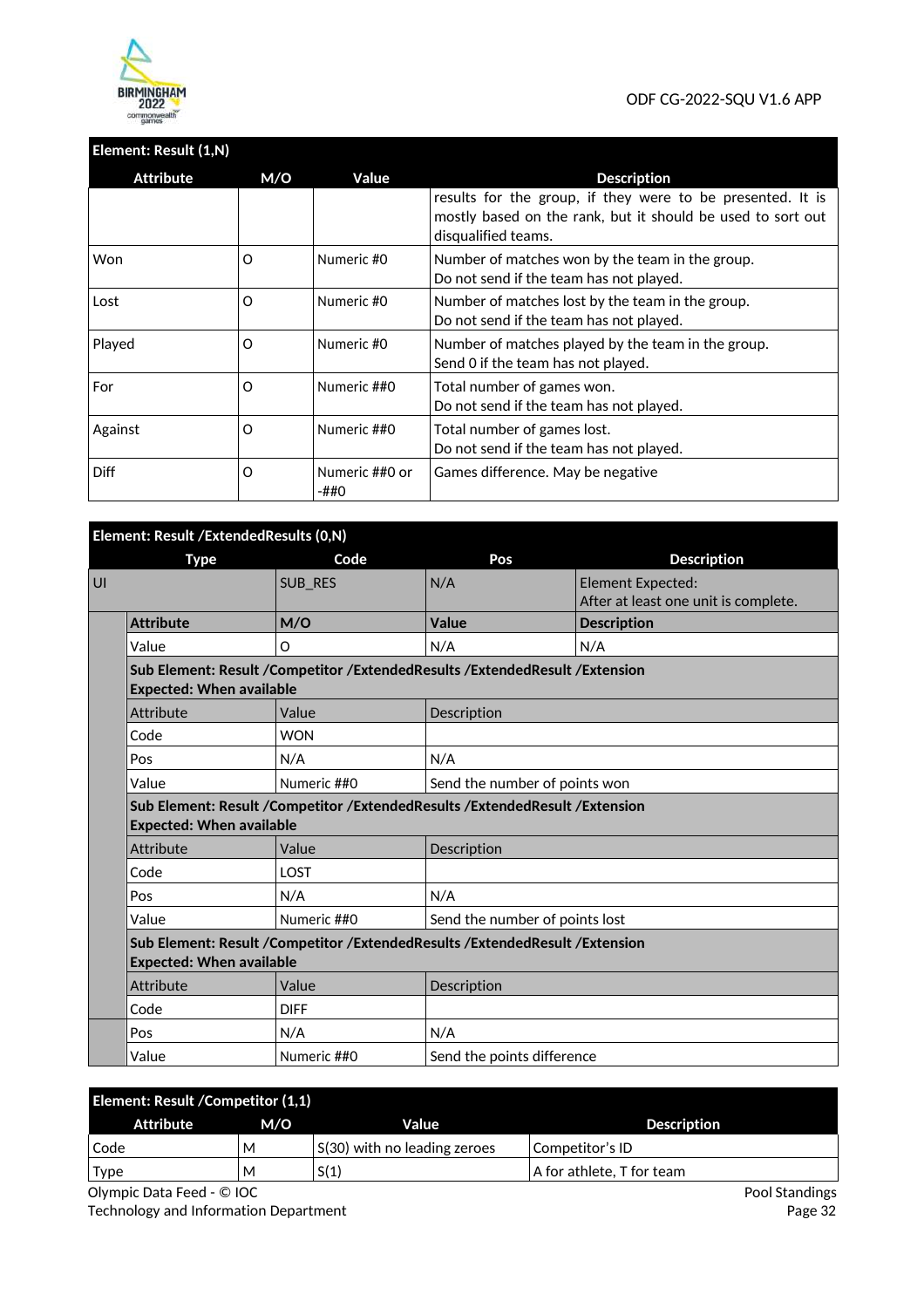

#### **Element: Result /Competitor (1,1)**

| <b>Attribute</b> | M/O | Value             | <b>Description</b>        |  |  |
|------------------|-----|-------------------|---------------------------|--|--|
| Organisation     | м   | ∣CC @Organisation | Competitor's organisation |  |  |

| Element: Result / Competitor / Description (0,1) |     |       |                    |  |
|--------------------------------------------------|-----|-------|--------------------|--|
| <b>Attribute</b>                                 | M/O | Value | <b>Description</b> |  |
| ' TeamName                                       | M   | S(73) | Name of the team.  |  |

| Element: Result / Competitor / Composition / Athlete (1,N)<br>Only in the case of singles |     |                                 |                                            |  |
|-------------------------------------------------------------------------------------------|-----|---------------------------------|--------------------------------------------|--|
| Attribute                                                                                 | M/O | Value                           | <b>Description</b>                         |  |
| Code                                                                                      | М   | S(30) with no leading<br>zeroes | Athlete's ID                               |  |
| Order                                                                                     | м   | Numeric #0                      | Send 1 for singles or 1n in doubles/teams. |  |

#### **Element: Result /Competitor /Composition /Athlete /Description (1,1) Athletes extended information only in the case of singles.**

| Attrictes extended information only in the case of singles. |     |                  |                                                                            |  |
|-------------------------------------------------------------|-----|------------------|----------------------------------------------------------------------------|--|
| <b>Attribute</b>                                            | M/O | Value            | <b>Description</b>                                                         |  |
| GivenName                                                   |     | S(25)            | Given name in WNPA format (mixed case)                                     |  |
| FamilyName                                                  | м   | S(25)            | Family name in WNPA format (mixed case)                                    |  |
| Gender                                                      | м   | CC @PersonGender | Gender of the athlete                                                      |  |
| Organisation                                                | M   | CC @Organisation | Athletes' organisation                                                     |  |
| BirthDate                                                   | O   | Date             | Birth date (example: YYYY-MM-DD). Must include if the<br>data is available |  |

# **Element: Result /Competitor /Opponent (0,N)**

**Details of the opposing competitor in competitions within the pool. (The Opponent of the competitor in the Opponent @Pos column of the Pool)** 

|  | <b>Type</b>      | Code                       | Pos              | <b>Description</b>                                                                                                                                              |
|--|------------------|----------------------------|------------------|-----------------------------------------------------------------------------------------------------------------------------------------------------------------|
|  | T for team       | $S(30)$ with no<br>leading | <b>Numeric</b>   | Code Description: Competitor ID or TBD if unknown                                                                                                               |
|  |                  | zeroes                     |                  | Pos Description: 1 to n. Normally expected to be<br>the same as SortOrder for the same competitor.                                                              |
|  |                  |                            |                  | Element Expected: Always                                                                                                                                        |
|  | <b>Attribute</b> | M/O                        | Value            | <b>Description</b>                                                                                                                                              |
|  | Organisation     | M                          | CC @Organisation | Competitors' organisation (code). Must include if<br>the data is available                                                                                      |
|  | Date             | M                          | Date             | Date of match between the competitor and<br>opponent (example: YYYY-MM-DD). Must include<br>if the data is available, send even after the match<br>is complete. |
|  | Time             | O                          | S(5)             | Time of match (example HH:MM) Must include if<br>the data is available.                                                                                         |
|  | Unit             | O                          | CC @Unit         | Full RSC of the Unit for the Pool Item                                                                                                                          |
|  | HomeAway         | O                          | S(1)             | Home / Away indicator. Send H if the opponent is<br>the home team, send A if the opponent is the<br>away team.                                                  |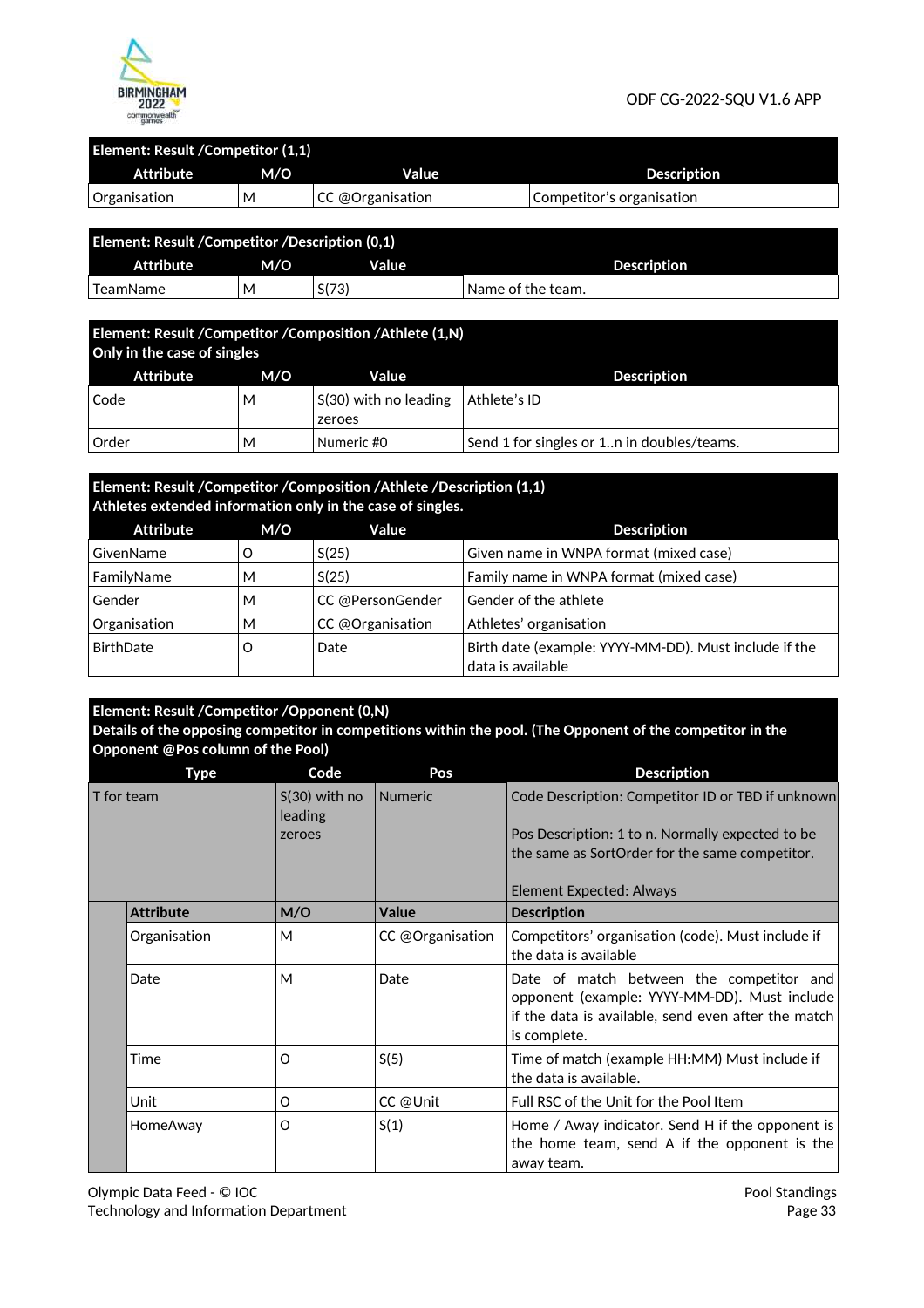

# **Element: Result /Competitor /Opponent (0,N)**

| Details of the opposing competitor in competitions within the pool. (The Opponent of the competitor in the |  |
|------------------------------------------------------------------------------------------------------------|--|
| Opponent @Pos column of the Pool)                                                                          |  |

| Type   | Code | Pos   | <b>Description</b>                                                                                                                                                                                                                                                                                                                  |
|--------|------|-------|-------------------------------------------------------------------------------------------------------------------------------------------------------------------------------------------------------------------------------------------------------------------------------------------------------------------------------------|
| Result |      | S(50) | Result of the match if match is complete and<br>formatted as in ORIS (separator & order, example<br>5-2). Must include if the data is available and the<br>match is complete. The order of the result data is<br>relative to the competitor and may be reversed for<br>other competitor or depending on home/away<br>display rules. |

| <b>Element: Result / Competitor / Opponent / Description (0,1)</b><br>Competitors extended information. |     |       |                              |  |
|---------------------------------------------------------------------------------------------------------|-----|-------|------------------------------|--|
| Attribute                                                                                               | M/O | Value | <b>Description</b>           |  |
| TeamName                                                                                                | М   | S(73) | Name of the opposition team. |  |

# **2.2.6.5 Message Sort**

The attribute used to sort the results is Result @SortOrder.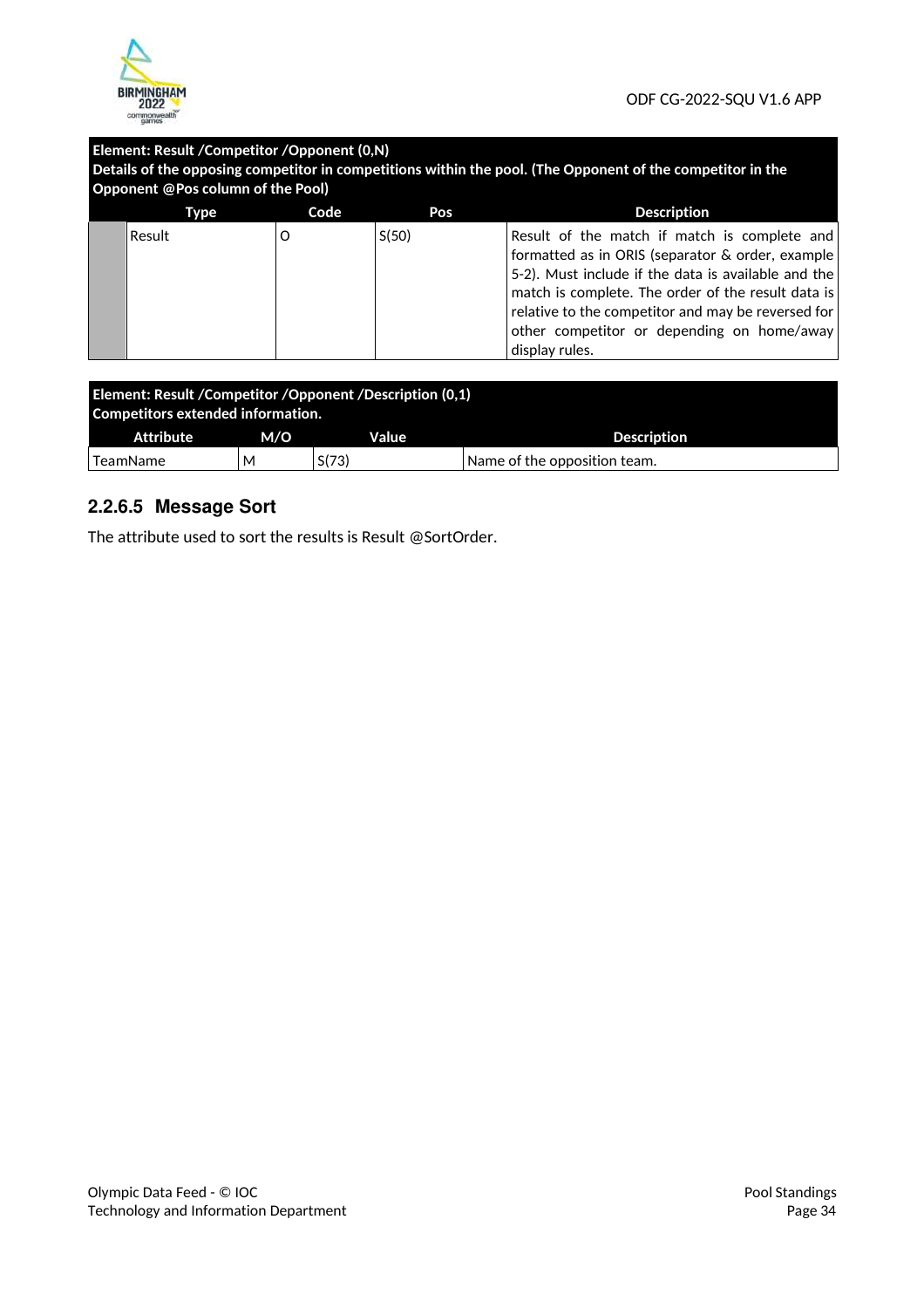



# **2.2.7 Brackets**

# **2.2.7.1 Description**

The brackets message contains the brackets information for one particular event. It is used in events where there is a necessity to know in advance how successive event units will be filled as the competition progresses. In the early stages of the competition, it indicates how each of the event units will be built from the winners/losers, or other competition rules of the previous event units.

# **2.2.7.2 Header Values**

| <b>Attribute</b> | Value                      | <b>Comment</b>                                                                                                                                                                  |
|------------------|----------------------------|---------------------------------------------------------------------------------------------------------------------------------------------------------------------------------|
| CompetitionCode  | CC @Competition            | Unique ID for competition                                                                                                                                                       |
| DocumentCode     | Full RSC (event level)     | Full RSC of the Event                                                                                                                                                           |
| DocumentType     | DT_BRACKETS                | Brackets message                                                                                                                                                                |
| Version          | 1.1V                       | Version number associated to the message's content. Ascendant<br>number                                                                                                         |
| ResultStatus     | SC @ResultStatus           | Status of the message. Expected statuses are:<br>INTERMEDIATE (during the competition)<br>UNOFFICIAL (when last match unofficial)<br>OFFICIAL (when all matches official)       |
| FeedFlag         | "P"-Production<br>"T"-Test | Test message or production message.                                                                                                                                             |
| Date             | Date                       | Date when the message is generated, expressed in the local time<br>zone where the message was produced.                                                                         |
| Time             | Time                       | Time up to milliseconds when the message is generated, expressed<br>in the local time zone where the message was produced.                                                      |
| LogicalDate      | Date                       | Logical Date of events. This is the same as the physical day except<br>when the unit or message transmission extends after midnight.<br>See full explanation in ODF Foundation. |
| Source           | SC @Source                 | Code indicating the system which generated the message.                                                                                                                         |

The following table describes the message header attributes.

# **2.2.7.3 Trigger and Frequency**

-Before the competition.

-After every match in the preliminaries which determines a position in the bracket. -After every match during final phases.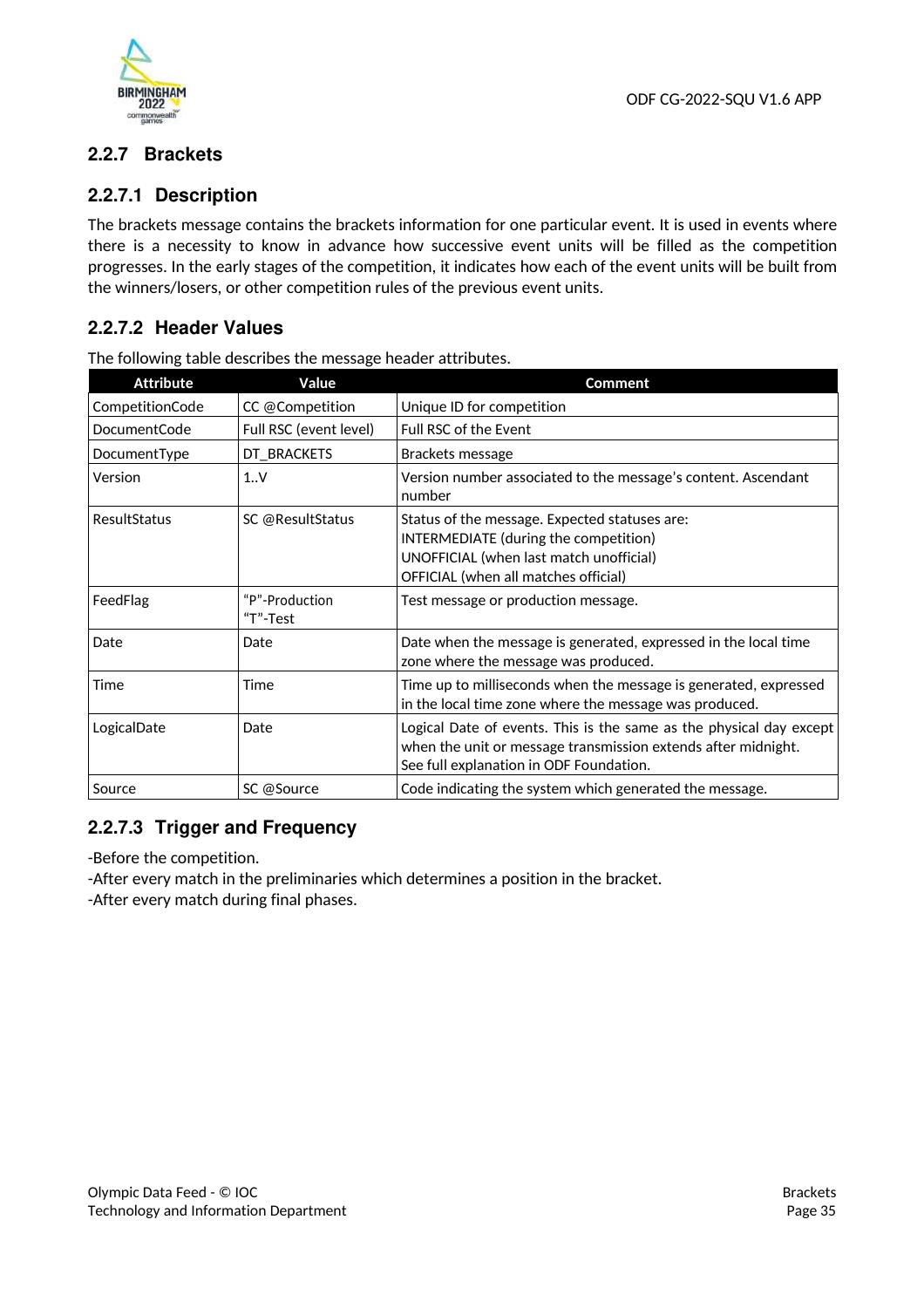

# **2.2.7.4 Message Values**

| <b>Element: Competition (0,1)</b> |     |       |                                                                  |  |
|-----------------------------------|-----|-------|------------------------------------------------------------------|--|
| Attribute                         | M/O | Value | <b>Description</b>                                               |  |
| Gen                               |     | S(20) | Version of the General Data Dictionary applicable to the message |  |
| Sport                             |     | S(20) | Version of the Sport Data Dictionary applicable to the message   |  |
| Codes                             |     | S(20) | Version of the Codes applicable to the message                   |  |

#### **Element: ExtendedInfos /SportDescription (0,1) Sport Description in Text**

|                | <b>Sport Description in Text</b> |                 |                                              |  |  |  |
|----------------|----------------------------------|-----------------|----------------------------------------------|--|--|--|
| Attribute      | M/O                              | Value           | <b>Description</b>                           |  |  |  |
| DisciplineName | м                                | S(40)           | Discipline name (not code) from Common Codes |  |  |  |
| EventName      | M                                | S(40)           | Event name (not code) from Common Codes.     |  |  |  |
| Gender         | M                                | CC @SportGender | Gender code for the event unit               |  |  |  |

| Element: ExtendedInfos / Venue Description (0,1)<br>Venue Names in text. |     |               |                                               |  |
|--------------------------------------------------------------------------|-----|---------------|-----------------------------------------------|--|
| Attribute                                                                | M/O | Value         | <b>Description</b>                            |  |
| Venue                                                                    | М   | CC @VenueCode | Venue code                                    |  |
| VenueName                                                                | м   | S(25)         | Venue short name (not code) from Common Codes |  |

| Element: Bracket (1,N) |     |             |                                                       |  |  |
|------------------------|-----|-------------|-------------------------------------------------------|--|--|
| Attribute              | M/O | Value       | <b>Description</b>                                    |  |  |
| Code                   | М   | SC @Bracket | Bracket code to identify a bracket item.              |  |  |
|                        |     |             | One for each individual bracket Note for example Gold |  |  |
|                        |     |             | and Bronze are different brackets.                    |  |  |

| Element: Bracket /BracketItems (1,N) |     |                         |                                                     |  |
|--------------------------------------|-----|-------------------------|-----------------------------------------------------|--|
| Attribute                            | M/O | Value                   | Description                                         |  |
| Code                                 | М   | <b>SC @BracketItems</b> | Bracket code to identify a set of bracket items.    |  |
|                                      |     |                         | The quarterfinals, semifinals or finals phases etc. |  |

| Element: Bracket /BracketItems /BracketItem (1,N) |          |                |                                                                                                                                   |  |
|---------------------------------------------------|----------|----------------|-----------------------------------------------------------------------------------------------------------------------------------|--|
| <b>Attribute</b>                                  | M/O      | Value          | <b>Description</b>                                                                                                                |  |
| Code                                              | O        | S(20)          | Game number for each bracket item (e.g.: WD17)                                                                                    |  |
| Order                                             | М        | <b>Numeric</b> | Sequential number inside of BracketItems to indicate the order,<br>always start by 1                                              |  |
| Position                                          | М        | <b>Numeric</b> | Bracket position when drawing the bracket. For example a quarter<br>final has 4 items, with positions 1, 2, 3 and 4 from the top. |  |
|                                                   |          |                | Use the appropriate number to draw the position.                                                                                  |  |
| Date                                              | O        | Date           | YYYY-MM-DD. Must be filled if known                                                                                               |  |
| Time                                              | $\Omega$ | S(5)           | HH:MM. Must be filled if known                                                                                                    |  |
| Unit                                              | O        | CC @Unit       | Full RSC of the unit for the BracketItem                                                                                          |  |
| Result                                            | O        | S(50)          | Fill when match is complete, filled and formatted in the same format<br>as in CRIS.                                               |  |
|                                                   |          |                | If the match is cancelled, "Cancelled" should be sent.                                                                            |  |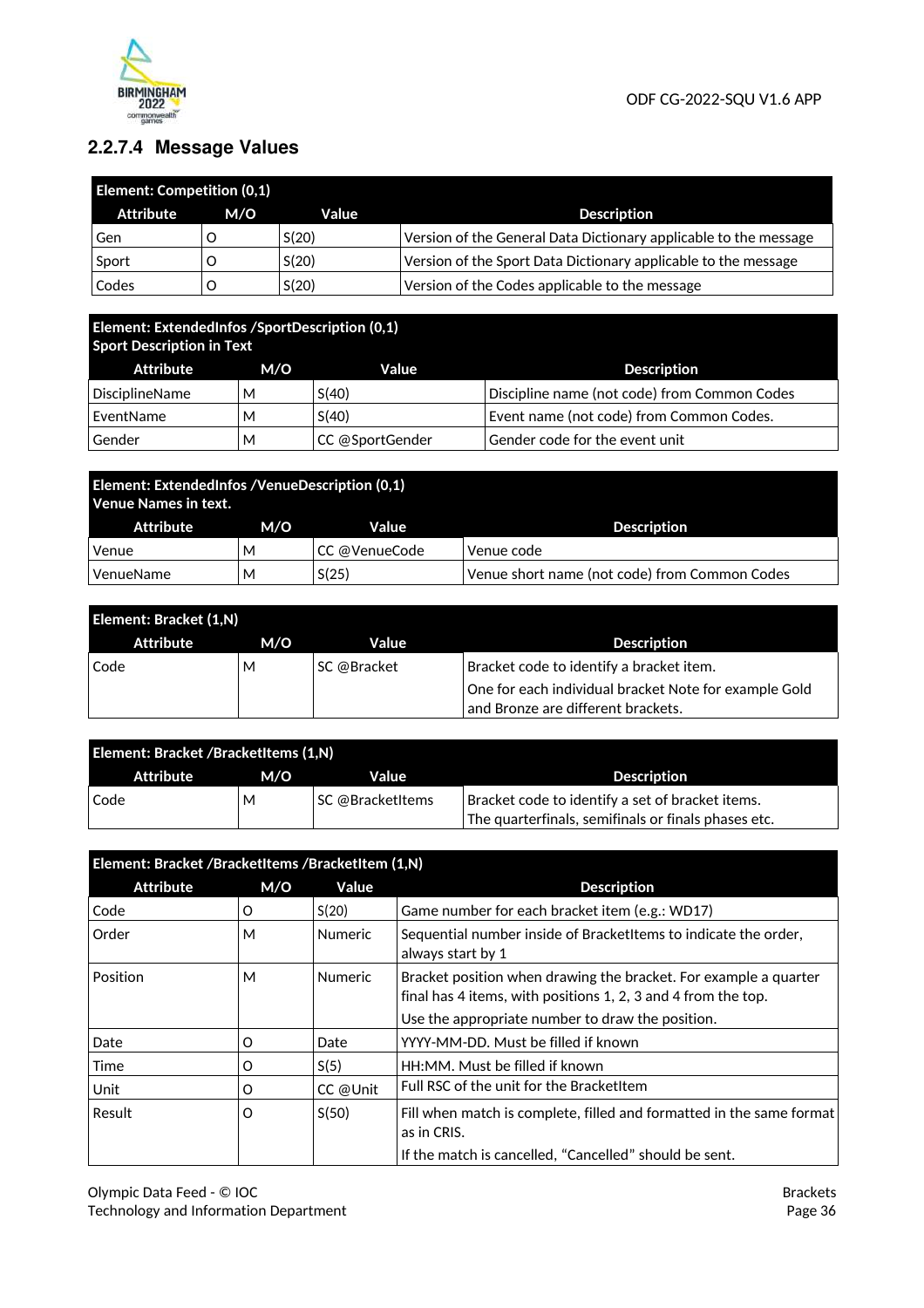

#### **Element: Bracket /BracketItems /BracketItem /CompetitorPlace (1,N) - If the competitors are known, this element is used to place the competitors in the bracket. - If they are not yet known, it contains some information (on the rule to access to this bracket…)**  Attribute M/O Value **Value Attribute** Description Pos M Numeric  $\Omega$ This attribute is a sequential number to place the competitors in the bracket (1 or 2). Code  $\vert$  O  $\vert$  SC @CompetitorPlace  $\vert$  It will be sent when there is no competitor team (BYE) or when it is not known yet (TBD). WLT  $\begin{vmatrix} 0 & 1 \end{vmatrix}$   $\begin{vmatrix} 1 & 0 \end{vmatrix}$   $\begin{vmatrix} 0 & 0 \end{vmatrix}$   $\begin{vmatrix} 0 & 0 \end{vmatrix}$   $\begin{vmatrix} 0 & 0 \end{vmatrix}$   $\begin{vmatrix} 0 & 0 \end{vmatrix}$   $\begin{vmatrix} 0 & 0 \end{vmatrix}$   $\begin{vmatrix} 0 & 0 \end{vmatrix}$   $\begin{vmatrix} 0 & 0 \end{vmatrix}$   $\begin{vmatrix} 0 & 0 \end{vmatrix}$   $\begin{vmatrix} 0 & 0 \end{vmatrix$ send when known. Result  $\begin{bmatrix} 0 & 5(10) \end{bmatrix}$  The result (score) of the competitor in the event unit (total

**Element: Bracket /BracketItems /BracketItem /CompetitorPlace /PreviousUnit (0,1) Previous event unit related to the CompetitorPlace@Pos competitor of the current bracket item. It is always informed except for the bracket items whose CompetitorPlace@Pos competitor do not have preceding event units in the bracket graph unless coming from a pool.** 

games won)

IRM  $\vert$  O  $\vert$  SC @IRM  $\vert$  The invalid rank mark, if applicable

| <b>Attribute</b> | M/O     | Value                  | <b>Description</b>                                                                                                                                                                             |
|------------------|---------|------------------------|------------------------------------------------------------------------------------------------------------------------------------------------------------------------------------------------|
| Unit             | $\circ$ | Full RSC at unit level | RSC code of the previous event unit for<br>the<br>-Full<br>CompetitorPlace@Pos competitor of the bracket item. Must<br>send if a winner/loser from a single unit. Not sent when from<br>group. |
| Value            | O       | SC @Pool               | If there is no competitor team (TBD) and coming from Pool then<br>send appropriate code.                                                                                                       |
| <b>WLT</b>       | O       | S(1)                   | Send W or L for winner or loser of previous match (if not Pool)<br>do not send if participant is unknown from a pool.                                                                          |

|                  | Element: Bracket /BracketItems /BracketItem /CompetitorPlace /Competitor (0,1) |                                   |                                                                                                        |  |  |  |
|------------------|--------------------------------------------------------------------------------|-----------------------------------|--------------------------------------------------------------------------------------------------------|--|--|--|
|                  |                                                                                |                                   | Competitor Place @Pos competitor related to the bracket item. Only include if the competitor is known. |  |  |  |
| <b>Attribute</b> | M/O                                                                            | Value                             | <b>Description</b>                                                                                     |  |  |  |
| Code             | м                                                                              | $S(30)$ with no leading<br>zeroes | Competitor's ID                                                                                        |  |  |  |
| <b>Type</b>      | М                                                                              | S(1)                              | T for team or A for athlete                                                                            |  |  |  |
| Seed             | Ω                                                                              | <b>Numeric</b><br>#0              | The seed of the competitor or equivalent information<br>Always when it exits                           |  |  |  |
| Organisation     |                                                                                | CC @Organisation                  | Competitors' organisation if known                                                                     |  |  |  |

| Element: Bracket /BracketItems /BracketItem /CompetitorPlace /Competitor /Description (0,1) |     |       |                                                                    |  |
|---------------------------------------------------------------------------------------------|-----|-------|--------------------------------------------------------------------|--|
| Attribute                                                                                   | M/O | Value | Description                                                        |  |
| TeamName                                                                                    | М   | S(73) | Name of the team. Only applies for teams/doubles<br>(Organisation) |  |
|                                                                                             |     |       |                                                                    |  |

| Element: Bracket /BracketItems /BracketItem /CompetitorPlace /Competitor /Composition /Athlete (1,N) |     |                                     |                                                        |  |  |
|------------------------------------------------------------------------------------------------------|-----|-------------------------------------|--------------------------------------------------------|--|--|
| <b>Attribute</b>                                                                                     | M/O | Value                               | <b>Description</b>                                     |  |  |
| Code                                                                                                 | М   | $\mid$ S(30) with no leading $\mid$ | Athlete's ID, corresponding to either a team member or |  |  |
|                                                                                                      |     | zeroes                              | an individual athlete                                  |  |  |

Olympic Data Feed - © IOC Technology and Information Department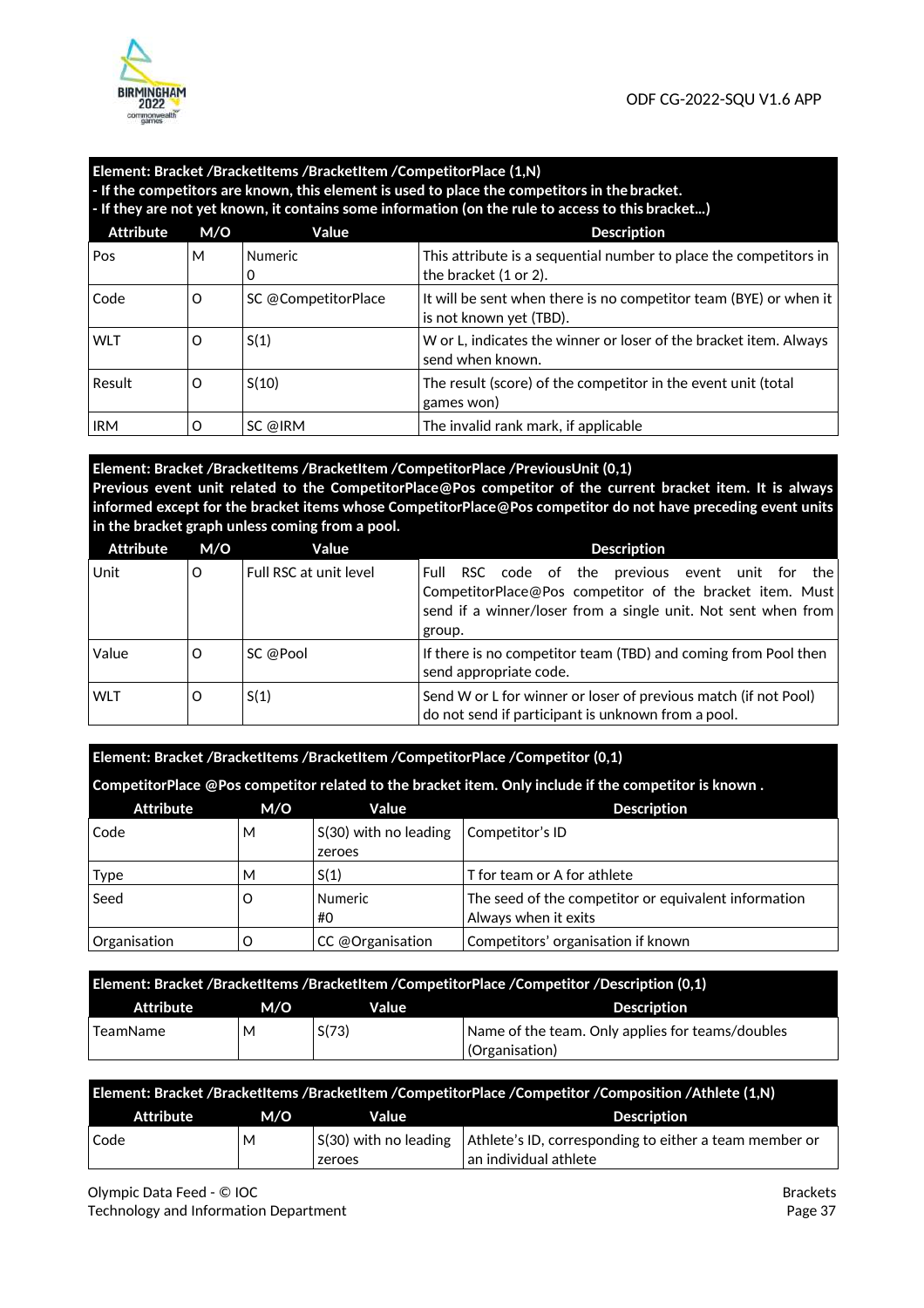

| Element: Bracket /BracketItems /BracketItem /CompetitorPlace /Competitor /Composition /Athlete (1,N) |  |  |
|------------------------------------------------------------------------------------------------------|--|--|
|                                                                                                      |  |  |
|                                                                                                      |  |  |

| <b>Attribute</b> | M/O | Value   | <b>Description</b>                                      |
|------------------|-----|---------|---------------------------------------------------------|
| <b>Order</b>     | М   | Numeric | Order attribute used to sort team members in a team (if |
|                  |     |         | Competitor @Type="T") or 1 if Competitor @Type="A".     |

#### **Element: Bracket /BracketItems /BracketItem /CompetitorPlace /Competitor /Composition /Athlete /Description (1,1)**

| <b>Attribute</b> | M/O | Value            | <b>Description</b>                                                         |
|------------------|-----|------------------|----------------------------------------------------------------------------|
| GivenName        | O   | S(25)            | Given name in WNPA format (mixed case)                                     |
| FamilyName       | м   | S(25)            | Family name in WNPA format (mixed case)                                    |
| Gender           | м   | CC @PersonGender | Gender of the athlete                                                      |
| Organisation     | м   | CC @Organisation | Athletes' organisation                                                     |
| BirthDate        | O   | Date             | Birth date (example: YYYY-MM-DD). Must include if the<br>data is available |
| IFId             |     | S(16)            | International Federation ID                                                |

#### **Sample (General)**

| <bracket code="FNI"></bracket>                                                   |
|----------------------------------------------------------------------------------|
| <bracketitems code="SFI"></bracketitems>                                         |
| <br>ShacketItem Code="33" Order="1" Date="2012-08-10" Time="15:00"               |
| Unit="SQUWDOUBLES-----------SFNL000100--"                                        |
| NextUnit="SQUWDOUBLES-----------FNL-000100--"                                    |
| NextUnitLoser="SQUWDOUBLES FNL-000200--">                                        |
| <competitorplace pos="1"></competitorplace>                                      |
| <competitor code="SQUWDOUBLES-- AUS01" organisation="AUS" type="T"></competitor> |
| <description teamname="Australia"></description>                                 |
|                                                                                  |
|                                                                                  |
| <competitorplace pos="2"></competitorplace>                                      |
| <competitor code="SQUWDOUBLES-- NZL01" organisation="NZL" type="T"></competitor> |
| <description teamname="New Zealand"></description>                               |
|                                                                                  |
|                                                                                  |
|                                                                                  |
|                                                                                  |

### **2.2.7.5 Message Sort**

Bracket @Code (based on order in Sport Codes) then BracketItems @Code then BracketItems /BracketItem /Unit @Phase and then BracketItem /Unit @Unit are sorted according to their scheduled start time.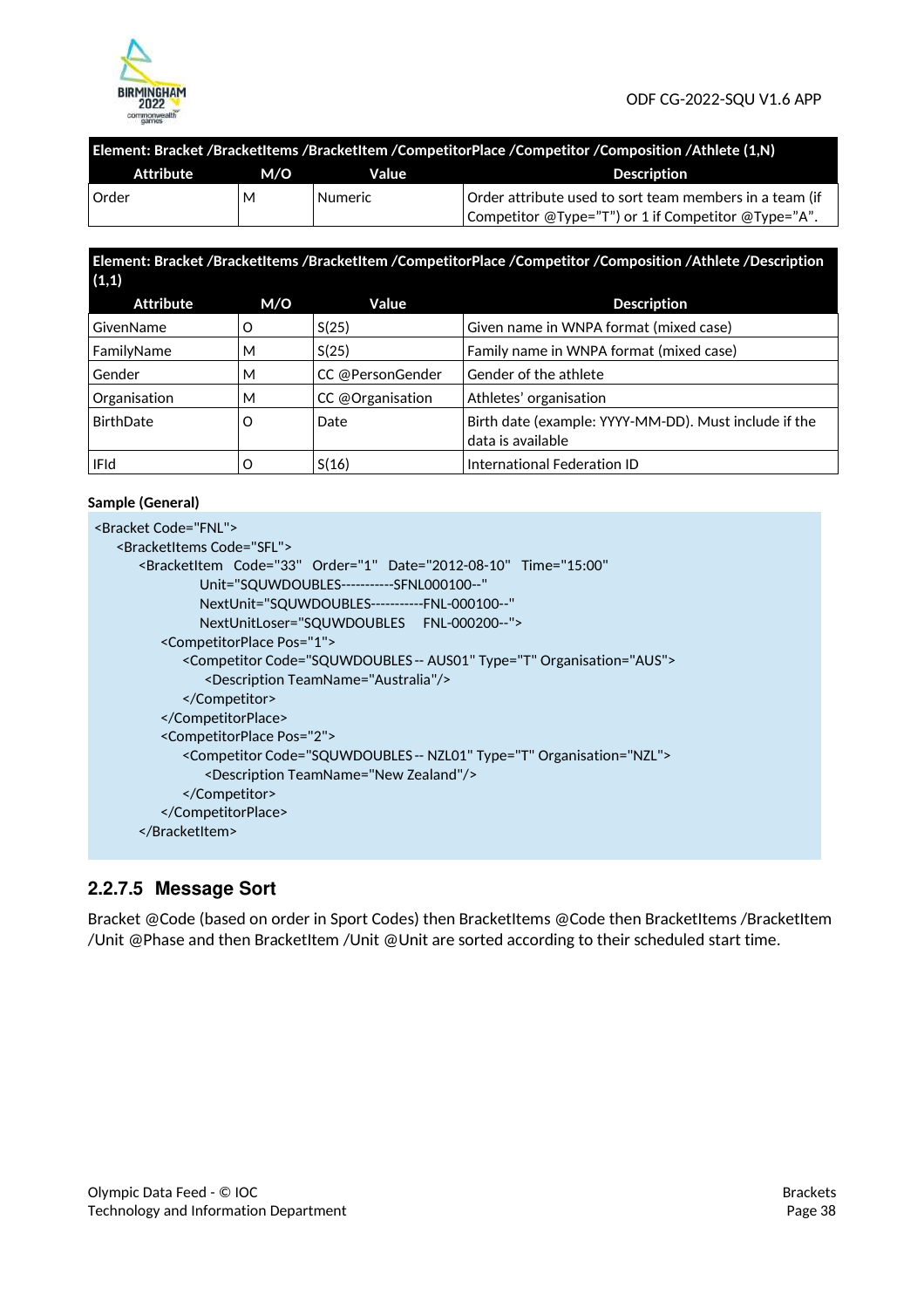

# **2.2.8 Event Final Ranking**

# **2.2.8.1 Description**

The event final ranking is a message containing the final results and ranking at the completion of one particular event.

The final ranking message is a generic message for all sports, including the full event final result for all competitors who were either ranked, got an Invalid Rank Mark (disqualified, etc.), or both.

# **2.2.8.2 Header Values**

The following table describes the message header attributes.

| <b>Attribute</b> | Value                      | Comment                                                                                                                                                                         |
|------------------|----------------------------|---------------------------------------------------------------------------------------------------------------------------------------------------------------------------------|
| CompetitionCode  | CC @Competition            | Unique ID for competition                                                                                                                                                       |
| DocumentCode     | Full RSC of the Event      | Full (34) RSC of the event                                                                                                                                                      |
| DocumentType     | DT_RANKING                 | Event Final ranking message                                                                                                                                                     |
| Version          | 1.0 <sub>Y</sub>           | Version number associated to the message's content. Ascendant<br>number                                                                                                         |
| ResultStatus     | SC @ResultStatus           | Result status, indicates whether the data is official or partial.<br><b>OFFICIAL</b><br><b>PARTIAL</b>                                                                          |
| FeedFlag         | "P"-Production<br>"T"-Test | Test message or production message.                                                                                                                                             |
| Date             | Date                       | Date when the message is generated, expressed in the local time zone<br>where the message was produced.                                                                         |
| Time             | Time                       | Time up to milliseconds when the message is generated, expressed in<br>the local time zone where the message was produced.                                                      |
| LogicalDate      | Date                       | Logical Date of events. This is the same as the physical day except<br>when the unit or message transmission extends after midnight.<br>See full explanation in ODF Foundation. |
| Source           | SC @Source                 | Code indicating the system which generated the message.                                                                                                                         |

# **2.2.8.3 Trigger and Frequency**

After each position is known.

### **2.2.8.4 Message Values**

| <b>Element: Competition (0,1)</b> |     |       |                                                                  |  |  |
|-----------------------------------|-----|-------|------------------------------------------------------------------|--|--|
| Attribute                         | M/O | Value | <b>Description</b>                                               |  |  |
| Gen                               |     | S(20) | Version of the General Data Dictionary applicable to the message |  |  |
| Sport                             |     | S(20) | Version of the Sport Data Dictionary applicable to the message   |  |  |
| Codes                             |     | S(20) | Version of the Codes applicable to the message                   |  |  |

| Element: ExtendedInfos /SportDescription (0,1)<br><b>Sport Description in text</b> |     |       |                                              |  |
|------------------------------------------------------------------------------------|-----|-------|----------------------------------------------|--|
| Attribute                                                                          | M/O | Value | <b>Description</b>                           |  |
| DisciplineName                                                                     | м   | S(40) | Discipline name (not code) from Common Codes |  |
| EventName                                                                          | м   | S(40) | Text short description, not code             |  |

Olympic Data Feed - © IOC Technology and Information Department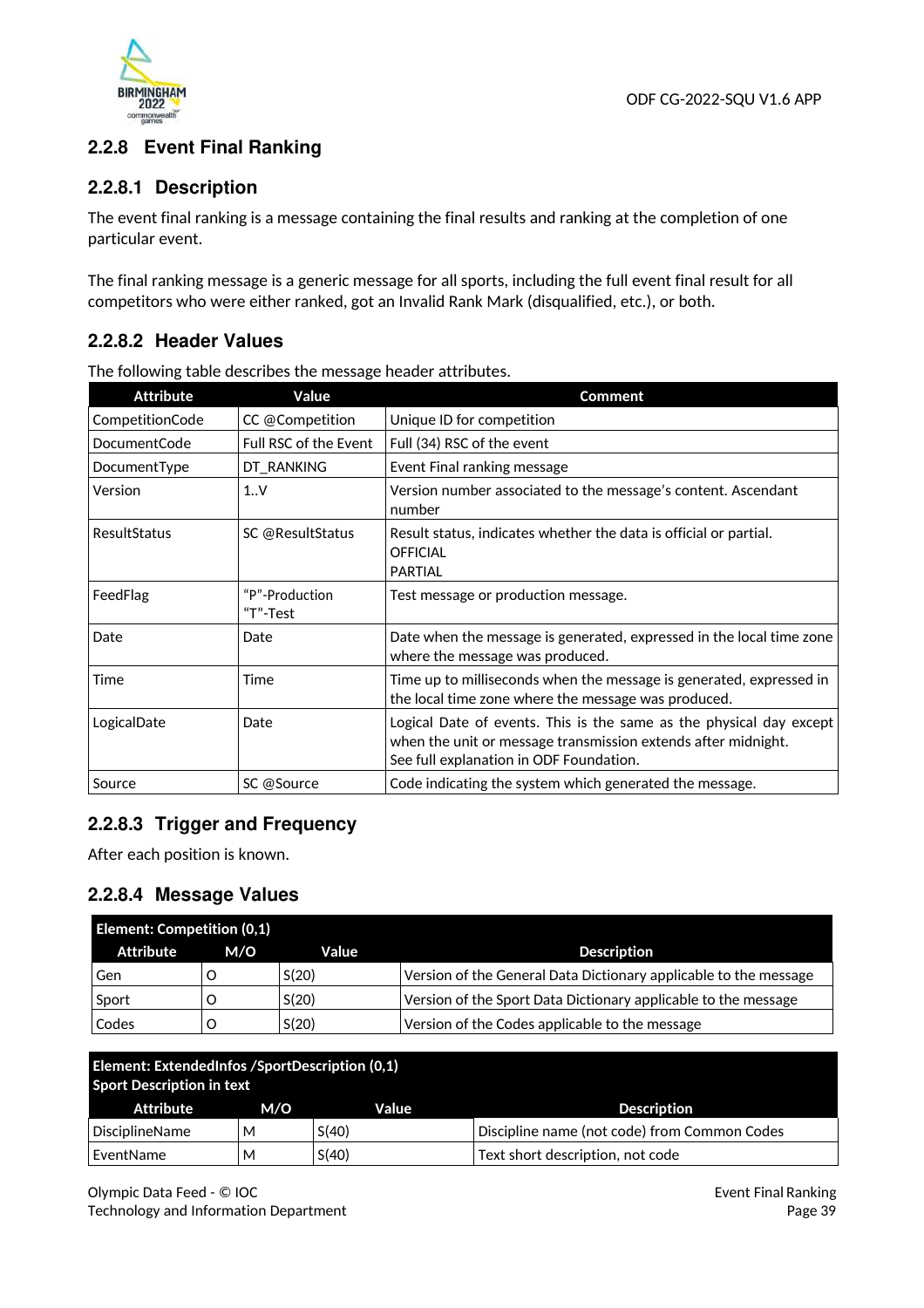

# **Element: ExtendedInfos /SportDescription (0,1)**

| <b>Sport Description in text</b> |     |                 |                                 |  |  |  |
|----------------------------------|-----|-----------------|---------------------------------|--|--|--|
| Attribute                        | M/O | Value           | <b>Description</b>              |  |  |  |
| Gender                           | М   | CC @SportGender | Gender code for the event unit. |  |  |  |
|                                  |     |                 |                                 |  |  |  |

| <b>Element: ExtendedInfos / Venue Description (0.1)</b><br><b>Venue Names in text</b> |     |               |                                               |  |  |
|---------------------------------------------------------------------------------------|-----|---------------|-----------------------------------------------|--|--|
| Attribute                                                                             | M/O | Value         | <b>Description</b>                            |  |  |
| Venue                                                                                 | м   | CC @VenueCode | Venue code                                    |  |  |
| VenueName                                                                             | М   | S(25)         | Venue short name (not code) from Common Codes |  |  |

| Element: Result (1,N)<br>For any event final ranking message, there should be at least one competitor being awarded a result for the event. |     |                |                                                                                                                                                                                                                            |  |  |
|---------------------------------------------------------------------------------------------------------------------------------------------|-----|----------------|----------------------------------------------------------------------------------------------------------------------------------------------------------------------------------------------------------------------------|--|--|
| <b>Attribute</b>                                                                                                                            | M/O | Value          | <b>Description</b>                                                                                                                                                                                                         |  |  |
| Rank                                                                                                                                        | O   | Text           | Rank of the competitor in the result.<br>It is optional because the team can be disqualified                                                                                                                               |  |  |
| RankEqual                                                                                                                                   | O   | S(1)           | Send "Y" if the Rank is equal else do not send.                                                                                                                                                                            |  |  |
| Played                                                                                                                                      | O   | Numeric #0     | Send number of matches played                                                                                                                                                                                              |  |  |
| <b>IRM</b>                                                                                                                                  | O   | SC @IRM        | Send just if the team has been disqualified                                                                                                                                                                                |  |  |
| SortOrder                                                                                                                                   | М   | <b>Numeric</b> | This attribute is a sequential number with the order of the competitors at<br>the end of the event, if they were to be presented. It is mostly based on<br>the rank, but it should be used to sort out disqualified teams. |  |  |

| Element: Result / Competitor (1,1) |     |                                               |                                                                                                                                                                         |
|------------------------------------|-----|-----------------------------------------------|-------------------------------------------------------------------------------------------------------------------------------------------------------------------------|
|                                    |     | Competitor related to one final event result. |                                                                                                                                                                         |
| <b>Attribute</b>                   | M/O | Value                                         | <b>Description</b>                                                                                                                                                      |
| Code                               | м   | S(30)<br>with<br>leading<br>Organisation ID   | no Competitor's ID.<br>zeroes, If organisation, the value will be Organisation Code ID.<br>"NOCOMP" in the case where there is no competitor in the rank due<br>to IRM. |
| Type                               | м   | S(1)                                          | A for Athlete, T for team                                                                                                                                               |

| Element: Result / Competitor / Description (0,1) |     |       |                                          |
|--------------------------------------------------|-----|-------|------------------------------------------|
| Attribute                                        | M/O | Value | <b>Description</b>                       |
| ' TeamName                                       | M   | S(73) | Name of the team. Only applies for teams |

| Element: Result / Competitor / Composition / Athlete (1,N) |     |                                    |                                                                                                                              |  |  |
|------------------------------------------------------------|-----|------------------------------------|------------------------------------------------------------------------------------------------------------------------------|--|--|
| Attribute                                                  | M/O | Value                              | <b>Description</b>                                                                                                           |  |  |
| Code                                                       | м   | $ S(30)$ with no<br>leading zeroes | Athlete's ID, corresponding to an individual athlete or a team member.<br>Team members should be participating in the event. |  |  |
| Order                                                      | м   | <b>Numeric</b>                     | Order attribute used to sort team members in a team                                                                          |  |  |

| Element: Result / Competitor / Composition / Athlete / Description (1,1) |     |       |                                         |  |  |
|--------------------------------------------------------------------------|-----|-------|-----------------------------------------|--|--|
| Attribute                                                                | M/O | Value | Description                             |  |  |
| GivenName                                                                |     | S(25) | Given name in WNPA format (mixed case)  |  |  |
| FamilyName                                                               | М   | S(25) | Family name in WNPA format (mixed case) |  |  |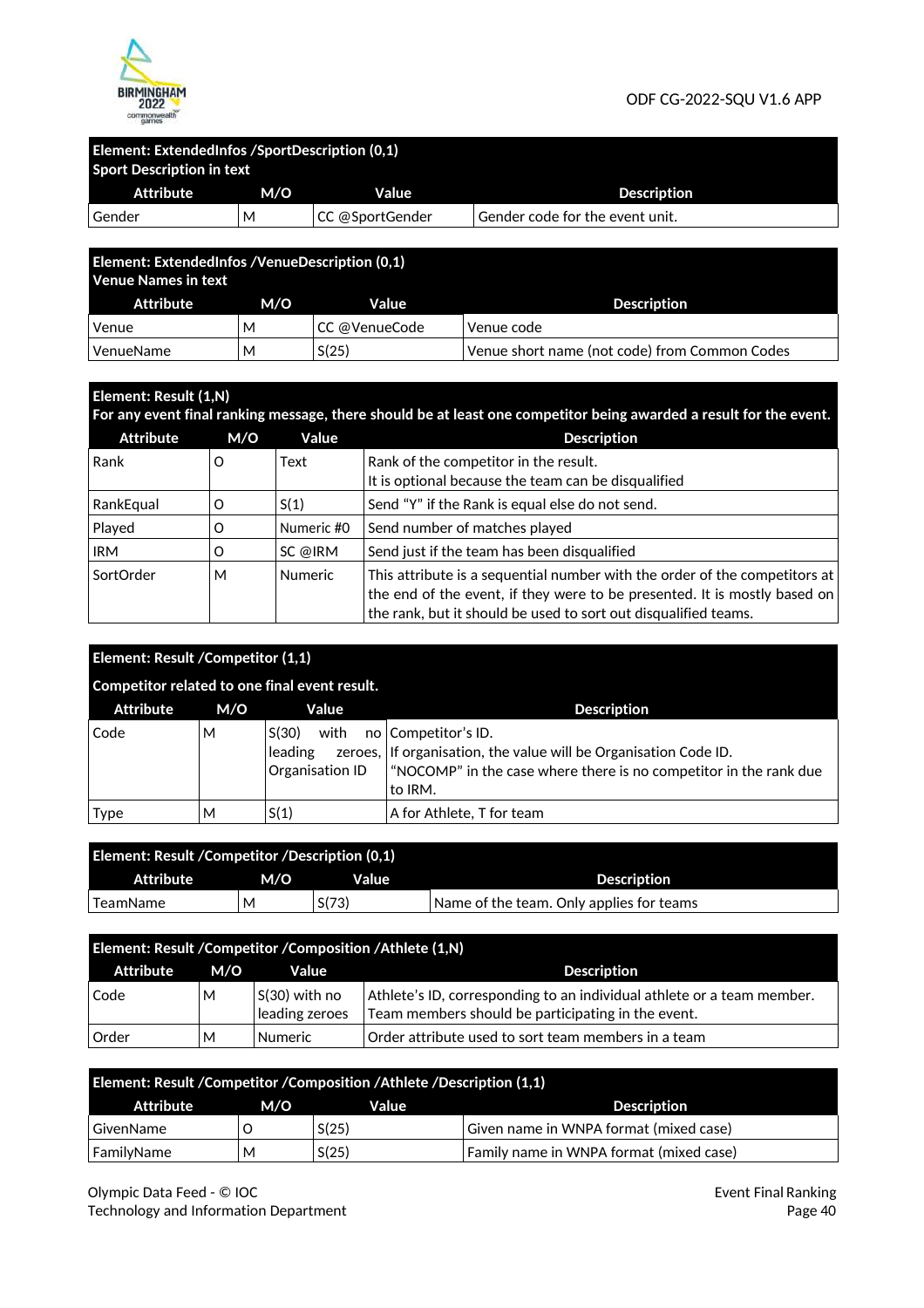

#### **Element: Result /Competitor /Composition /Athlete /Description (1,1)**

| Attribute    | M/O | Value            | <b>Description</b>                                    |
|--------------|-----|------------------|-------------------------------------------------------|
| Gender       | м   | CC @PersonGender | Gender of the athlete                                 |
| Organisation | M   | CC @Organisation | Athletes' organisation                                |
| BirthDate    | Ő   | Date             | Birth date (example: YYYY-MM-DD). Must include if the |
|              |     |                  | data is available                                     |

#### **Sample (General)**

```
<Result Rank="1" SortOrder="1" > 
       <Competitor Code="SQUWDOUBLES---NZL01" Type="T" Organisation="NZL"> 
               <Description TeamName="New Zealand"/> 
               <Composition> 
                       <Athlete Code="1085534" Order="1" >
```
# **2.2.8.5 Message Sort**

Sort by Result @SortOrder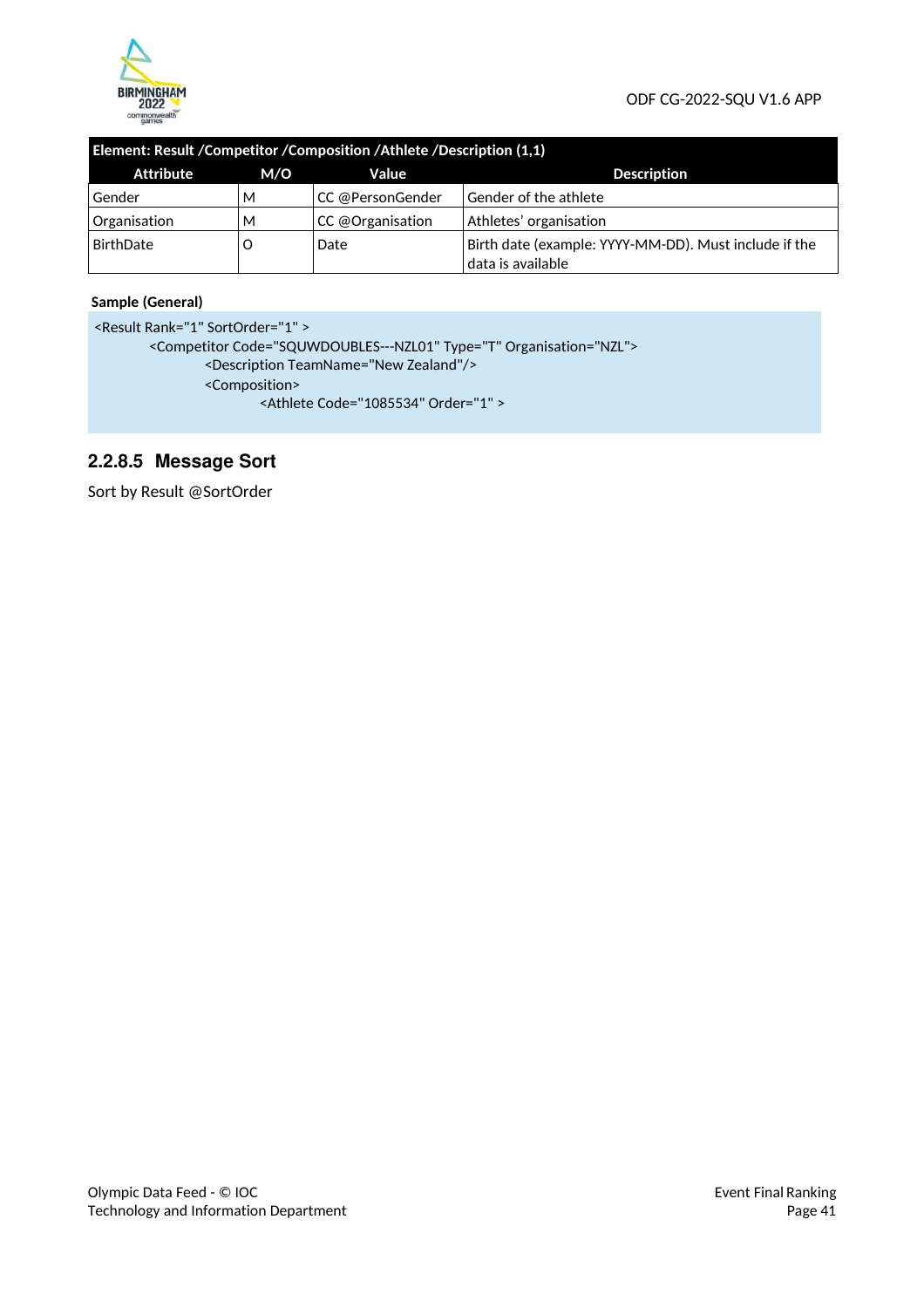

# **2.2.9 Discipline Configuration**

# **2.2.9.1 Description**

This message is the Discipline Configuration message as described in the ODF General Messages Interface Document.

There should be one message sent per event.

# **2.2.9.2 Header Values**

The following table describes the message header attributes.

| Attribute           | Value                      | Comment                                                                                                                                                                         |
|---------------------|----------------------------|---------------------------------------------------------------------------------------------------------------------------------------------------------------------------------|
| CompetitionCode     | CC @Competition            | Unique ID for competition                                                                                                                                                       |
| <b>DocumentCode</b> | Full RSC of the Event      | Full (34) RSC of the event                                                                                                                                                      |
| DocumentType        | DT_CONFIG                  | Configuration message                                                                                                                                                           |
| Version             | 1.0 <sub>Y</sub>           | Version number associated to the message's content. Ascendant<br>number                                                                                                         |
| FeedFlag            | "P"-Production<br>"T"-Test | Test message or production message.                                                                                                                                             |
| Date                | Date                       | Date when the message is generated, expressed in the local time zone<br>where the message was produced.                                                                         |
| Time                | Time                       | Time up to milliseconds when the message is generated, expressed in<br>the local time zone where the message was produced.                                                      |
| LogicalDate         | Date                       | Logical Date of events. This is the same as the physical day except<br>when the unit or message transmission extends after midnight.<br>See full explanation in ODF Foundation. |
| Source              | SC @Source                 | Code indicating the system which generated the message.                                                                                                                         |

# **2.2.9.3 Trigger and Frequency**

The message is sent prior to any ODF Sports message.

Should only be required to send once per event. Tigger after any change.

### **2.2.9.4 Message Values**

| <b>Element: Competition (0,1)</b> |     |       |                                                                  |
|-----------------------------------|-----|-------|------------------------------------------------------------------|
| Attribute                         | M/O | Value | <b>Description</b>                                               |
| Gen                               |     | S(20) | Version of the General Data Dictionary applicable to the message |
| Sport                             |     | S(20) | Version of the Sport Data Dictionary applicable to the message   |
| Codes                             |     | S(20) | Version of the Codes applicable to the message                   |

| Element: Configs / Config (1, N) |     |           |                             |  |
|----------------------------------|-----|-----------|-----------------------------|--|
| <b>Attribute</b>                 | M/O | Value     | <b>Description</b>          |  |
| Unit                             |     | CC @Event | Full RSC of the Event only. |  |

| Element: Configs / Config / Extended Config |                |     |                               |
|---------------------------------------------|----------------|-----|-------------------------------|
| Tvpe                                        | Code           | Pos | <b>Description</b>            |
| EC                                          | <b>PERIODS</b> | N/A | Pos Description: Do not send. |
| Olympic Data Feed - © IOC                   |                |     | Discipline Configuration      |

Technology and Information Department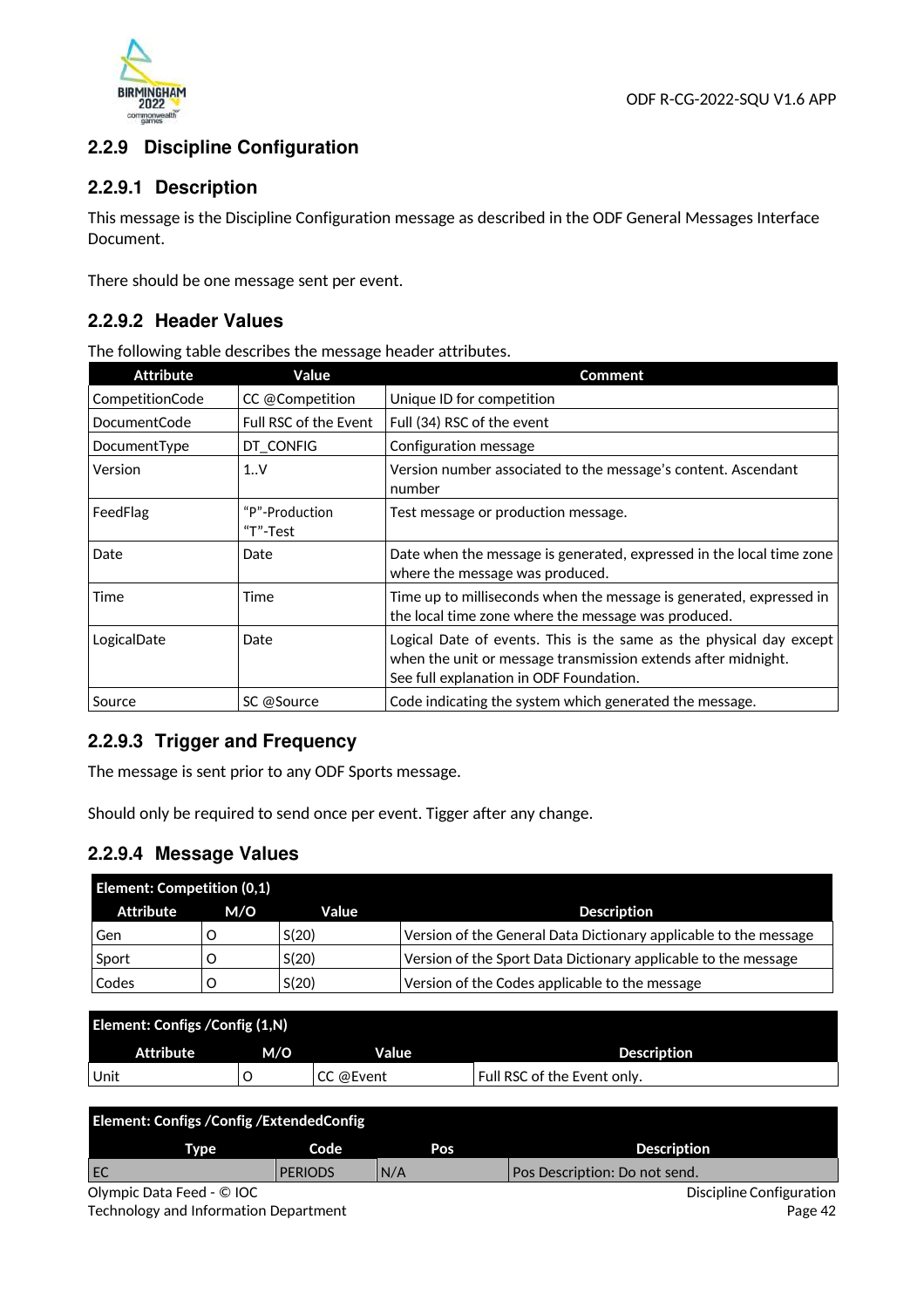

# **Element: Configs /Config /ExtendedConfig**

|    | Type             | Code             | Pos              | <b>Description</b>                                                |
|----|------------------|------------------|------------------|-------------------------------------------------------------------|
|    |                  |                  |                  | <b>Element Expected: Always</b>                                   |
|    | <b>Attribute</b> | M/O              | Value            | <b>Description</b>                                                |
|    | Value            | М                | Numeric #0       | Send the number of periods (games) in each<br>match in this event |
| EC |                  | BRACKET SIZE N/A |                  | Element Expected: When available                                  |
|    | <b>Attribute</b> | M/O              | Value            | <b>Description</b>                                                |
|    | Value            | O                | SC @BracketItems | Send the code for the first bracket phase of the<br>event         |

# **2.2.9.5 Message Sort**

N/A